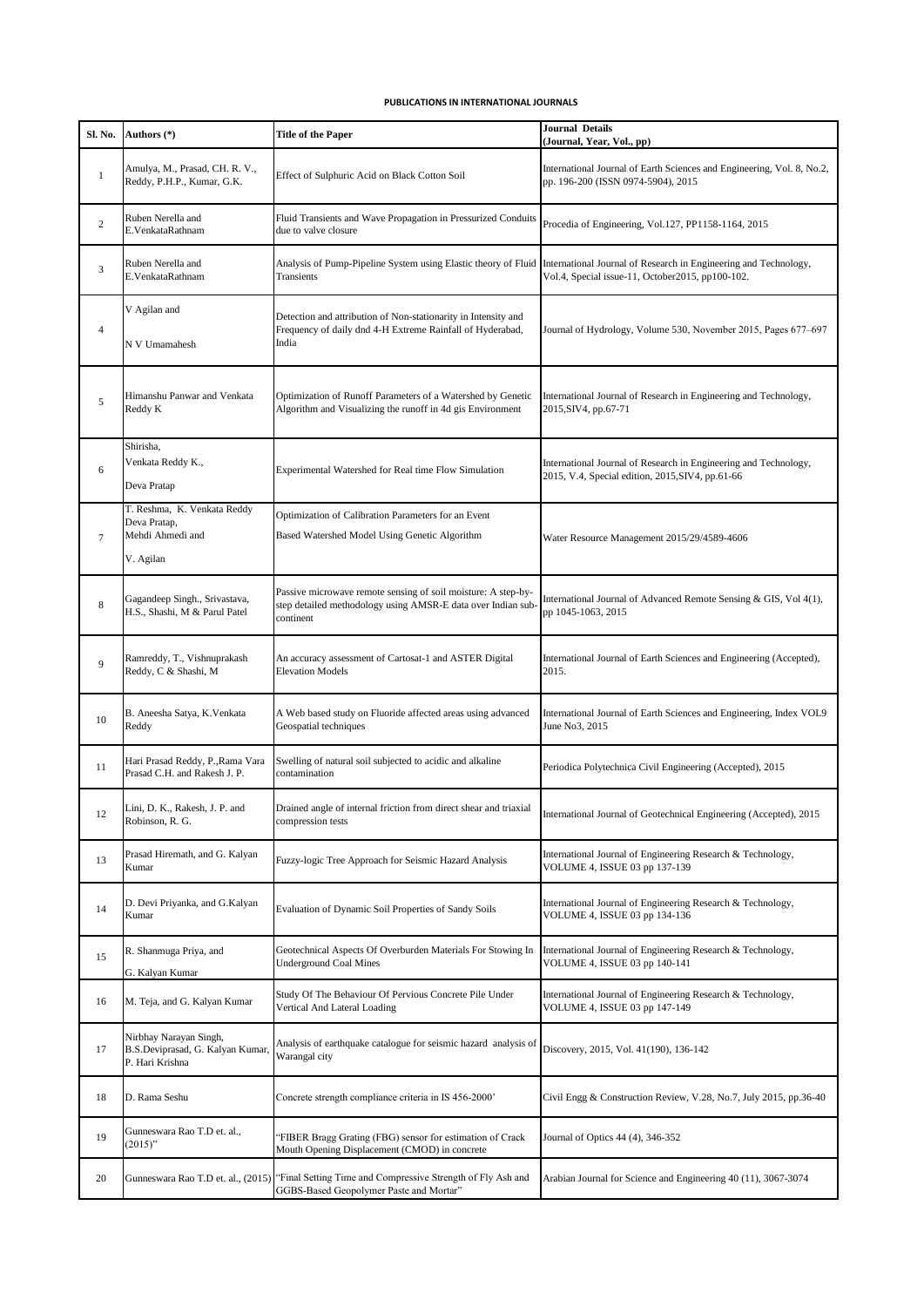| 21 | Gunneswara Rao T.D et. al., (2015)                                                                                                    | An empirical formula for Mode-II fracture energy of concrete",                                                                                           | KSCE Journal of Civil Engineering, 2014, 1-9.                                                                                                                |
|----|---------------------------------------------------------------------------------------------------------------------------------------|----------------------------------------------------------------------------------------------------------------------------------------------------------|--------------------------------------------------------------------------------------------------------------------------------------------------------------|
| 22 |                                                                                                                                       | Gunneswara Rao T.D et. al., (2016) Bond Strength Behaviour of Geopolymer Concrete"                                                                       | 'Malaysian Journal of Civil Engineering 27(3):35-45 (2015)                                                                                                   |
| 23 | M.L.V.Prasad,<br>P. Rathish Kumar                                                                                                     | Prediction of the moment-curvature relationship of confined<br>fibre reinforced Self Compacting Concrete                                                 | International Journal of Cement Wapno Beton, CWB-5/2015, pp 269-<br>283.                                                                                     |
| 24 | S. Rakesh,<br>P. Rathish Kumar                                                                                                        | strength                                                                                                                                                 | Constitute behaviour of bond in RC structures based on pull-out International Journal of Cement Wapno Beton, pp 341-357, Vol 6,<br>2015.                     |
| 25 | M.Sri Rama Chand, P.Rathish<br>Kumar, P.S.N.Giri,<br>G.Rajesh Kumar                                                                   | Influence of Paraffin Wax as a Self Curing Compound in Self<br><b>Compacting Concrete</b>                                                                | Advances in Cement Research, ICE Publishing, UK, Vol 28 (2), Feb<br>2016                                                                                     |
| 26 | S Venkateswara Rao, P. Silva, J de<br>Brito                                                                                           | Experimental study of mechanical properties and durability of<br>Self Compacting Mortars with nano materials $(SiO2$ and TiO <sub>2</sub> )"             | Construction and Building Materials, Volume No.96, 2015, pp 508 -<br>517.                                                                                    |
| 27 | Shamsurahman S, Sivakumar M V<br>N.,                                                                                                  | Developing Fragility Curves for Vulnerability Assessment of<br>RC Struc'Analysis                                                                         | Journal of Civil Engineering and Environmental Technology, Vol.2,<br>pp.520-522, 2015                                                                        |
| 28 | Kalyana Rama J S, Darshan Pujara,<br>Santosh Kumar M, Sivakumar M V<br>N,<br>Vasan A.,                                                | Feasibility Studies On Strength Characteristics Of Ggbs Based<br>Self-Compacting<br>Geopolymer Concrete                                                  | International Journal of Earth Sciences and Engineering, 2015                                                                                                |
| 29 | Veera M. Boddu , Matthew W.<br>Brenner, Jignesh S. Patel, Ashok<br>Kumar, P. Raju Mantena, Tezeswi<br>Tadepalli, Brahmananda Pramanik | Energy dissipation and high-strain rate dynamic response of E-<br>glass fiber composites with anchored carbon nanotubes,                                 | Composites Part B 88 (2016) 44-54                                                                                                                            |
| 30 | Chandra, S., Mehar, A., and<br>Velmurugan, S                                                                                          | Effect of Traffic Composition on Capacity of Multilane<br>Highways                                                                                       | KSCE Journal of Civil Engineering, DOI:10.1007/s12205-015-0479-9)                                                                                            |
| 31 | Sharat C.Pillalamarri,<br>CSRK Prasad, S.Shankar                                                                                      | Development of Empirical Model for Public Transport Modal<br>Shares for Indian Cities                                                                    | International Journal of Civil Engineering Research and Development<br>(IJCERD) (Accepted)                                                                   |
| 32 | Sharat C.Pillalamarri,<br>CSRK Prasad, S.Shankar                                                                                      | Empirical Assessment of Desirable Public Transport Modal<br>Share for Indian Cities                                                                      | Journal of Public Transportation (Accepted)                                                                                                                  |
| 33 | D. Sudha Rani,<br>N. Subrahmanyam, Sydulu<br>Maheswarapu                                                                              | Multi-objective Invasive Weed optimization-An application to<br>optimal reconfiguration in radial distribution system                                    | International Journal of Electrical Power and Energy Systems,<br>(Elsevier), June, 2015, 73(2015), pp. 932-942.                                              |
| 34 | D. Rakesh Chandra,<br>F. Grimaccia, M. Sailaja Kumari,<br>M. Mussetta,<br>M. Sydulu                                                   | Transient Stability analysis of Power system with Grid<br>Integration of Wind Generation.                                                                | International Review of Electrical Engineering (IREE), vol. 10, no.3,<br>pp. 442-448, 2015.                                                                  |
| 35 | K. Vijay Babu,<br>B.L. Narasiimha Raju and D.M.<br>Vinod Kumar                                                                        | Switched Reluctance Machine for off-grid Rural Applications:<br>A. Review                                                                                | IETE Technical Review, Taylor and Francis Publications, Vol.5, No. 6,<br>pp. 404-403, 2015                                                                   |
| 36 | N Rama Devi,<br>D V S S Sarma,<br>PV Ramana Rao                                                                                       | Detection of stator incipient faults and identification of faulty<br>phase in three-phase induction motor-simulation and<br>experimental verification.   | IET - Electric Power Applications, 2015, Vol. 9(8), pp.540-548.                                                                                              |
| 37 | Barry Venugopal Reddy and<br>V.T.Somasekhar                                                                                           | An SVPWM Scheme for the Suppression of Zero-Sequence<br>Current in a Four-Level Open-End Winding Induction Motor<br>Drive With Nested Rectifier-Inverter | IEEE Transactions on Industrial Electronics, Vol.63, No.5, May 2016,<br>pp.2803-2812                                                                         |
| 38 | Sachin Jain, Ramsha Karampuri,<br>and<br>V. T. Somasekhar                                                                             | An Integrated Control Algorithm for a Single-Stage PV<br>Pumping System Using an Open-End Winding Induction Motor                                        | IEEE Transactions on Industrial Electronics, Vol.63, No.2, Feb. 2016,<br>pp. 956-965                                                                         |
| 39 | B.Nagu,<br>P.V.Ramana Rao,<br>M.Sydulu                                                                                                | Improvement of A C System Stability using Fuzzy Logic based<br><b>HVDC</b> Controls'                                                                     | International Journal of Electrical Engineering and Advanced<br>Technology (IJEAT), ISSN:2249-8958, Vol.2 No.4, pp.65-72, April<br>2013.(Impact Factor: 1.0) |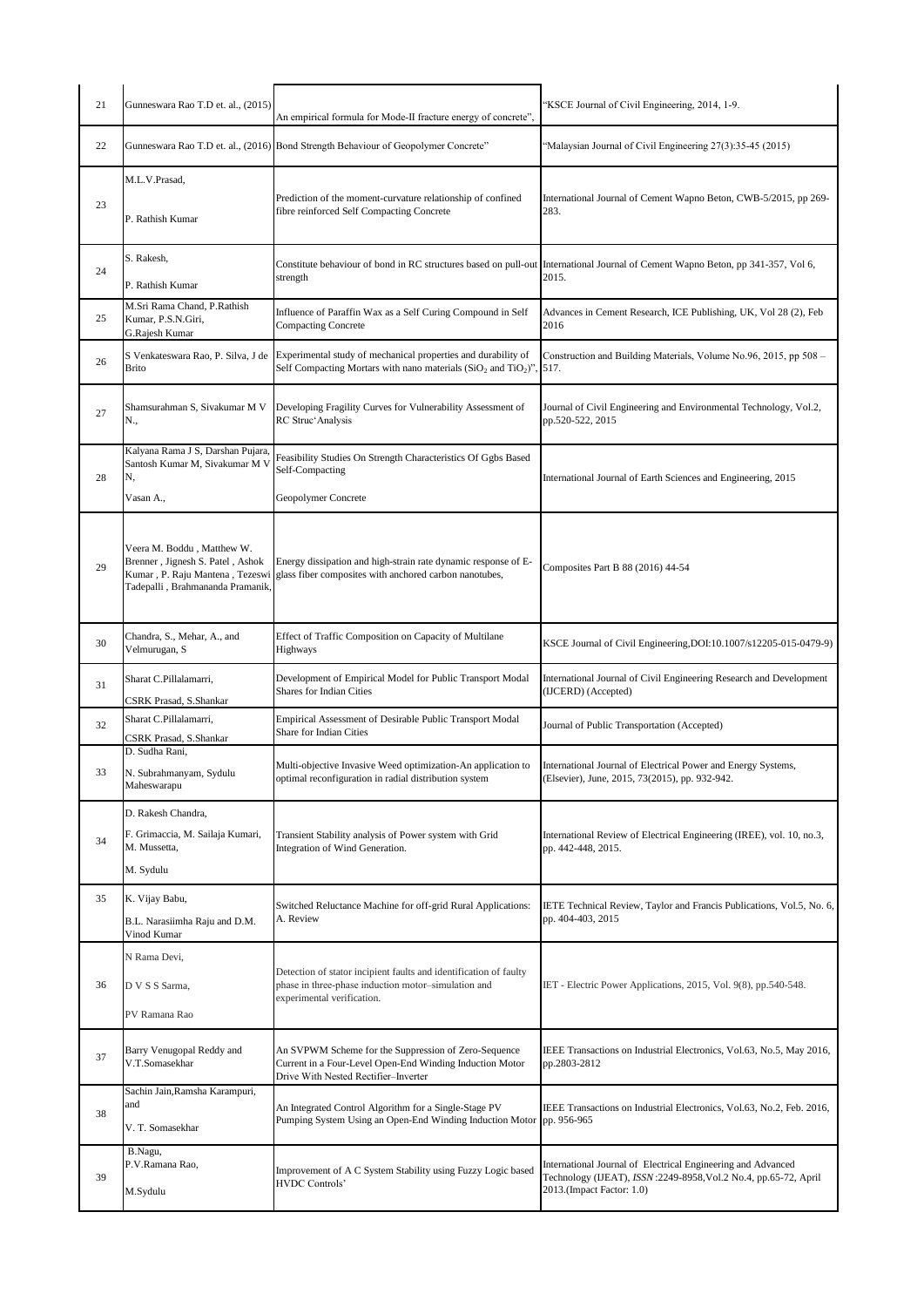| 40 | B.Nagu,<br>P.V.Ramana Rao,<br>M.Sydulu                                | Network based HVDC Controls                                                                                                                 | Improvement of Power System Stability Using Artificial Neural Majlesi Journal of Electrical Engineering (MJEE), ISSB: 2008-1413,<br>Vol. 7 No. 2, June 2013. |
|----|-----------------------------------------------------------------------|---------------------------------------------------------------------------------------------------------------------------------------------|--------------------------------------------------------------------------------------------------------------------------------------------------------------|
| 41 | B.Nagu,<br>P.V.Ramana Rao,<br>M.Sydulu                                | Enhancement of Power System Stability Using Self organized<br>Neuro Fuzzy based HVDC Controls                                               | American Journal Of Electrical Power and Energy Systems, Science<br>PG, Vol.2 No.4, pp. 98-105, July 2013                                                    |
| 42 | B.Nagu,<br>P.V.Ramana Rao,<br>M.Sydulu                                | Improvement of A C System Stability using ANN based HVDC<br>Controls                                                                        | International Journal of Electrical and Computer Engineering (IJECE),<br>ISSN: 2088-8708, Vol.3 No.4, pp.441-455, August2013                                 |
| 43 | B.Nagu,<br>P.V.Ramana Rao,<br>M.Sydulu                                | Improvement of A C System Stability using Fuzzy Logic based<br><b>HVDC Controls'</b>                                                        | International Journal of Electrical Engineering and Advanced<br>Technology (IJEAT), ISSN:2249-8958, Vol.2 No.4, pp.65-72, April<br>2013.(Impact Factor: 1.0) |
| 44 | B.Nagu,<br>P.V.Ramana Rao,<br>M.Sydulu                                | Versatile PID-HVDC Controls for Enhancement of Power<br><b>System Stability</b>                                                             | Journal of Electrical Engineering, Romania, ISSN:1582-4594, Vol.13,<br>No.2, pp.1-8, June2013,                                                               |
| 45 | <b>B.Nagu</b>                                                         | Analysis of a PMSG based off-shore wind farm fed to a<br>onshore grid through hybrid HVDC system.                                           | International Journal of Research in Engineering and Technology,<br>ISSN:2319-1163, Vol.3, No.5, May 2014.                                                   |
| 46 | Chandrasekhar Yammani, Sydulu<br>Maheswarapu,<br>Sailaja Kumari Matam | A Multi-objective Shuffled Bat algorithm for optimal placement<br>and sizing of multi distributed generations with different load<br>models | Electrical Power and Energy Systems (IJEPES), Elsevier, Vol : 79, pp:<br>120-131, 2016. (SCI Journal) http://dx.doi.org/<br>10.1016/j.ijepes.2016.01.003     |
| 47 | Dr. P. Suresh Babu<br>N.V.Phanendrababu                               | A Reliable Wide-Area Measurement System Using Hybrid<br>Genetic Particle Swarm Optimization (HGPSO)                                         | International Review of Electrical Engineering (I.R.E.E.), ISSN 1827-<br>6660, Vol. 10, N. 6, December 2015                                                  |
| 48 | Dr. P. Suresh Babu<br>N.V.Phanendrababu                               | A Robust Wide-Area Measurement<br>System for Southern Region of Indian<br>power Grid Using Binary Cuckoo Search<br>(BCS): A Case Study      | Journal of Electrical Systems Vol. 12, No 1, 2016                                                                                                            |
| 49 | Dr. P. Suresh Babu<br>Saptarshi Roy                                   | An Advanced Fault Locating Technique with WAMS based<br>Backup Protection Scheme for Power System with<br>Simultaneous Faults               | Balkan journal of electrical & computer engineering,<br>ISSN:2147-284X, Vol.4, No.1 2016                                                                     |
| 50 | V. SONTI, S. Jain,<br>S. Bhattacharya                                 | Analysis of Modulation Strategy for the Minimization of<br>Leakage Current in the PV Grid Connected Cascaded Multi-<br>Level Inverter       | Accepted for publications in IEEE Transactions on Power Electronics                                                                                          |
| 51 | S. Jain, R Karampuri,<br>V.T. Somasekhar                              | An Integrated Control Algorithm for a Single-Stage PV<br>Pumping System Using an Open-End Winding Induction Motor 965, Feb. 2016            | IEEE Transactions on Industrial Electronics, vol. 63, no. 2, pp. 956-                                                                                        |
| 52 | S. Jain, Athiesh Kumar<br>Thopukara, R Karampuri,<br>V.T. Somasekhar  | A Single-Stage Photovoltaic System for a Dual-Inverter-Fed<br>Open-End Winding Induction Motor Drive for Pumping<br>Applications            | IEEE Transactions on Power Electronics ,vol. 30, no. 9, pp. 4809-<br>4818, 2015                                                                              |
| 53 | Vijay Babu K, Narasimharaju.<br>B.L,<br>D. M. Vinod Kumar,            | 'Switched Reluctance Machine for Off-Grid Rural<br>Applications: A Review"                                                                  | Taylors & Francis - IETE Technical Review, Dec 2015 / Jan2016, pp.<br>$1 - 13.$<br>IF:0.888. DOI: 10.1080/02564602.2015.1117400.                             |
| 54 | Srinivasan, P.; Narasimharaju,<br>B.L.; Srikanth, N.V.                | 'Space-vector pulse width modulation scheme for open-end<br>winding induction motor drive configuration,"                                   | Power Electronics, IET, vol.8, no.7, pp.1083-1094, July 2015. Impact<br>Factor : 1.683                                                                       |
| 55 | P. C. Sekhar and<br>S. Mishra                                         | Storage Free Smart Energy Management for Frequency Control<br>in a Diesel-PV-Fuel Cell Based Hybrid AC Microgrid                            | IEEE Transactions on Neural Networks and Learning Systems -<br>Accepted for Publication                                                                      |
| 56 | S. Mishra, P. P. Zarina and<br>P. C. Sekhar                           | Gas Assisted DFIG with Ramp Rate Controller                                                                                                 | IET Renewable Power Generation,-Accepted for Publication                                                                                                     |
| 57 | D.Sudha Rani,<br>N.Subramanyam,<br>M. Sydulu                          | Mullti-Objective Invasive Weed Optimization -An application<br>to optimal network reconfiguration in radial distribution systems            | International journal of Electric and Power Energy Systems Vol. 73<br>(2015), pp.932-942. Doi: 10.1016/j.ijepes.2015.06.020                                  |
| 58 | T Vinay Kumar,<br>S Srinivasa Rao,                                    | "Hardware Implementation of Direct Load Angle Controlled<br><b>Induction Motor Drive"</b>                                                   | Electric Power Components and Systems, Vol 42, Issue 14, pp 1505-<br>1516.                                                                                   |
| 59 | T Vinay Kumar,<br>S Srinivasa Rao,                                    | Direct Torque Controlled Induction Motor Drive Based On<br>Cascaded Three Two-Level Inverters"                                              | International Journal of Modelling and Simulation, Vol. 34, No. 2.                                                                                           |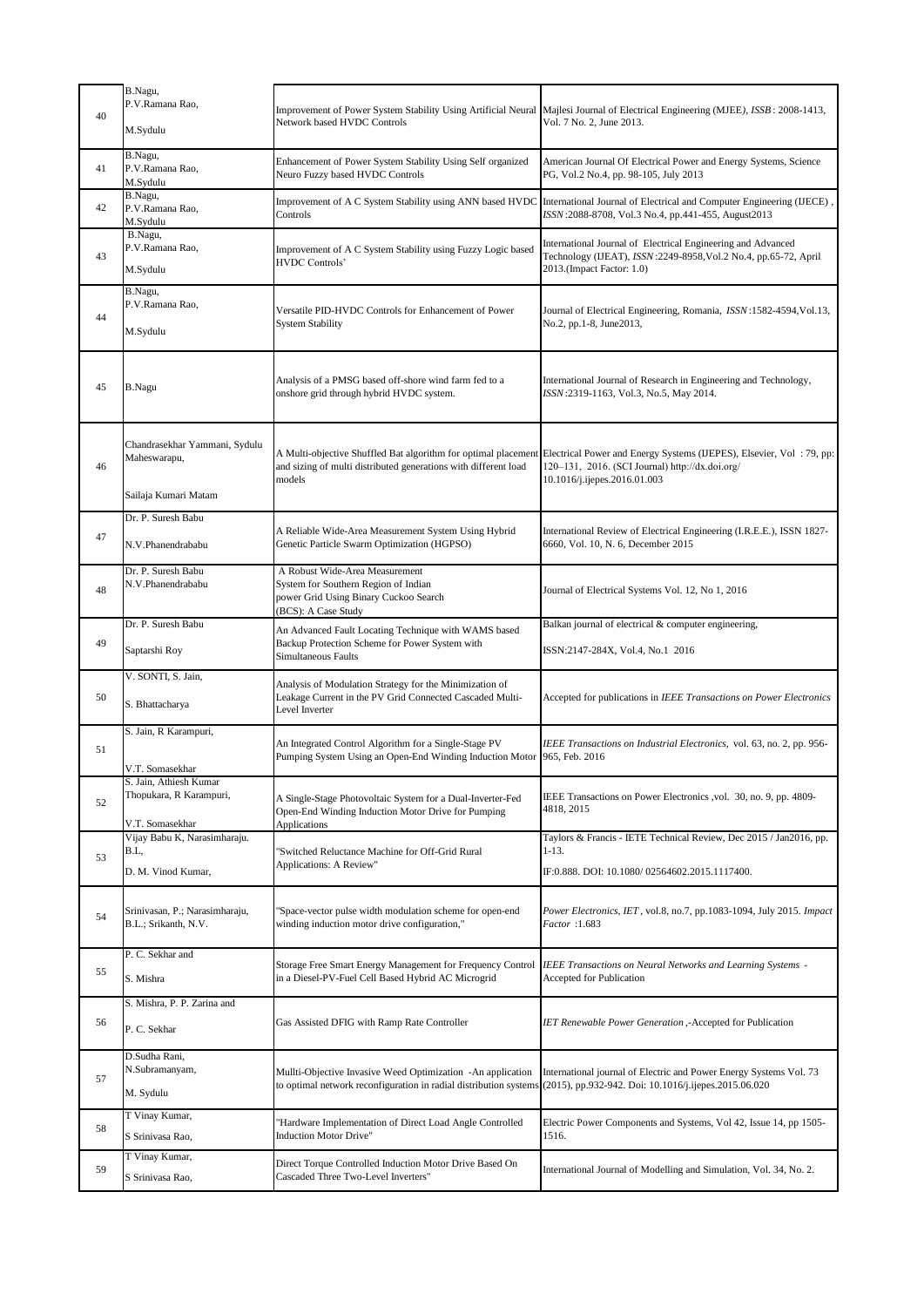| 60 | Dr. R. V. Chalam        | Portable Shade Proposed for Cooler Interiors                                                                                                                                    | Mobility Engineering, SAE Publication, Vol. 2, No. 2, June 2015, pp.<br>25.                                                        |
|----|-------------------------|---------------------------------------------------------------------------------------------------------------------------------------------------------------------------------|------------------------------------------------------------------------------------------------------------------------------------|
| 61 | Dr. R. V. Chalam        | Vibration Characteristics Diagnosis of Roller Bearings using the<br>New Empirical Model                                                                                         | ASME Journal of Tribology, Vol. 138, January 2016, pp. 011103-1-9                                                                  |
| 62 | Dr. R. V. Chalam        | Estimation of Skidding Offered by Ackermann Mechanism                                                                                                                           | Journal of Institution of Engineers (India): Series C, ISSN 2250-<br>0545, Springer Publication, Vol. 97, No.2, 2016, pp. 149-156. |
| 63 | Dr. L. Krishnanand      | Improve the accuracy, surface smoothing and material adaption<br>in STL file for RP medical models"                                                                             | Journal of Manufacturing Processes, 21, 2016, pp 46 - 55.<br>DOI: 10.1016/j.jmapro.2015.11.006                                     |
| 64 | Dr. L. Krishnanand      | "Finding of Correction Factor & Dimensional Error in Bio-AM<br>Model by FDM Technique"                                                                                          | Journal of The Institution of Engineers (India): Series C, (Springer<br>journal)                                                   |
| 65 | Dr. L. Krishnanand      | 'Supply Chain Performance Metrics Framework: Literature<br>Review and Research Issues"                                                                                          | International Journal of Supply Chain Inventory Management                                                                         |
| 66 | Dr. C. S. P. Rao        | Preparation and Characterization of Si3N4-BN Ceramic<br>Composites by Gelcasting"                                                                                               | Material Science Research India, Vol. 13(1), 28-33 (2016).                                                                         |
| 67 | Dr. C. S. P. Rao        | 'Development of Silicon Nitride-Based Ceramic Radomes - A<br>Review",                                                                                                           | International Journal of Applied Ceramic Technology 12 [5] 909-920<br>(2015).                                                      |
| 68 | Dr. C. S. P. Rao        | 'Optimization of Buffer Allocation In Tandem Closed Queuing<br>Network Using Symbiotic Organisms Search"                                                                        | International Journal of Applied Engineering Research, Vol 10 (5) pp.<br>12671-12681, 2015.                                        |
| 69 | Dr. C. S. P. Rao        | 'Optimization of Machining Parameters for cutting temperature International Journal on Theoretical and Applied Research in<br>on turning of Niobium alloy C-103 by using RSM,"  | Mechanical Engineering, Volume -4, Issue-3, pp 13-17, 2015.                                                                        |
| 70 | Dr. C. S. P. Rao        | 'Optimization of Buffer Allocation In Tandem Closed Queuing<br>Network Using Symbiotic Organisms Search"                                                                        | International Review on Modelling and Simulations, Vol 8 (2) pp. 212-<br>222, 2015.                                                |
| 71 | Dr. C. S. P. Rao        | 'Effect of Monomers Content and their Ratio on Gelcasting of<br>Fused Silica Ceramics"                                                                                          | Transactions of the Indian Ceramic Society. (Accepted)                                                                             |
| 72 | Dr. S. Srinivasa Rao    | Effect of Fuel Injection Pressure and Spray Cone Angle in DI<br>Diesel Engine Using CONVERGE TM CFD Code.                                                                       | Procedia Engineering, 127, 295-300. (SCOPUS)                                                                                       |
| 73 | Dr. S. Srinivasa Rao    | 'Parametric Optimization Through Numerical Simulation of<br>VCR Diesel Engine"                                                                                                  | Journal of The Institution of Engineers (India): Series C. DOI:<br>10.1007/s40032-016-0298-x (Springer Publication)                |
| 74 | Dr. A. Venugopal        | Performance evolution of grinding wheels impregnated with<br>graphene nanoplates                                                                                                | Int. J. adv. Adv. Manufacturing Technology, Published online, July 12,<br>2015.                                                    |
| 75 | Dr. A. Venugopal        | Thermal conductivity, Viscosity and Contact angle of vegetable<br>oil based cu-zn-Ag hybrid nano fluids,                                                                        | Nano materials and Nano Technology Journal- NMNT.2015                                                                              |
| 76 | Dr. A. Venugopal        | Studies on surface Integrity and its optimization in turning Ti-<br>6Al                                                                                                         | Int. j. Precision Technology Vol. 5, No. 34, 2015                                                                                  |
| 77 | Dr. A. Venugopal        | Rheological study of Cu-Zn Hybrid Newtonian nanofluids:<br>Experimental Data and modeling using Neural Networks,                                                                | Materials Today- Elsevier                                                                                                          |
| 78 | Dr. G. Amba Prasada Rao | Control of peak pressures of an HCCI engine under varying<br>swirl and operating parameters                                                                                     | International Journal of Front. Energy 2016, 10(3): 337-346<br>DOI 10.1007/s11708-016-0401-2                                       |
| 80 | Dr. A. Venugopal        | Effective reduction of NO <sub>x</sub> emissions of a HCCI<br>(Homogeneous charge compression ignition) engine by<br>enhanced rate of heat transfer under varying conditions of | International Journal of Energy<br>Volume 93, Part 2, 15 December 2015, Pages 2102-2115                                            |
| 81 | Dr. A. Venugopal        | Effect of Compression Ratio and Fuel Injection Pressure on the<br>Performance and Emissions of a CI Engine with Methyl Esters<br>of Pongamia Oil                                | Journal of Alternate Energy Sources and Technologies ISSN: 2230-<br>7982(online), ISSN: 2321-5186(print) Volume 6, Issue 3         |
| 82 | Dr. A. Venugopal        | Fatty Acids Content from Several Microalgae Strains for<br><b>Biodiesel Fuel</b>                                                                                                | Int. J. of Mechanical Computational and Manufacturing Research,<br>Vol.2. No.1, (2012) 28 - 32, ISSN: 2301-4148                    |
| 83 | Dr. A. Venugopal        | Experimental investigations on a variable                                                                                                                                       | International Journal of Ambient Energy                                                                                            |
|    | Dr. A. Venugopal        | compression ratio (VCR) CIDI engine with a blend of methyl<br>esters palm stearin-diesel for performance and emissions                                                          | ISSN: 0143-0750 (Print) 2162-8246 (Online)                                                                                         |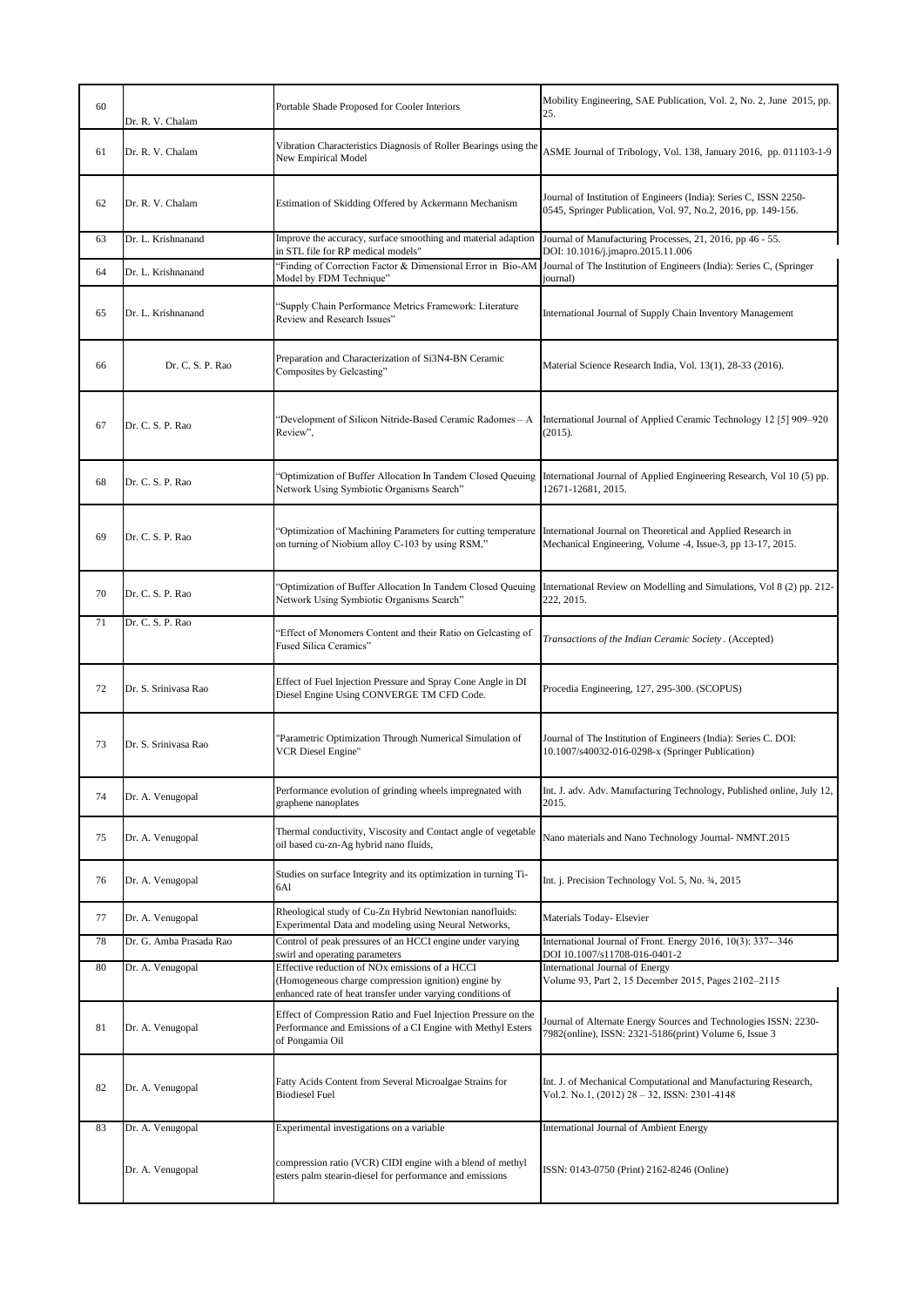| 84  | Dr. R. Narasimha Rao     | The effect of wear parameters and heat treatment on two body<br>abrasive wear of Al-SiC-Gr hybrid composites,                                                                    | Tribology International, 96(2016)184-190, ELSEVIER, ISSN: 0301-<br>679X. Impact factor: 2.259.                                                        |
|-----|--------------------------|----------------------------------------------------------------------------------------------------------------------------------------------------------------------------------|-------------------------------------------------------------------------------------------------------------------------------------------------------|
| 85  | Dr. R. Narasimha Rao     | The effect of grit size on two body abrasive wear of Al 6082<br>hybrid composites produced by stir casting method,                                                               | Tribology International, 102(oct, 2016) 52-60, ELSEVIER, ISSN: 0301-<br>679X. Impact factor: 2.259.                                                   |
| 86  | Dr. R. Narasimha Rao     | Effect of applied load and grit size on wear coefficients of Al<br>6082-SiC-Gr hybrid composites under two body abrasion                                                         | Tribology International, 103(Nov, 2016) 298-308, ELSEVIER, ISSN:<br>0301-679X. Impact factor: 2.259.                                                  |
| 87  | Dr. Adepu Kumar          | Analytical Modeling of FSW process using different pin<br>profiles                                                                                                               | The Welding Journal, AWS, US-2015                                                                                                                     |
| 88  | Dr. Adepu Kumar          | Effect of Dielectric fluid with surfactant and Graphite powder<br>on Electrical Discharge Machining of Ti-6Al-4V                                                                 | Journal of Mechanical Science and Technology, Springer-2016                                                                                           |
| 89  | Dr. Y. Ravi Kumar        | Improve the accuracy, surface smoothing and material adaption<br>in STL file for RP medical models                                                                               | Journal of Manufacturing Processes, 21, 2016, pp. 46-55.                                                                                              |
| 90  | Dr. Y. Ravi Kumar        | Optimizing 128 Slice CT Scanner Parameters to Minimize<br><b>Acquisition Errors</b>                                                                                              | International Journal of Mechanical Engineering and Information<br>Technology, 4(4), 2016, pp. 1642-1648.                                             |
| 91  | Dr. M. Joseph Davidson   | Effect of Adhesion and Cohesion on Ductile Fracture in<br><b>Cylindrical Upsetting Process</b>                                                                                   | ASTM-Journal of Testing and Evaluation, ASTM International                                                                                            |
| 92  | Dr. M. Joseph Davidson   | Effect of Lubrication and Anisotropy on Hardness in the<br><b>Upsetting Test,</b>                                                                                                | Transactions of the Indian Institute of Metals, (Springer)                                                                                            |
| 93  | Dr. M. Joseph Davidson   | Prediction of ductile fracture initiation for powder metallurgical<br>aluminum-copper performs using fem                                                                         | International Journal of Mechanical and Materials Engineering                                                                                         |
| 94  | Dr. M. Joseph Davidson   | Effect of lubrication on hardness in the ring compression test                                                                                                                   | Proc IMechE Part C: J Mechanical Engineering Science 0(0) 1-12 I<br>IMech E (SAGE), 1989-1996 (Vols 203-210) 05/2015;<br>DOI:10.1177/0954406215586590 |
| 95  | Dr. M. Joseph Davidson   | Investigation of work hardening behavior and failure analysis of International Journal of Advanced Manufacturing<br>billets due to biaxial stresses in simple upsetting process, | Technology(Springer)                                                                                                                                  |
| 96  | Dr. G. Naga Srinivasulu  | Review on challenges of direct liquid fuel cells for portable<br>application                                                                                                     | World Journal of Engineering, 12(6), pp.591-606, 2015                                                                                                 |
| 97  | Dr. G. Naga Srinivasulu  | Experimental studies on PEM Fuel Cell Performance.                                                                                                                               | Energy Systems, 2016<br><b>Springer Publication</b>                                                                                                   |
| 98  | Dr. K. Kiran Kumar       | Numerical Analysis and Validation of Heat Transfer<br>Mechanism of Flat Plate Collectors                                                                                         | Procedia Engineering (ELSEVIER)                                                                                                                       |
| 99  | Dr. V. Rajesh Khana Raju | Stability of two axially superposed fluids of different<br>viscosities between two rotating cylinders"                                                                           | Volume 127, 2015, Pages 63-70<br>Journal of Applied Fluid Mechanics, Vol. 9, No. 3, pp. 1247-1253,<br>2016. (SCI)                                     |
| 100 | Dr. V. Rajesh Khana Raju | Effect of Fuel Injection Pressure and Spray Cone Angle in DI<br>Diesel Engine Using CONVERGE TM CFD Code.                                                                        | Procedia Engineering, 127, 295-300. (SCOPUS)                                                                                                          |
| 101 | Dr. V. Rajesh Khana Raju | Parametric Optimization Through Numerical Simulation of<br>VCR Diesel Engine"                                                                                                    | Journal of The Institution of Engineers (India): Series C. DOI:<br>10.1007/s40032-016-0298-x (Springer Publication)                                   |
| 102 | Dr. V. Rajesh Khana Raju | Simulation of Evaporation Heat Transfer in a Rectangular<br>Microchannel,                                                                                                        | Procedia Engineering, Volume 127, (2015), Pages 309–316.<br>(SCOPUS)                                                                                  |
| 103 | Dr. V. Rajesh Khana Raju | Numerical Simulation of Rod-Climbing Effect in Newtonian<br>Fluids,                                                                                                              | Procedia Engineering, Volume 127, (2015), Pages 405-412.<br>(SCOPUS)                                                                                  |
| 104 | Dr. B. Satish Ben        | Process monitoring and effects of process parameters on<br>responses<br>in turn-milling operations based on SN ratio and ANOVA                                                   | Measurement, Vol. 94, pp. 221-232, 2016                                                                                                               |
| 105 | Dr. B. Satish Ben        | Assessment of surface roughness and MRR while machining<br>brass with HSS tooland carbide inserts                                                                                | Indian Journal of Engineering & Materials Sciences, Vol. 22, pp. 321-<br>330, 2015                                                                    |
| 106 | Dr. V. P. Chandra Mohan  | Simultaneous heat and mass transfer model for convective<br>drying of building material,                                                                                         | Journal of The Institution of Engineers (India): Series C, Springer,<br>DOI: 10.1007/s40032-016-0260-y, Accepted on 23 <sup>rd</sup> Oct., 2015.      |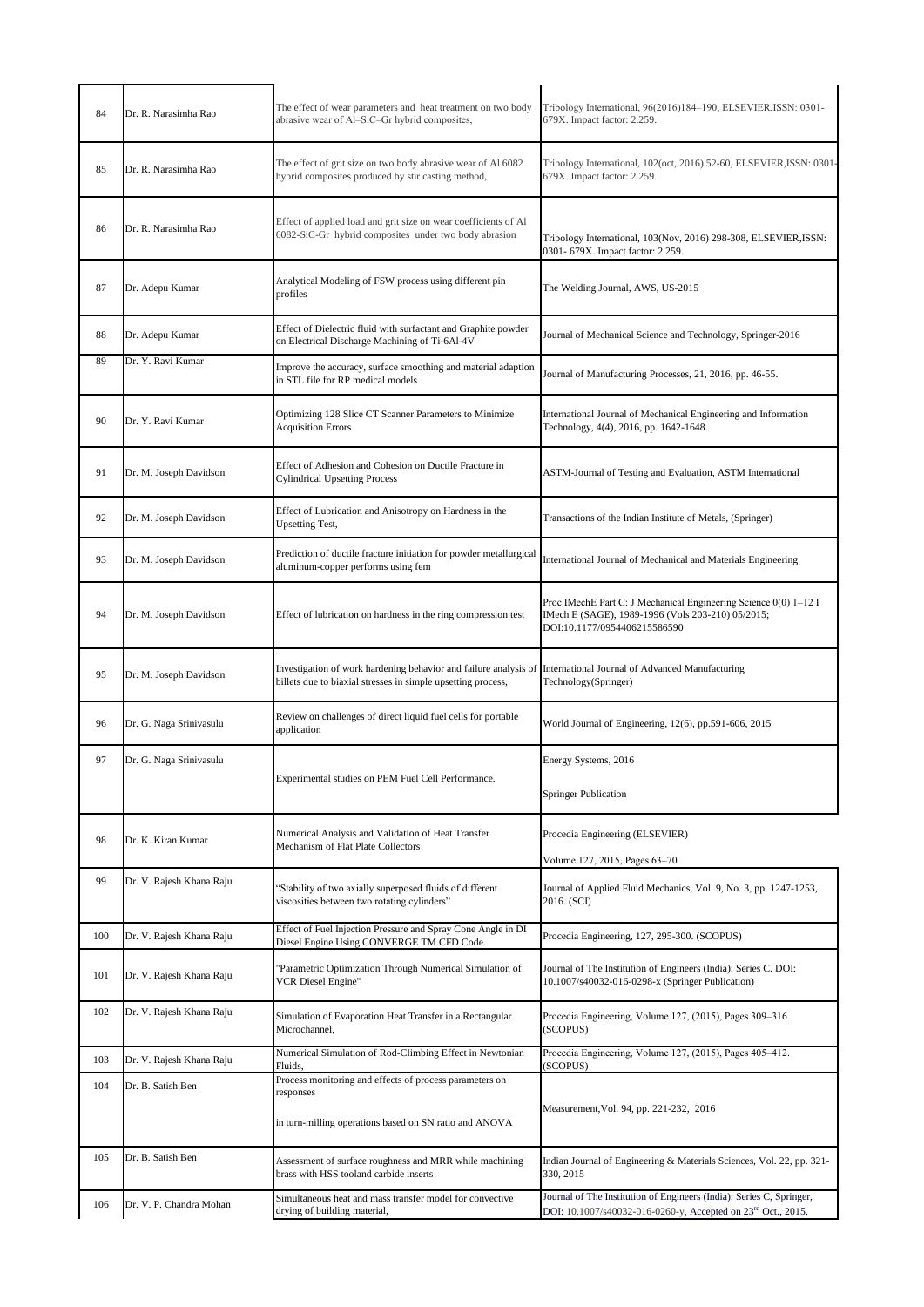| 107 | Dr. V. P. Chandra Mohan | Numerical prediction and analysis of a surface transfer<br>coefficients on moist object during heat and mass transfer<br>application.                                          | Heat Transfer Engineering, Taylor & Francis, 37(1), 53–63, 2016.                                                                                                                                                                   |
|-----|-------------------------|--------------------------------------------------------------------------------------------------------------------------------------------------------------------------------|------------------------------------------------------------------------------------------------------------------------------------------------------------------------------------------------------------------------------------|
| 108 | Dr. V. P. Chandra Mohan | Experimental Analysis and Simultaneous Heat and Moisture<br>Transfer with Coupled CFD Model for Convective Drying of<br>Moist Object.                                          | International Journal for Computational Methods in Engineering<br>Science and Mechanics, Taylor & Francis, 17:59-71, 2016                                                                                                          |
| 109 | Dr. KanamaniSubbu S.    | Laser Shock Processing: Process Physics, Parameters, and<br>Applications                                                                                                       | International Conference on Advancements in Aeromechanical<br>Materials for Manufacturing (ICAAMM), MLR Institute of<br>Technology, Hyderabad, India during July $7th$ - $9th$ , 2016 (Publisher:<br>Elsevier)                     |
| 110 | Dr. KanamaniSubbu S.    | Mechanical surface treatments: An overview of fatigue life<br>improvement                                                                                                      | National Conference on Advances in Materials Processing and<br>Characterization (NCAMPC), NIT Warangal, India, during January 4 <sup>th</sup><br>$-6th$ , 2016 (Poster Presented)                                                  |
| 111 | Dr. KanamaniSubbu S.    | Modeling and Strategies for Laser Shock Processing                                                                                                                             | International Conference on Materials Research and Applications<br>(ICMRA), CMR Technical Campus, Hyderabad, India during 11 <sup>th</sup> -<br>13 <sup>th</sup> march, 2016 (Publisher: Elsevier) (Paper accepted)                |
| 112 | Dr. KanamaniSubbu S.    | Optimization of drilling parameters of fabricated GFRP<br>composite using Taguchi method                                                                                       | International Conference on Energy Efficient Technologies for<br>Sustainability (ICEETS), St. Xavier's Catholic College of Engineering,<br>Nagercoil, India during 7 <sup>th</sup> - 8 <sup>th</sup> April, 2016 (Paper presented) |
| 113 | Dr. KanamaniSubbu S.    | Review of Ceramics Processing by Additive Manufacturing                                                                                                                        | Proceedings of International Conference on Ceramics and Advanced<br>Materials for Energy and Environment, Page 187, December 2015,<br>Bangalore, India. (Poster Presented)                                                         |
| 114 | Dr. KanamaniSubbu S.    | Laser Shock Processing: Process Physics, Parameters, and<br>Applications                                                                                                       | International Conference on Advancements in Aeromechanical<br>Materials for Manufacturing (ICAAMM), MLR Institute of<br>Technology, Hyderabad, India during July $7^{th}$ - $9^{th}$ , 2016 (Publisher:<br>Elsevier)               |
| 115 | Dr. D. Jayakrishna      | A Collocated grid based Finite Volume approach for the<br>visualization of heat transport in 2D complex geometries                                                             | Procedia Engineering, 2015, 127, 79-86.                                                                                                                                                                                            |
| 116 | Dr. G. Raghavendra      | Mechanical properties of natural carbon black reinforced<br>polymer composites                                                                                                 | Journal of Applied Polymer Science 132 (1) 2015                                                                                                                                                                                    |
|     |                         | Influence of micro/nanofiller alumina on the mechanical<br>behavior of novel hybrid epoxy nanocomposites                                                                       | High Performance Polymers 27 (3), 342-351 2015                                                                                                                                                                                     |
| 117 | Dr. G. Raghavendra      | Evaluation of mechanical and tribological properties of<br>bamboo–glass hybrid fiber reinforced polymer composite                                                              | Journal of Industrial Textiles, 1528083715569376, 2015                                                                                                                                                                             |
| 118 | Dr. G. Raghavendra      | Moisture absorption behavior and its effect on the mechanical<br>properties of juteâ€reinforced epoxy composite                                                                | Polymer Composites, DOI: 10.1002/pc.23610, 2015                                                                                                                                                                                    |
| 119 | Dr. G. Raghavendra      | Effect of Carbonized Coconut Shell Particles on Mechanical<br>Properties of Bio-Based Composite                                                                                | Journal of Mineral, Metal and Material Engineering 2, 6-10 2016                                                                                                                                                                    |
| 120 | Dr. G. Raghavendra      | Optimization of Input Parameters on Erosion Wear Rate of<br>PTFE/HNT filled nanocomposites                                                                                     | <b>ScienceDirect</b><br>Materials Today: Proceedings XX (2016) XXX-XXX PMME 2016                                                                                                                                                   |
| 121 | Dr. G. Raghavendra      | An Investigation on Thermal Conductivity of Graphite Filled<br>PA66 Composites                                                                                                 | Procedia Engineering<br>Volume 127, 2015, Pages 1308-1314<br>doi:10.1016/j.proeng.2015.11.488, 2015                                                                                                                                |
| 122 | Dr. G. Raghavendra      | Utilization of Waste Carbon as Reinforcement in Thermoset<br>Composites                                                                                                        | Spherical and Fibrous Filler Composites, John Wiley & Sons                                                                                                                                                                         |
| 123 | Dr. P. Vamsi Krishna    | Assessment of high and low frequency vibration assisted turning<br>with material hardness.                                                                                     | Int. J. of Machining and Machinability of Materials, 2016,                                                                                                                                                                         |
| 124 | Dr. P. Vamsi Krishna    | Effectiveness of vegetable oil based nanofluids as potential<br>cutting fluids in turning AISI 1040 steel.                                                                     | Tribology International, 94(2016) 490-501. (IF:1.936)                                                                                                                                                                              |
| 125 | Dr. P. Vamsi Krishna    | Experimental evaluation of nano molybdenum di sulphide and<br>nano boric acid suspensions in vegetable oils as prospective<br>cutting fluids during turning of AISI 1040 steel | Proceedings of Institute of Mechanical Engineers, part-J: Journal of<br>Engineering Tribology, 2015                                                                                                                                |
| 126 | Dr. P. Vamsi Krishna    | Development and performance evaluation of self-lubricating<br>drill tools                                                                                                      | proceedings of Institute of Mechanical Engineers, part-J: Journal of<br><b>Engineering Tribology</b>                                                                                                                               |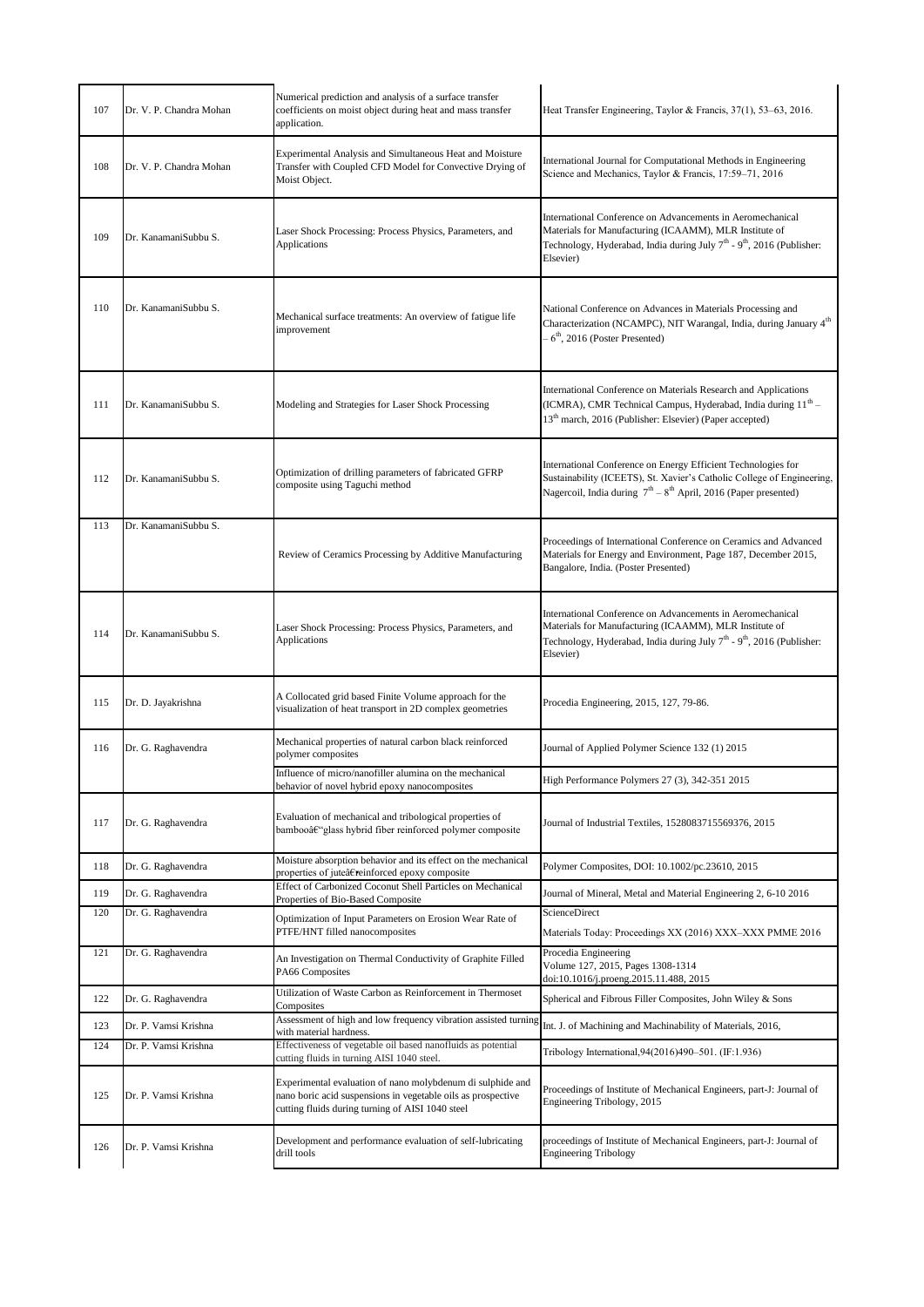| 127 | Dr. P. Vamsi Krishna                                                                                       | Experimental Investigations of Vegetable Oil Based Cutting<br>Fluids with Extreme Pressure Additive in Machining of AISI<br>1040 Steel           | Manufacturing Science and Technology, Vol.3 (1), (2015), 1-9.                                                                    |
|-----|------------------------------------------------------------------------------------------------------------|--------------------------------------------------------------------------------------------------------------------------------------------------|----------------------------------------------------------------------------------------------------------------------------------|
| 128 | Dr. P. Vamsi Krishna                                                                                       | Performance Assessment of Vegetable Oil based Cutting Fluids<br>with Extreme Pressure Additive in Machining                                      | Journal of Advanced Research in Materials Science, Vol. 19 (1),<br>$(2016), 1-13.$                                               |
|     | V. Sunnydayal,                                                                                             |                                                                                                                                                  | Springer Page: 593-607                                                                                                           |
| 129 | T. Kishore Kumar                                                                                           | Bayesian estimation for speech enhancement given a priori<br>knowledge of clean speech phase                                                     | $Sep-15$                                                                                                                         |
| 130 | PogulaRakesh, T. Kishore Kumar                                                                             | A Novel RLS Based Adaptive Filtering Method for Speech<br>Enhancement                                                                            | International Journal of Electrical, Computer, Energetic, Electronics<br>and Communication Engg.<br>Vol:9, No:2, P:176-181, 2015 |
|     | Sunnydayal Vanambathina,                                                                                   |                                                                                                                                                  | Elsevier, Speech Communication                                                                                                   |
| 131 | T.KishoreKumar                                                                                             | Speech enhancement by Bayesian estimation of cleanspeech<br>modelled assuperGaussian given a priori knowledge of phase Vol.77, P.8-27Dec-2015    |                                                                                                                                  |
| 132 | D. G. Bhalke,<br>C. B. Rama Rao and<br>D. S. Bormane                                                       | Automatic musical instrument classification using<br>fractional fourier transform based- MFCC features and counter<br>propagation neural network | Springer May-2015                                                                                                                |
| 133 | Mrs. V. Rama,                                                                                              | Analysis of Signal Processing Techniques to                                                                                                      | International Journal of Innovative Research in Electrical, Electronics,<br>Instrumentation and Control Engineering              |
|     | Dr. C. B. Rama Rao, Mr. Nagaraju<br>Duggirala                                                              | <b>Identify Cardiac Disorders</b>                                                                                                                | Vol.3, Issue 6 June 2015                                                                                                         |
| 134 | P. Muralidhar, C.B. Rama Rao                                                                               | Efficient block matching algorithms for motion estimation in<br>h.264/avc                                                                        | ICTACT Journal on image and video processing<br>Volume: 05, Issue: 03, page: 984-990<br>Feb-15                                   |
| 135 | Arun Kumar,<br>L. Anjaneyulu                                                                               | Emerging Trends in Instrumentation in Rocket Motor Testing                                                                                       | Defence Science Journal<br>Vol.65, No.1, pp.63-69 January 2015                                                                   |
| 136 | Ch. Sulakshana, L. Anjaneyulu                                                                              | A CPW-fed reconfigurable patch antenna with circular<br>polarization diversity                                                                   | International Journal of Microwave and Wireless Technologies/<br>Volume 7 / Issue 06 / pp 753-758 December 2015                  |
| 137 | Sulakshana, Ch.; Anjaneyulu, L                                                                             | Reconfigurable antennas with frequency, polarization, and<br>pattern diversities for multi-radio wireless applications                           | International Journal of Microwave and Wireless Technologies June<br>2015                                                        |
| 138 | AdityaSarjakKantha, Ravi kumar<br>Jatoth                                                                   | Hybrid Genetic Algorithm-Swarm Intelligence Based Tuning of<br>Temprature Controller For Continuously Stirred Tank Reactor,                      | International Journal of Modelling, Identification and Control, 2015                                                             |
| 139 | P. Muralidhar and<br>C.B. Rama Rao                                                                         | Efficient block matching algorithms for motion estimation in<br>h.264/ave                                                                        | ICTACT Journal on image and video processing<br>Volume: 05, Issue: 03, P:984-990<br>Feb-15                                       |
| 140 | T. Hanuma Reddy,<br>M.K. Mohan, BhanuPant and M.<br>Nageswara Rao                                          | Evaluation of Solution Treated Ti-15-3 Alloy for Naval<br><b>Fastener Applications</b>                                                           | ISSN (2015) 1466-8858.                                                                                                           |
|     | Papiya Biswas,                                                                                             |                                                                                                                                                  |                                                                                                                                  |
| 141 | Anu Sharma, Manu Krishnan, Roy<br>Jhonson and Mantravadi Krishna<br>Mohan                                  | Fabrication of MgAl <sub>2</sub> O <sub>4</sub> Spinel Scaffolds and Sonochemical<br>synthesis and Deposition of Hydroxyapatite Nano rods        | J. Am. Ceram. Soc., (2016) 1-6                                                                                                   |
| 142 | U.RaviKiran, Jalaj Kumar, Vikas<br>Kumar,<br>M. Sankaranarayana,<br>G. V. S. Nageswara Rao, T. K.<br>Nandy | Effect of cyclic heat treatment and swaging on mechanical<br>properties of the tungsten heavy alloys                                             | Materials Science & Engineering A 656 (2016) 256-265.                                                                            |
| 143 | Umme Thahira Khatoon, Naveen<br>Kumar Mekala, Rama Raju<br>Baadhe, M. K. Mohan, G.V.S.<br>Nageswara Rao    | Microbial inhibition of copper nanoparticles produced by<br>chemical method                                                                      | Journal of Nanotrends, 17(2) (2015) 15–22                                                                                        |
| 144 | M. Ananda Rao,<br>M.V. Pavan Kumar,<br>T. S. N. Sankara Narayanan, S.<br>Subba Rao and N.Narasaiah         | Failure analysis of a low pressure turbine blade in a Co-based<br>thermal power plant                                                            | J. Fail. Anal. and Prevention, vol.15, (2015) pp.750-757                                                                         |
| 145 | N. Shivakumar, V. Vasu,<br>N.Narasaiah and Subodh Kumar                                                    | Synthesis and characterization of nano-sized Al <sub>2</sub> O <sub>3</sub> particle<br>reinforced ZA-27 metal matrix composites                 | Procedia Materials Science, Vol.10, (2015) pp.159-167                                                                            |
| 146 | G. Gadakary, M. J. Davidson, R.<br>Veerababu and A. K. Khanra                                              | Effect of Synthesis on the Purity and Particle size of ZrB2<br>Powder                                                                            | J. Min. Metall. Sect. B-Metal, 52 (1) (2016) 69-76                                                                               |
| 147 | Desalegn Wogaso, Davidson M. J.<br>and<br>A. K. Khanra                                                     | Prediction of Ductile Fracture Initiation for Powder<br>Metallurgical Alumimium - Copper Preforms using FEM                                      | International journal of Mechanical & Materials Engineering, DOI<br>10.1186/s40712-015-0036-9                                    |
| 148 | K. Avinash, M. B. Suresh, A. K.<br>Khanra and Roy Johnson                                                  | Synthesis, extrusion<br>bita alumina tubes                                                                                                       | processing and ionic conductivity measurements of sodium-Processing and Application of Ceramics, 9 (3) 2015 131-138              |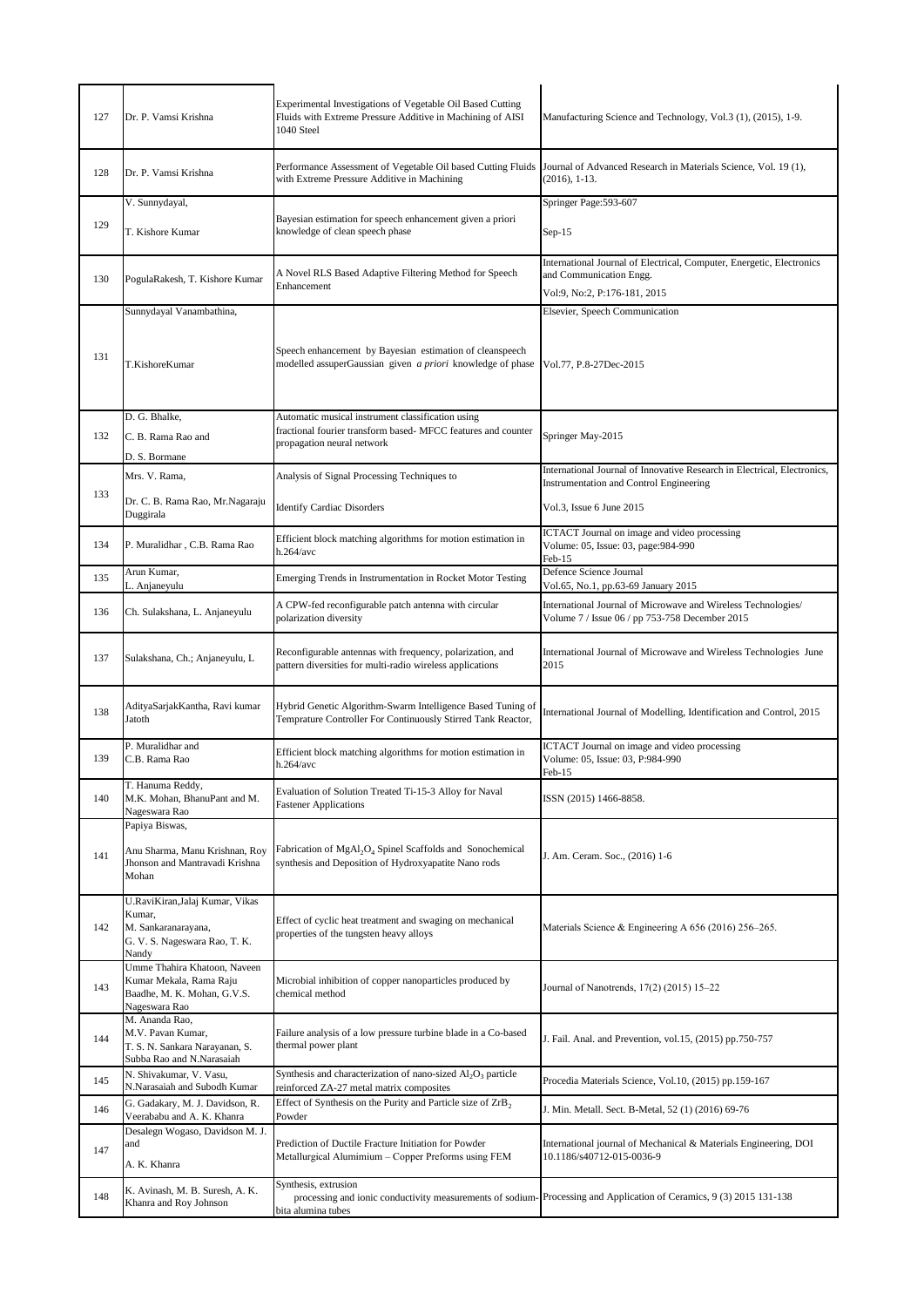| 149 | B. Neelima, N.V. Rama Rao, V.<br>Rangadhara Chary and S. Pandian                                                               | Influence of mechanical milling on structure, particle size,<br>morphology and magnetic properties of rare earth free<br>permanent magnetic ZR <sub>2</sub> Co <sub>11</sub> alloy          | Journal of Alloys and Compounds 661 (2016) 72-76                                               |
|-----|--------------------------------------------------------------------------------------------------------------------------------|---------------------------------------------------------------------------------------------------------------------------------------------------------------------------------------------|------------------------------------------------------------------------------------------------|
| 150 | Anil Chacko, M.C. Shaji and<br>Brahma Raju Golla                                                                               | The effect of Magnesium on the modifying efficiency of<br>strontium in A356 alloy                                                                                                           | Materials Science Forum 830-831 (2015) 34-37                                                   |
| 151 | M. Carton-Cordero, B. Srinivasa<br>Rao, M. Campos, A. Garcia-<br>Junceda and J.M. Torralba                                     | On the role of processing parameters in sintered new Co-based<br>(W, Al) alloy                                                                                                              | Journal of alloys and compounds 674 (2016) 406-412                                             |
| 152 | G. Srinivas, T. Sunil Kumar and Y.<br>Pydi Setty                                                                               | Simulation and validation of a model for a batch wall heated<br>fluidized bed dryer                                                                                                         | Powder Technology, 270 (2015) 368-377                                                          |
| 153 | K. Narasimhulu and<br>Y. Pydi Setty                                                                                            | Optimization Studies on Biosorption of Cr(VI) and Cu(II) from<br>wastewater in a packed bed bioreactor                                                                                      | Desalination and Water Treatment (DOI:<br>10.1080/19943994.2013.862870), 53/8 (2015) 2167-2176 |
| 154 | G. Srinivas and<br>Y. Pydi Setty                                                                                               | A study of CFD modeling on variation of solid fraction in a<br>batch fluidized bed                                                                                                          | Particulate Science and Technology (Accepted)                                                  |
| 155 | K. Narasimhulu and<br>Y. Pydi Setty                                                                                            | Optimization Studies on Batch Biosorption of Cr(VI) from<br>wastewater using Bacillus Subtilis                                                                                              | American Journal of Engineering and Applied Sciences, 2015<br>(Accepted)                       |
| 156 | T. Srinivas,<br>A. VenuVinod                                                                                                   | Heat Transfer Intensification in a Shell and Helical Coil Heat<br>Exchanger using Water-based Nanofluids                                                                                    | Chemical Engineering and Processing: Process Intensification, 102, 1-<br>8, 2016.              |
| 157 | T.Srinivas,<br>A. VenuVinod                                                                                                    | The Effective Thermal Conductivity of Water Based Nanofluids<br>at Different Temperatures                                                                                                   | Journal of Testing and Evaluation (ASTM), 44, Issue 1, 280-289,<br>2016.                       |
| 158 | T.Srinivas,<br>A. VenuVinod                                                                                                    | Heat Transfer Enhancement using CuO/Water nanofluid in a<br>shell and Helical Coil Heat Exchanger                                                                                           | Procedia Engineering 127 (2015) 1271 - 1277,                                                   |
| 159 | A. J. Jadhav, S. E. Karekar, D. V.<br>Pinjari, Y. G. Datar, B. A.<br>Bhanvase, S.H.Sonawane and<br>A. B. Pandit                | Devlopment of Smart Nanocontainers With A Zinc Phosphate<br>Core and A pH-Responsive Shell for Controlled Release of<br>Immidazole                                                          | Hybrid Materials, 2 (1), (2015), 2299-3940                                                     |
| 160 | B. A. Bhanvase, N. S. Darda, N. C.<br>Veerkar, A. S. Shende, S. R.<br>Satpute,<br>S. H. Sonawane                               | Ultrasound assisted synthesis of PANI/ZnMoO <sub>4</sub> nanocomposite<br>for simultaneous improvement in anticorrosion, physico-<br>chemical properties and its application in gas sensing | UltrasonicsSonochemistry, 24, (2015), 87-97                                                    |
| 161 | SammitKarekar, B. A. Bhanvase,<br>DipakPinajari, Shirish H Sonawane,<br>A. B. Pandit                                           | Synthesis of Zinc Molybdate and Zinc<br>PhosphomolybdateNanopigments by an Ultrasound Assisted<br>Route: Advantage over Conventional Method                                                 | Chemical Engineering and Processing: Process Intensification, 87,<br>$(2015), 51-59$           |
| 162 | L. I. Bhagawat, Dipak Pinjari,<br>Bharat A Bhanvase V. S. Patil, B.<br>B. Kale, S. H. Sonawane, M.<br>Ashokkumar               | Sonoprocessing of Nano-Sized LiFePO <sub>4</sub> and nanocomposite<br>for cathode material for Lithium Ion Batteries                                                                        | Polymer Composites, (2015), DOI:10.1002/pc.23363                                               |
| 163 | A. Sumanth, B. A. Bhanvase, Vikas<br>Mittal, Shirish H Sonawane                                                                | Process Intensification of Copper Chromite (CuCr <sub>2</sub> O <sub>4</sub> )<br>Nanoparticle Production Using Continuous Flow Microreactor                                                | Chemical Engineering and Processing: Process Intensification, 89,(<br>2015), 28-34             |
| 164 | Y. E. Bhoge, T. D. Deshpande, B.<br>A. Bhanvase, P. R.                                                                         | Ultrasound-assisted organic pigment dispersion                                                                                                                                              | Pigment & Resin Technology, 44, (2015), 214-223                                                |
| 165 | PrashantJolhe, Shirish H Sonawane,<br>Bharat A Bhanvase, V. S. Patil                                                           | Sonochemical synthesis of peracetic acid in a continuous flow<br>micro-structured reactor                                                                                                   | Chemical Engineering Journal, 276, (2015), 91-96                                               |
| 166 | S. H Sonawane, A. Terrien, A. S.<br>Figueiredo, M. Clara Gonçalves                                                             | The Role of Silver Nanoparticles on Mixed Matrix<br>Ag/Cellulose Acetate Asymmetric Membranes                                                                                               | Polymer Composites, 2015                                                                       |
| 167 | S.R. Shirsath,, A.P. Patil,<br>B.A. Bhanvase,<br>S.H.Sonawane                                                                  | Ultrasonically Prepared Poly(acrylamide)-Kaolin Composite<br>Hydrogel for Removal of Crystal Violet Dye from Wastewater                                                                     | Journal of Environmental Chemical Engineering, 3, (2015),<br>1152-1162                         |
| 168 | г. Бандијан, т. е. вподе, т. в<br>Deshpande, Bharat A Bhanvase,<br>Chirich II C                                                | Ultrasound assisted organic pigment dispersion: advantages of<br>ultrasound method over conventional method                                                                                 | Pigment & Resin Technology, 44, (2015), 214-223                                                |
| 169 | Prasad Gurav, Srinu Naik, B. A.<br>Bhanvase, D. V. Pinjari, S. H.<br>Sonawane, M.Ashokkumar                                    | Heat transfer intensification using polyaniline based<br>nanofluids: Preparation and application                                                                                            | Chemical Engineering and Processing: Process Intensification, 95,<br>$(2015), 195 - 201$       |
| 170 | B.A. Bhanvase,<br>S.H. Sonawane                                                                                                | Effect of type and loading of surfactant on ultrasound-assisted<br>synthesis of $CaZn_2(PO_4)$ , nanoparticles by chemical                                                                  | Chemical Engineering and Processing: Process Intensification, 95,<br>(2015), 347-352           |
| 171 | Shirish H. Sonawane, Mahendra L.<br>Bari, Prashant L. Suryawanshi,<br>Jitendra S. Narkhede, Satyendra<br>Mishra, B.A. Bhanvase | 'Effect of Process Parameters on Properties of Colloids in a<br>Continuous-Flow Microreactor System"                                                                                        | Chemical Engineering & Technology, 38 (10), (2015), 1765-1773                                  |
| 172 | Sandip P. Patil, V.S. Shrivastava, S<br>H Sonawane, G.H. Sonawane                                                              | "Synthesis of novel $Bi2O3$ -montmorillonitenanocomposite with<br>enhanced photocatalytic performance in dye degradation"                                                                   | Journal of Environmental Chemical Engineering, 3, (2015), 2597-2603                            |
| 173 | S. R. Jadhav, D. Saini,<br>S. H. Sonawane, A. B. Pandit                                                                        | Effect of process intensifying parameters on the hydrodynamic<br>cavitation based degradation of commercial pesticide<br>(methomyl) in the aqueous solution"                                | UltrasonicsSonochemistry, 28, (2015), 283-293.                                                 |
| 174 | Shailesh Adinath Ghodke, Shirish<br>Hari Sonawane, Bharat<br>ApparaoBhanvase, Satyendra<br>Mishra, KalpanaShrikant Joshi       | 'Studies on Fragrance Delivery from Inorganic<br>Nanocontainers: Encapsulation, Release and Modeling Studies"                                                                               | Journal of The Institution of Engineers (India): Series E, 96 (1), (2015),<br>45-53            |
| 175 | SunitaRaut-Jadhav, Dipak V.<br>Pinjari, Daulat R. Saini, Shirish H.<br>Sonawane, Aniruddha B. Pandit                           | 'Intensification of degradation of methomyl (carbamate group<br>pesticide) by using the combination of ultrasonic cavitation and<br>process intensifying additives"                         | UltrasonicsSonochemistry, 31, (2016), 135-142                                                  |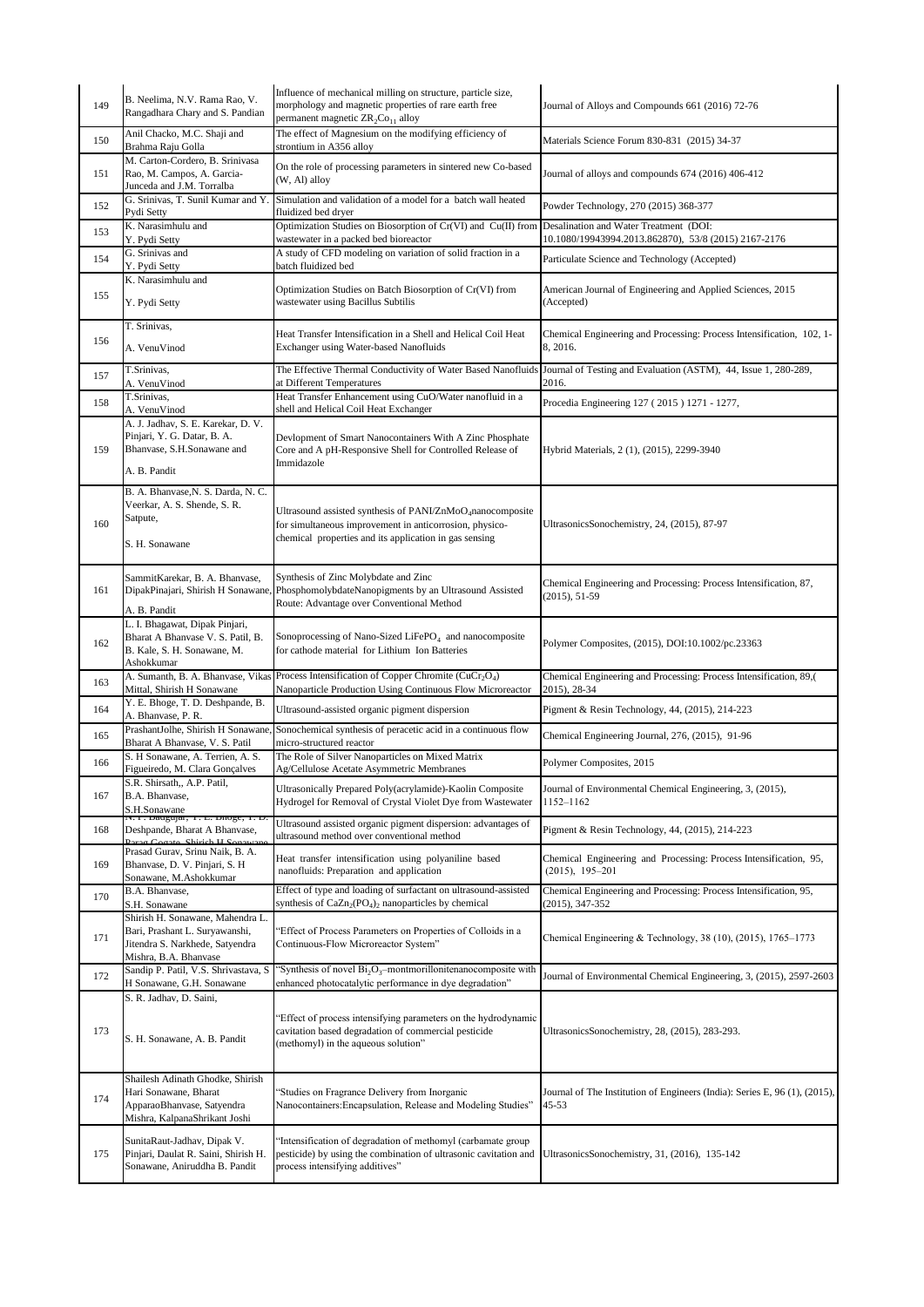| 176 | B. A. Bhanvase, M. A. Patel, S.<br>H.Sonawane, A. B. Pandit                                                               | 'Intensification of Ultrasound-Assisted Process for the<br>Preparation of Spindle-Shape Sodium Zinc Molybdate<br>Nanoparticles"                              | UltrasonicsSonochemistry, 28, (2016), 311-318                                                                                     |
|-----|---------------------------------------------------------------------------------------------------------------------------|--------------------------------------------------------------------------------------------------------------------------------------------------------------|-----------------------------------------------------------------------------------------------------------------------------------|
| 177 | Bhaskar Bethi, S.H.Sonawane, G.S.<br>Rohit, C.R. Holkar, D.V. Pinjari,<br>B.A. Bhanvase, A.B. Pandit                      | 'Investigation of TiO <sub>2</sub> photocatalyst performance for<br>decolorization in the presence of hydrodynamic cavitation as<br>hybrid AOP"              | UltrasonicsSonochemistry, 28, (2016), 150-160                                                                                     |
| 178 | Sandip P.Patil, BhaskarBethi, G.H.<br>Sonawane, V.S. Shrivastava,<br>ShirishSonawane                                      | "Efficient adsorption and photocatalytic degradation of<br>Rhodamine B dye over $Bi_2O_3$ -bentonite nanocomposites: A<br>kinetic study"                     | Journal of Industrial and Engineering Chemistry, 34, (2016), 356-363                                                              |
| 179 | B.A.Bhanvasea, S.D.Kamath,<br>U.P.Patil, H.A. Patil, A.B. Pandit,<br>S.H. Sonawane                                        | 'Intensification of heat transfer using PANI nanoparticles and<br>PANI-CuOnanocompositebasednanofluids"                                                      | Chemical Engineering and Processing, 104, (2016), 172–180                                                                         |
| 180 | SunitaRaut-Jadhav, Mandar P.<br>Badve, Dipak V. Pinjari, Daulat R.<br>Saini, Shirish H. Sonawane,<br>Aniruddha B. Pandit  | Treatment of the pesticide industry effluent using<br>hydrodynamic cavitation and its combination with process<br>intensifying additives $(H2O2$ and Ozone)" | Chemical Engineering Journal, 295, (2016), 326–335                                                                                |
| 181 | S. Sharada, Prashant L.<br>suryawanshi, Rajesh P Kumar P,<br>Saranga P. Gumfekar, T.<br>Balanarsaiah, Shirish H. Sonawane | 'Synthesis of Palladium Nanoparticles using Continuous Flow<br>Microreactor"                                                                                 | Colloids and Surfaces A: Physicochemical and Engineering Aspects,<br>498, (2016), 297-304                                         |
| 182 | P.D. Jolhe, B.A.Bhanvase, V.S.<br>Patil, S.H. Sonawane,                                                                   | Green Route for Silver Nanoparticles Synthesis by<br>RaphanusSativus Extract in a Continuous Flow Tubular                                                    | International Journal of Nanoscience,                                                                                             |
| 183 | S.H. Sonawane,                                                                                                            | Sonoprocessing of LiFePO4 nanoparticles and nanocomposites<br>for cathode material in Lithium Ion Batteries                                                  | <b>Polymer Composites</b>                                                                                                         |
| 184 | Sandip P. Patil, Rahul P. Patil,<br>Vilas K. Mahajan, G. H. Sonawane,                                                     | "Facile sonochemical synthesis of BiOBr-graphene oxide<br>nanocomposite with enhanced photocatalytic activity for the                                        | Materials Science in Semiconductor Processing, 52, (2016), 55–61                                                                  |
|     |                                                                                                                           | Studies on Heat and Mass Transfer Limitations in Oxidative                                                                                                   |                                                                                                                                   |
| 185 | P.Thirumalbai, V.Manokaran,<br>P.S.Saiprasad, S.Srinath                                                                   | Dehydrogenation of Ethane over Cr2O3 /Al2O3 Catalyst                                                                                                         | Procedia Engineering 127 (2015) 1338 - 1345                                                                                       |
| 186 | S.Srinath, Shekhar M Gaikwad and                                                                                          |                                                                                                                                                              | Continuous Production of Biodiesel from Waste Cooking Oil in Int'l Journal of Research in Chemical, Metallurgical and Civil Engg, |
|     | S.H.Sonawane<br>K. Ghousiya Begum,                                                                                        | Corning® Advanced-Flow TM Reactor                                                                                                                            | Vol. 2, Issue 1 (2015) pp 1-3                                                                                                     |
|     |                                                                                                                           | Maximum sensitivity based analytical tuning rules for PID                                                                                                    |                                                                                                                                   |
| 187 | A. SeshagiriRao and                                                                                                       | controllers for unstable dead time processes                                                                                                                 | Chemical Engineering Research and Design, 109, 593-606,2016                                                                       |
|     | T. K. Radhakrishnan                                                                                                       |                                                                                                                                                              |                                                                                                                                   |
| 188 | B. Vivekanandan and                                                                                                       | Evaluation of control strategies for activated sludge process                                                                                                |                                                                                                                                   |
|     | A. SeshagiriRao                                                                                                           |                                                                                                                                                              | Chemical Product and Process Modeling, Accepted,<br>DOI: 10.1515/cppm-2016-0012, June 2016                                        |
|     | Purushottama                                                                                                              |                                                                                                                                                              |                                                                                                                                   |
| 189 | Rao Dasari, Raviteja                                                                                                      | Optimal H2 - IMC based PID controller design for<br>multivariable unstable processes                                                                         | FAC-PapersOnLine, Volume 49, Issue 1, 2016, Pages 617-622                                                                         |
|     | K and A. SeshagiriRao                                                                                                     |                                                                                                                                                              |                                                                                                                                   |
| 190 | K.Ghousiya Begum, T.K.<br>Radhakrishna, A. Seshagiri Rao,<br>M. Chidambaram                                               | IMC based PID Controller Tuning of Series Cascade Unstable<br><b>Systems</b>                                                                                 | IFAC-PapersOnLine, Volume 49, Issue 1, 2016, Pages 795-800                                                                        |
| 191 | P V Suresh, Kavitha G Menon, K S<br>Prakash, S Prudhvi, A Anudeep                                                         | Thermodynamic analysis of in situ gasification - chemical<br>looping combustion (iG-CLC) of Indian coal                                                      | Environmental Science and Pollution Research (2015), DOI<br>10.1007/s11356-015-5757-z.                                            |
| 192 | Dhanya George,                                                                                                            | Detailed analysis of integrated steam ethanol reformer and high                                                                                              |                                                                                                                                   |
|     | P V Suresh                                                                                                                | temperature polymer electrolyte membrane fuel cell                                                                                                           | International Journal of Hydrogen Energy 41 (2016), 1248-1258                                                                     |
|     | P V Suresh,                                                                                                               | Peclet Number Analysis of Cross-flow in Porous Gas Diffusion Environmental Science and Pollution Research, 2016, DOI                                         |                                                                                                                                   |
| 193 | S Jayanti                                                                                                                 | Layer of Polymer Electrolyte Membrane Fuel Cell (PEMFC)                                                                                                      | 10.1007/s11356-016-6629-x.                                                                                                        |
| 194 | Jay Pandey, Murali Mohan<br>Seepana, AnupamShukla                                                                         | Zirconium phosphate based proton conducting membrane for<br>DMFC application                                                                                 | International Journal of Hydrogen Energy (IJHE) 40 (2015) (9410 -<br>9421)                                                        |
|     | Purushothama B.R,                                                                                                         | Provably Secure Public Key Cryptosystem with Limited                                                                                                         |                                                                                                                                   |
| 195 | B. B. Amberker                                                                                                            | Number of Encryptions for Authorized Sharing of Outsourced<br>Data                                                                                           | Int. J. of Cloud Computing, Vol. 4, No.4 pp. 317 - 334, 2015                                                                      |
|     | S. Chebrolu and                                                                                                           | Forward tentative selection with backward propagation of                                                                                                     | International Journal of Reasoning based Intelligent Systems                                                                      |
| 196 | S.G. Sanjeevi                                                                                                             | selection decision algorithm for attribute reduction in rough set<br>theory                                                                                  | (SCOPUS), Inderscience, Vol 7, No. 3-4, pp 221-243.                                                                               |
| 197 | R.Padmavathy, Chakravarthy<br>Bhagvati                                                                                    | A New Method for Computing DLP Based on Extending<br>Smooth Numbers to Finite Field for Ephemeral Key Recovery                                               | International Journal of Network Security, Vol.17, No.3, PP.251-262,<br>May 2015                                                  |
| 198 | R. R. Rout, M. S. Krishna, S.<br>Gupta                                                                                    | Markov Decision Process-Based Switching Algorithm for<br>Sustainable Rechargeable Wireless Sensor Networks                                                   | IEEE Sensors Journal, Vol. 16, No. 8, pages: 2788-2797, 2016.                                                                     |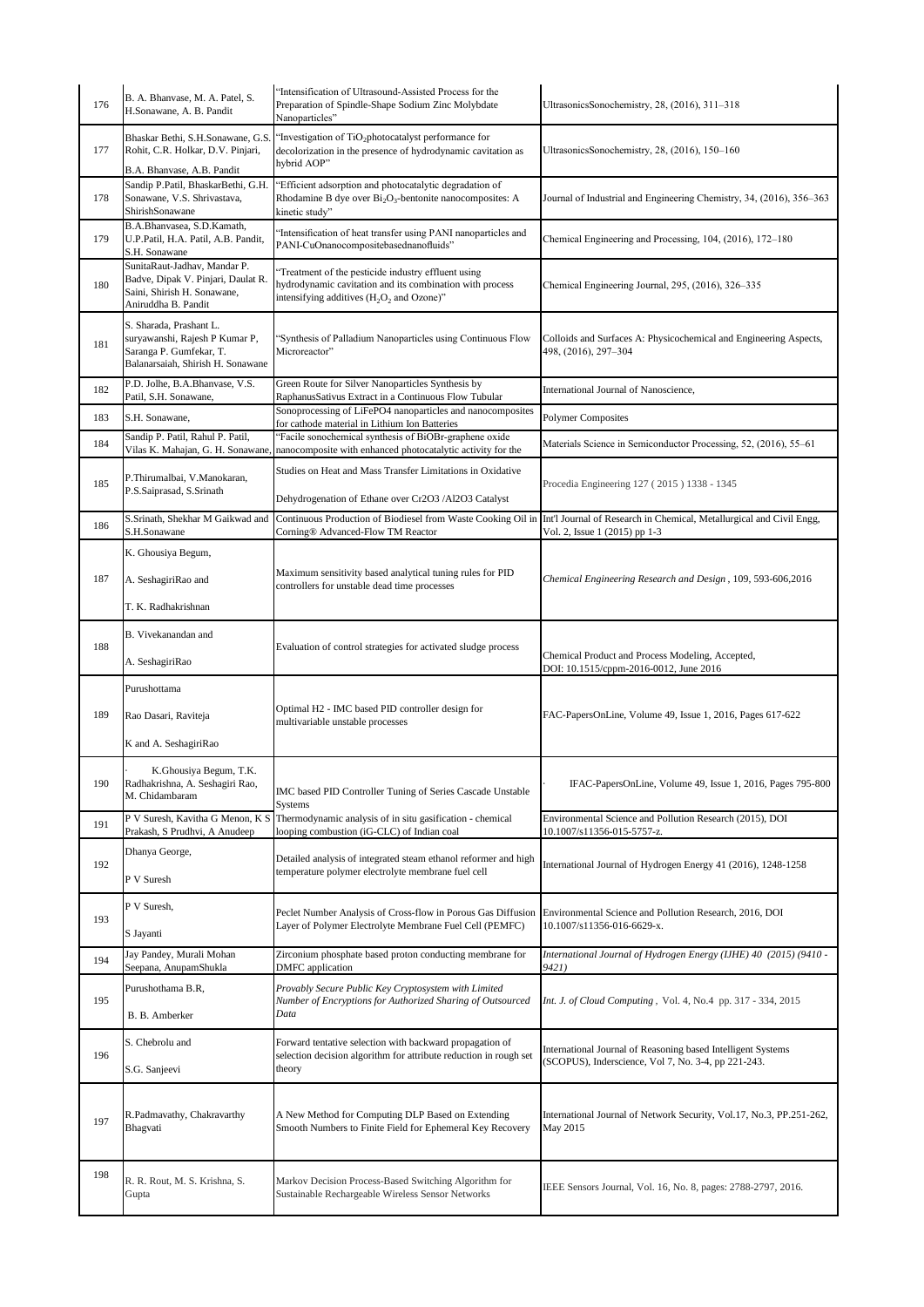| 199 | T Ramakrishnudu and<br>R B V Subramanyam,                                                                            | 'Mining infrequent weighted itemsets from very large data<br>based on MapReduce model"                                                                              | International Journal of Advances in Computer Science and its<br>Applications, Vol.5 No.2, October 2015, pp.296-300. |
|-----|----------------------------------------------------------------------------------------------------------------------|---------------------------------------------------------------------------------------------------------------------------------------------------------------------|----------------------------------------------------------------------------------------------------------------------|
| 200 | T Ramakrishnudu and<br>R B V Subramanyam,                                                                            | 'Mining interesting infrequent itemsets from very large data<br>based on MapReduce Framework"                                                                       | International Journal of Intelligent Systems and Applications, Vol. 7<br>No. 7, June 2015, pp. 44-49.                |
| 201 | S Kacham, B Birru, Sr Parcha, R<br>Baadhe                                                                            | Limbal stem cell deficiency: special focus on tracking limbal<br>stem cells                                                                                         | Turkish Journal of Biology, 40                                                                                       |
| 202 | B. Sumithra, Urmila Saxena, Asim<br>Bikas Das                                                                        | Alternative splicing within the Wnt signaling pathway: role in<br>cancer development                                                                                | Cellular Oncology 2016, 39, 1-13.                                                                                    |
| 203 | Urmila Saxena, Asim Bikas Das                                                                                        | Nanomaterials towards fabrication of cholesterol biosensors:<br>Key roles and design approaches                                                                     | Biosensors and Bioelectronics 2016, 75, 196-205                                                                      |
| 204 | Reddy, E. R., Babu, R. S.,<br>Chandrasai, P.D., & Madhuri, P                                                         | Exploration of the binding modes of L-asparaginase complexed<br>with its amino acid substrates by molecular docking, dynamics<br>and simulation                     | 3 Biotech, 2016, 6(1), 1-8.                                                                                          |
| 205 | Sikwal, N. R., Sonawane, S. H.,<br>Bhanvase, B. A., Ramisetty, K.,<br>Pinjari, D. V., Gogate, P. R.,<br>& Babu, R. S | Ultrasound-assisted preparation of ZnO nanostructures:<br>understanding the effect of operating parameters                                                          | Green Processing and Synthesis , 2016, 5(2), 163-172                                                                 |
| 206 | Erva, R. R., Rajulapati, S.B., Potla<br>Durthi, C., Bhatia, M., & Pola, M.                                           | Molecular dynamic simulations of Escherichia coli L-<br>asparaginase to illuminate its role in deamination of asparagine<br>and glutamine residues                  | 3 Biotech, 2015, 6(1), 1-7                                                                                           |
| 207 | Mechiri, S. K., Vasu, V., & Babu,<br>s                                                                               | Thermal Conductivity of Cu-Zn Hybrid Newtonian Nanofluids:<br>Experimental Data and Modeling using Neural Network                                                   | Procedia Engineering, 2015,127, 561-567                                                                              |
| 208 | Asif raza, V. Kohila, Siddhartha<br>Sankar Ghosh.                                                                    | Redesigned Escherichia coli cytosine deaminase: a<br>new facet of suicide gene therapy                                                                              | THE JOURNAL OF GENE MEDICINE, 17: 132-139, 2015                                                                      |
| 209 | G. Ravi Kiran and<br>G. Radhakrishnamacharya                                                                         | Effect of Homogeneous and Heterogeneous Chemical Reactions<br>on Peristatic Transport of a Jeffrey Fluid through a Porous<br>Medium with Slip Condition             | Journal of Applied Fluid Mechanics, Vol 8(3),521-528, 2015                                                           |
| 210 | N. Santhosh and<br>G. Radhakrishnamacharya and A. J.<br>Chamkha                                                      | Flow of a Jeffrey Fluid through a Porus Medium in Narrow<br>Tubes                                                                                                   | Journal of Porus Media, Vol. 18(1), 71-78, 2015                                                                      |
| 211 | K. Vajravelu, Gurju Awgichew and<br>G. Radhakrishnamacharya                                                          | The effects of slip condition and multiple stenoses on<br>micropolar fluid flow through a channel of non-uniform cross<br>section                                   | International Journal of Biomathematics, Vol, 8(4), 1-9, 2015                                                        |
| 212 | Dharmendra Tripathi, O. Anwar<br>Beg, Praveen Kumar Gupta,<br>G. Radhakrishnamacharya and<br>Jagannadh Mazumdar      | DTM Simulation of Peristaltic Viscoelastic Biofluid Flow in<br>Asymmetric Porous Media: A Digestive Transport Model                                                 | Journal of Bionic Eng., 12, 643-655, 2015                                                                            |
| 213 | G. Ravi Kiran and<br>G. Radhakrishnamacharya                                                                         | Effect of Homogeneous and Heterogeneous Chemical Reactions<br>on Peristaltic Transport of an MHD Micropolar Fluid with wall<br>Effects                              | Mathematical Methods in the Applied Sciences, 39(6), 1349-1360,<br>2016                                              |
| 214 | G. Ravikiran,<br>G. Radhakrishnamacharya and O.<br>Anwar Beg                                                         | Peristaltic Flow and Hydrodynamic Dispersion of a Reactive<br>Micropolar Fluid Simulation of Chemical Effects in the<br><b>Digestive Process</b>                    | J. of Mechanics in Medicine and Biology, 17(2), 1750013, 1-17, 2017                                                  |
| 215 | <b>YNR</b><br>with HSP                                                                                               | A Fifth Order Compact Difference Method for Singularly<br>Perturbed Singular Boundary Value Problems,                                                               | American Journal of Applied Mathematics and Statistics, 3(2), 2015,<br>pp: 49-53                                     |
| 216 | YNR with LP                                                                                                          | Initial Value Method Extended for General Singular<br><b>Perturbation Problems</b>                                                                                  | American Journal of Numerical Analysis, 2015, 3(1), pp25-29                                                          |
| 217 | YNR with BSL, KP                                                                                                     | Computational Method for Singularly Perturbed Delay<br>Differential Equations with Layer or Oscillatory Behaviour,                                                  | Applied Mathematics and Information Sciences, 10 (2), pp. 1-10,<br>2016.                                             |
|     |                                                                                                                      | $\mathcal{C} \subset \mathcal{A}$ . $\mathcal{O} \subset \mathcal{A} \subset \mathcal{A}^*$<br>$\mathcal{O} \rightarrow \mathcal{O} \rightarrow \mathcal{O}$<br>1.1 | International Journal of Applied Mathematics and Statistical Sciences,                                               |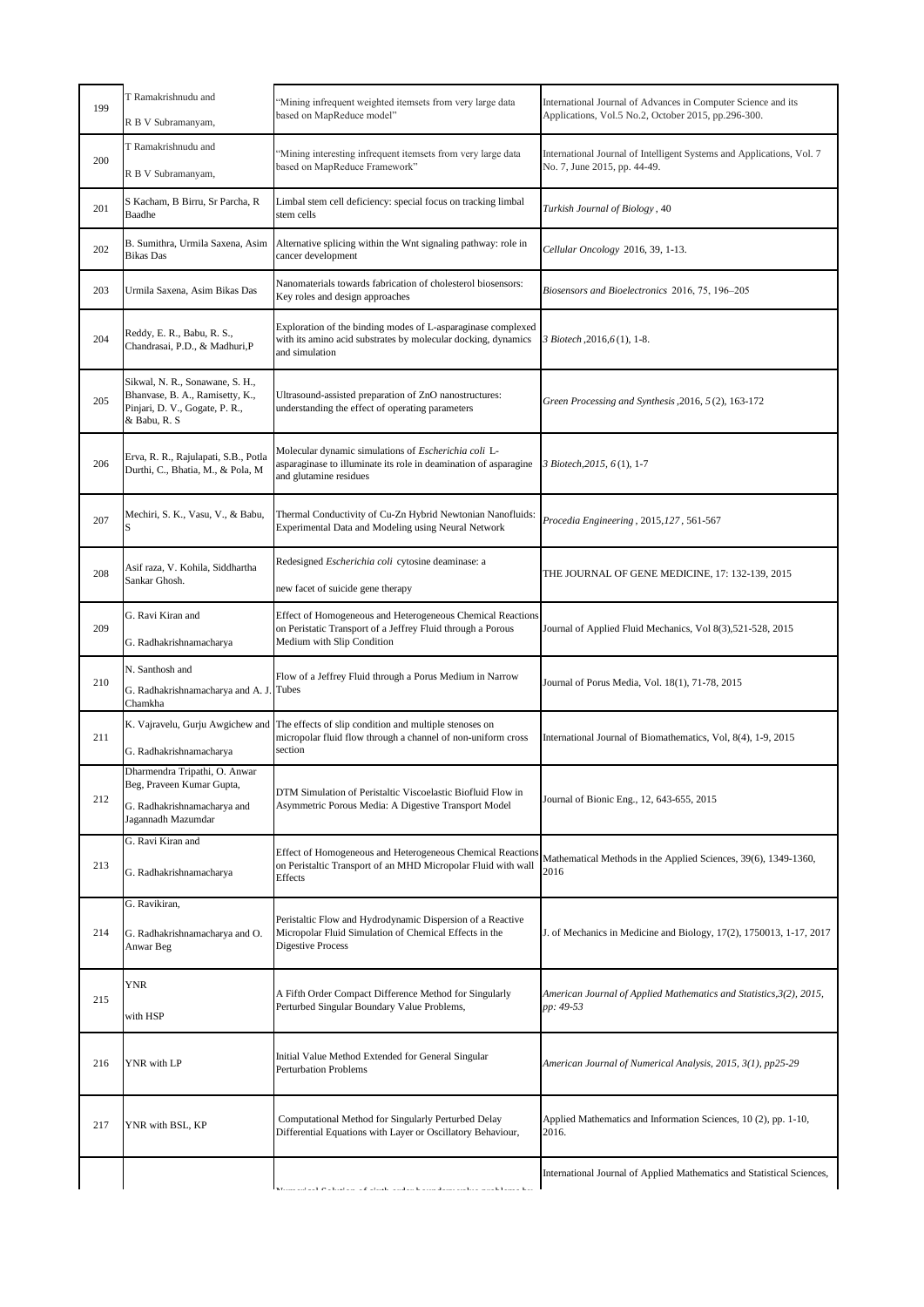| 218 | K.N.S.Kasi Viswanadham &<br>S.M.Reddy             | Numerical Solution of sixth order boundary value problems by<br>Petrov-Galerkin method with quintic B-splines as basis<br>functions and septic B-splines as weight functions | Vol.4(3), May, 2015, pp.15-28                                                                      |
|-----|---------------------------------------------------|------------------------------------------------------------------------------------------------------------------------------------------------------------------------------|----------------------------------------------------------------------------------------------------|
|     | K.N.S.Kasi Viswanadham &                          | Numerical Solution of sixth order boundary value problems by                                                                                                                 | ARPN Journal: Journal of Engineering and Applications,                                             |
| 219 | S.M.Reddy                                         | Petrov-Galerkin method with quartic B-splines as basis<br>functions and sextic B-splines as weight functions                                                                 | Vol.10(10), June, 2015, pp.4720-4727                                                               |
|     | K.N.S.Kasi Viswanadham &                          | Numerical Solution of seventh order boundary value problems                                                                                                                  | International Journal of Computer Applications,                                                    |
| 220 | S.M.Reddy                                         | by Petrov-Galerkin method with quintic B-splines as basis<br>functions and septic B-splines as weight functions                                                              | Vol.122(5). July, 2015, pp.41-47                                                                   |
| 221 | K.N.S.Kasi Viswanadham &<br><b>B.Sreenivasulu</b> | Numerical Solution of tenth order boundary value problems by<br>Galerkin method with septic B-splines                                                                        | International Journal of Applied Science and Engineering,                                          |
|     |                                                   |                                                                                                                                                                              | Vol. 13(3), September, 2015, pp. 247-260<br>Procedia Engineering,                                  |
| 222 | K.N.S.Kasi Viswanadham &<br>S.M.Reddy             | Numerical Solution of ninth order boundary value problems by<br>Petrov-Galerkin method with quintic B-splines as basis<br>functions and septic B-splines as weight functions | Vol.127, 2015, pp.1227-1234.                                                                       |
|     | K.N.S.Kasi Viswanadham &                          | Numerical Solution of eighth order boundary value problems by                                                                                                                | Procedia Engineering,                                                                              |
| 223 | <b>B.Sreenivasulu</b>                             | Galerkin method with septic B-splines                                                                                                                                        | Vol.127, 2015, pp.1370-1377.                                                                       |
| 224 | J V Ramana Murthy and                             | Exact solution for flow over a contaminated fluid sphere for                                                                                                                 | Journal of Physics: Conference Series 662 (2015) 012016                                            |
|     | M Phani Kumar                                     | stokes flow                                                                                                                                                                  | doi:10.1088/1742-6596/662/1/012016                                                                 |
|     | J V Ramana Murthy,                                |                                                                                                                                                                              |                                                                                                    |
| 225 | G S Bhaskara Rao and                              | Resonance type flow due to rectilinear oscillations of a sphere<br>in a micropolar fluid                                                                                     | Journal of Physics: Conference Series 662 (2015) 012015                                            |
|     | T Govinda Rao                                     |                                                                                                                                                                              |                                                                                                    |
| 226 | Rao and T.Govinda Rao                             | J V Ramana Murthy, G.S.Bhaskara Resonance Type Flow Due to Rotary Oscillations of a Sphere in<br>a Micropolar Fluid                                                          | Procedia Engineering 127 (2015) 1323 - 1329                                                        |
| 227 | J V Ramana Murthy and<br>J. Srinivas              | First and Second Law Analysis for the MHD Flow of Two<br>Immiscible Couple Stress Fluids between Two Parallel Plates                                                         | Heat Transfer-Asian Research, 44 (5), 2015                                                         |
| 228 | J. Srinivas and<br>J V Ramana Murthy              | Thermodynamic Analysis for the MHD Flow of Two<br>Immiscible Micropolar Fluids between two Parallel Plates                                                                   | Frontiers in Heat and Mass Transfer (FHMT), 6, 4 (2015)                                            |
| 229 | J. Srinivas, J V Ramana Murthy &<br>K. S. Sai     | Entropy Generation Analysis of the Flow of<br>Twoimmiscible Couple Stress Fluids between<br>two Porous Beds                                                                  | Computational Thermal Sciences, 7 (2): 123-137 (2015)                                              |
| 230 | G. Nagaraju                                       | P. Aparna, J V Ramana Murthy and Slow Steady Rotation of a Permeable Sphere in an<br>Incompressible Couple Stress Fluid                                                      | International Journal of Mathematical Archive-6(2), 2015, 1-9                                      |
| 231 | J. Srinivas and J V Ramana<br>Murthy              | Flow of Two Immiscible Couple Stress Fluids between Two<br>Permeable Beds                                                                                                    | Journal of Applied Fluid Mechanics, Vol. 9, No. 1, pp. 501-507,<br>2016.                           |
|     | V. K. Narla, K. M. Prasad and                     |                                                                                                                                                                              |                                                                                                    |
| 232 | J V Ramana Murthy                                 | Second Law Analysis of a Peristaltic flow of an Incompressible<br>Viscous Fluid in a Curved Channel                                                                          | Vol 89, $\mathbb{N}^2$ 2(2016) UDC 531.25 (J. Engineering Physics and<br>Thermophysics )pp 428-434 |
| 233 | J. Srinivas and<br>J V Ramana Murthy              | Second Law Analysis of the Flow of Two Immiscible<br>Micropolar Fluids between Two Porous Beds                                                                               | ISSN 1810-2328, Journal of Engineering Thermophysics, 2016, Vol.<br>25, No. 1, pp. 126–142.        |
| 234 | D Dutta, Pavan Kumar                              | A partialnumber approach                                                                                                                                                     | CrORR, 2015, 6, 321-334                                                                            |
| 235 | Srinivasacharya, D. and<br>G. Swamy Reddy,        | Chemical reaction and radiation effects on mixed convection<br>heat and mass transfer over a vertical plate in power-law fluid<br>saturated porous medium",                  | Journal of the Egyptian Mathematical Society, Vol. 24, pp. 108-115,<br>2016                        |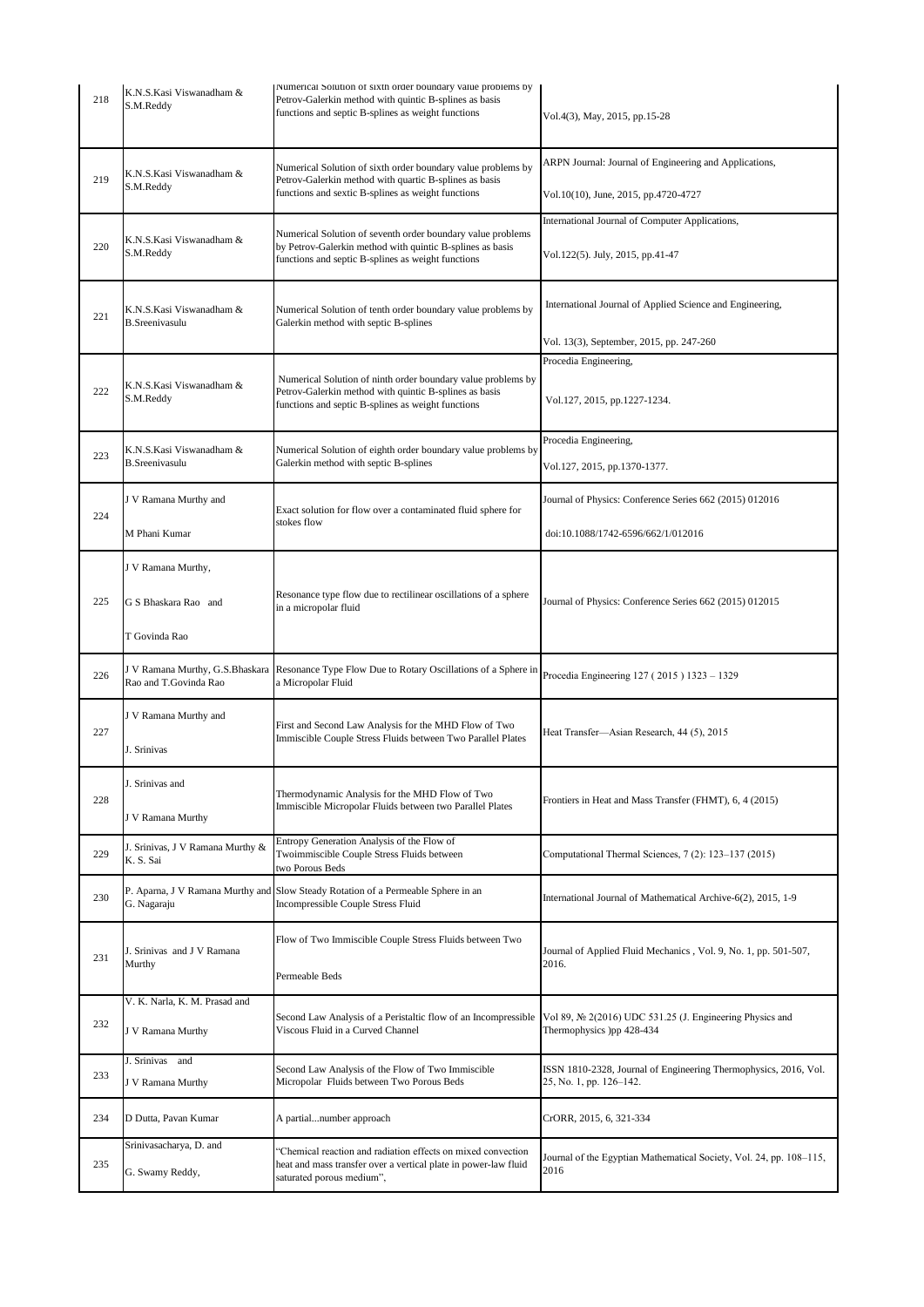| 236 | Srinivasacharya, D. and Surender,<br>O.,                               | Natural convection in a non-darcy porous medium with double<br>stratification and cross diffusion effects                                                             | Heat Transfer Research, Vol 47 (1), pp. 29-40, 2016                                                                                                                |
|-----|------------------------------------------------------------------------|-----------------------------------------------------------------------------------------------------------------------------------------------------------------------|--------------------------------------------------------------------------------------------------------------------------------------------------------------------|
| 237 | RamReddy, Ch., Pradeepa,T. and<br>Srinivasacharya, D                   | Numerical Study of Mixed Convection Flow of a Micropolar<br>Fluid Towards Permeable Vertical Plate with Convective<br><b>Boundary Condition</b>                       | Journal of Applied Analysis and Computation, Vol. 6 (2), pp. 254 –<br>270, 2016                                                                                    |
| 238 | Srinivasacharya, D. and<br>Vijay Kumar, P                              | Free Convection of a Nanofluid over an Inclined Wavy Surface<br>Embedded in a Porous Medium with Wall Heat Flux                                                       | Procedia Engineering, Vol.127, Pp. $40 - 47$ , 2015                                                                                                                |
| 239 | Srinivasacharya, D., RamReddy<br>Ch., Naveen, P., and Surender,<br>O., | Non-Darcy Mixed Convection Flow past a Vertical Porous<br>Plate with Joule Heating, Hall and Ion-Slip Effects                                                         | Procedia Engineering, Vol.127, Pp. 162 - 169, 2015                                                                                                                 |
| 240 | Srinivasacharya, D.,<br>Bhuvanavijaya. R. and<br>Mallikarjuna, B.,     | Dispersion Effects on Mixed Convection over a Vertical Wavy<br>Surface in a Porous Medium with Variable Properties.,                                                  | Procedia Engineering, Vol.127, Pp. 271 - 278, 2015                                                                                                                 |
| 241 | Pranitha, J., Venkata Suman, G.,<br>Srinivasacharya, D                 | Effects of Double Dispersion on Mixed Convection in a Power-<br>law Fluid Saturated Porous Medium with Variable Properties<br>using Lie Scaling Group Transformations | Procedia Engineering, Vol.127, Pp. 362 - 369, 2015                                                                                                                 |
| 242 | Srinivasacharya, D., Mallikarjuna,<br>B. and Chandrasekhara, G.,       | Convective Heat Transfer Flow along a Sinusoidal Wavy<br>Surface in a Porous Medium with Variable Permeability                                                        | Procedia Engineering, Vol.127, Pp. 524 - 530, 2015                                                                                                                 |
| 243 | Srinivasacharya, D. and Swamy<br>Reddy, G.,                            | Mixed Convection on a Vertical plate in a Power-law fluid<br>Saturated Porous Medium with Cross Diffusion Effects.,                                                   | Procedia Engineering, Vol.127, Pp. 591 - 597, 2015                                                                                                                 |
| 244 | Srinivasacharya, D. and Madhava<br>Rao, G.,                            | MHD Effect on the Couple Stress Fluid Flow Through a<br><b>Bifurcated Artery</b>                                                                                      | Procedia Engineering, Vol.127, Pp. 877 - 884, 2015                                                                                                                 |
| 245 | Srinivasacharya, D. and Surender,<br>O.,                               | Double Stratification Effects on Mixed Convection along a<br>Vertical Plate in a Non-Darcy Porous Medium.,                                                            | Procedia Engineering, Vol.127, Pp. 986 - 993, 2015                                                                                                                 |
| 246 | Srinivasacharya, D., Upendar<br>Mendu and Venumadhav, K                | MHD Boundary Layer Flow of a Nanofluid Past a Wedge                                                                                                                   | Procedia Engineering, Vol.127, Pp. 1064 - 1070, 2015                                                                                                               |
| 247 | Srinivasacharya, D. and Hima<br>Bindu, K                               | Effect of Magnetic Field on Entropy Generation due to<br>Micropolar Fluid Flow in a Rectangular Duct,                                                                 | Procedia Engineering, Vol.127, Pp. 1150 - 1157, 2015                                                                                                               |
| 248 |                                                                        | Srinivasacharya, D., Chamkha, A.J. Natural convection on a porous vertical plate in a doubly<br>Surender, O., and Rashad, A.M, stratified non-Darcy porous medium",   | Frontiers in Heat and Mass transfer, Vol. 6, 19, 2015                                                                                                              |
| 249 | Srinivasacharya, D. and Vijay<br>Kumar P.,                             | nanofluid saturated porous medium                                                                                                                                     | Mixed convection over an inclined wavy surface embedded in a International Journal of Numerical Methods for Heat and Fluid Flow.<br>Vol 25(8), pp. 1774-1792, 2015 |
| 250 | K. Kaladhar, S.S. Motsa,<br>Srinivasacharya, D.                        | Flow of Couple Stress Fluid in a Vertical Channel                                                                                                                     | Thermal Radiation and Diffusion Effects on Natural Convection Progress in Computational Fluid Dynamics - An International Journal,<br>Vol 15(6), pp 388-395, 2015  |
| 251 | Srinivasacharya, D. and Surender,<br>O.,                               | Non-Darcy natural convection from a vertical plate with<br>uniform wall temperature and concentration in a doubly<br>stratified porous medium                         | J. App. Mech. Tech. Physics, Vol 56 (4), pp.590 – 600, 2015                                                                                                        |
| 252 | Srinivasacharya, D., B.<br>Mallikarjuna, R. Bhuvanavijaya,             | Radiation effect on Mixed Convection over a Vertical Wavy<br>Surface in Darcy Porous Medium with Variable Properties",                                                | Journal of Applied Science and Engineering, Vol. 18, No. 3, pp. 265-<br>274, 2015                                                                                  |
| 253 | Srinivasacharya, D. and Krishna<br>Prasad, M.,                         | Rotation Of A Porous Approximate Sphere in an Approximate<br><b>Spherical Container</b>                                                                               | Latin American Applied Research, Vol. 45, pp.107-112, 2015                                                                                                         |
| 254 | Srinivasacharya, D. and<br>Vijay Kumar P., "                           | Mixed convection over an inclined wavy surface in a nanofluid<br>saturated non-Darcy porous medium with Radiation effect",                                            | Int. J. Chemical Engg. Vol.2015, Article ID 927508, 15 pages, 2015                                                                                                 |
| 255 | Srinivasacharya, D. and<br>Himabindu, K.,                              | Entropy Generation in a Micropolar Fluid Flow Through an<br>Inclined Channel with Slip and Convective Boundary<br>Conditions",                                        | Energy, Vol. 91 Pp. 72-83, 2015                                                                                                                                    |
|     | Srinivasacharya, D. and                                                |                                                                                                                                                                       |                                                                                                                                                                    |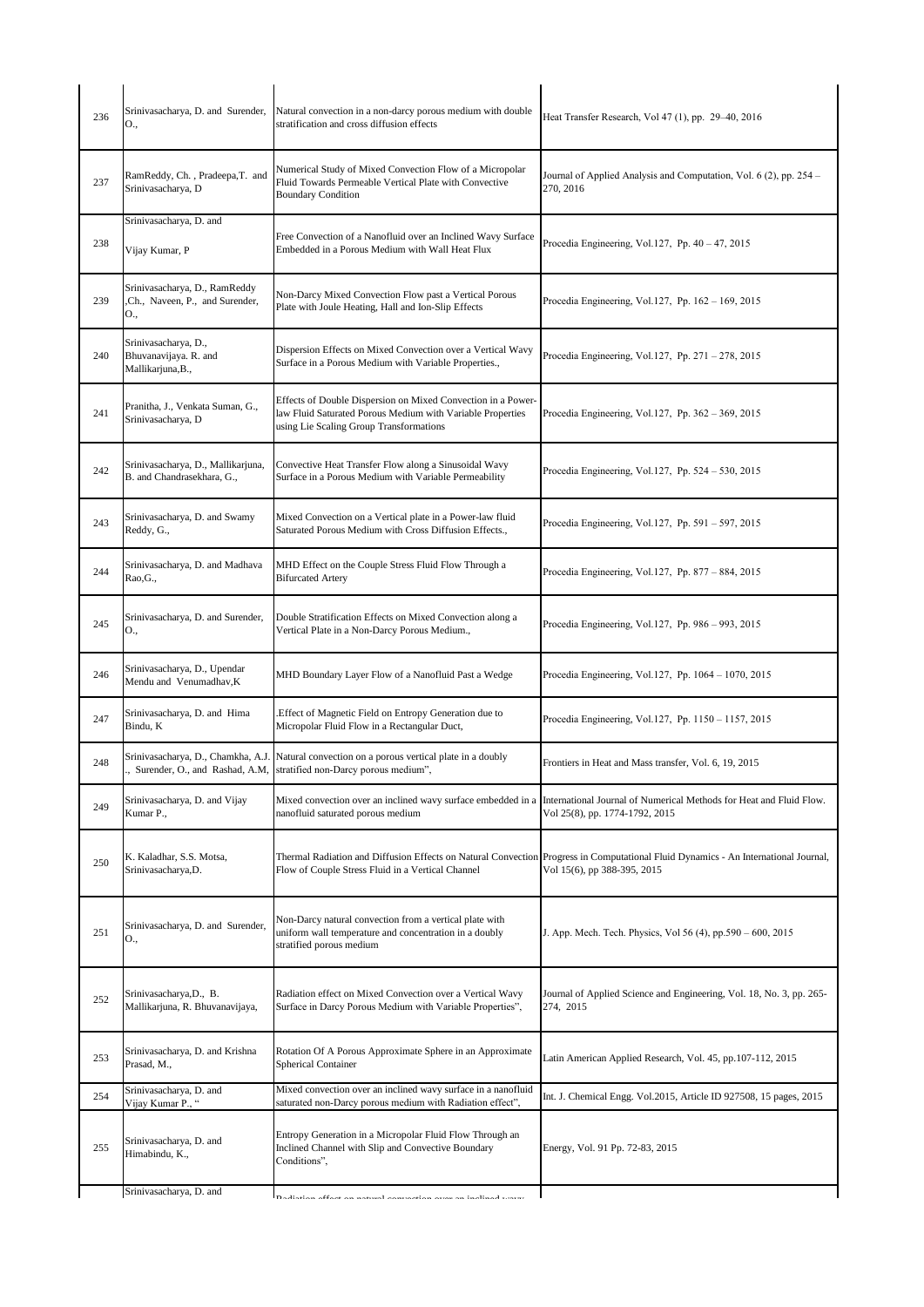| 256 | Vijay Kumar P.,"                                                      | Kadiation effect on natural convection over an inclined wavy<br>surface embedded in a non-darcy porous medium saturated with Journal of Porous Media, Vol.18 (8), Pp.777-789, 2015<br>a nanofluid",      |                                                                                                             |
|-----|-----------------------------------------------------------------------|----------------------------------------------------------------------------------------------------------------------------------------------------------------------------------------------------------|-------------------------------------------------------------------------------------------------------------|
| 257 | Srinivasacharya, D. and Upendar                                       | Thermal radiation and Chemical reaction effects on MHD free                                                                                                                                              | Turkish J. Eng. Env. Sci, Vol. 38: pp.184 - 196,2015                                                        |
| 258 | Mendu,<br>P.Muthu and<br>M Varunkumar                                 | convection heat and mass transfer in a micropolar Fluid<br>Mathematical model of flow in a tube with an overlapping<br>constriction and permeability                                                     | Procedia Engineering,<br>Vol:127,p:1165-1172.<br>(2015).                                                    |
| 259 | H.P. Rani, G Janardhana Reddy,<br>C.N. Kim, Y. Rameshwar              | Transient Couple Stress Fluid Past a Vertical Cylinder With<br>Bejan's Heat and Mass Flow Visualization for Steady-State                                                                                 | J. Heat Transfer, Vol.137(3), 032501, Paper No: HT-13-1437;                                                 |
| 260 | K. Appi Reddy and<br>T. Kurmayya                                      | Moore-Penrose inverses of Gram matrices Leaving a cone<br>invariant in an indefinite inner product space                                                                                                 | Special matrices, 3(1), 155-162, 2015.                                                                      |
| 261 | T. Kurmayya and G. Ramesh                                             | Cone nonnegativity of Moore-Penrose inverses of unbounded<br>Gram operators                                                                                                                              | Annals of Functional Analysis, 7(2), 338-347, 2016.                                                         |
| 262 | Ch.RamReddy, K. Kaladhar, D.<br>Srinivasacharya and<br>T. Pradeepa    | Influence of Soret, Hall and Joule heating effects on mixed<br>convection flow saturated porous medium in a vertical channel-<br>an analytical solution                                                  | Open Eng. 2016; 6:10–21 (Indexed in Scopus)                                                                 |
| 263 | S. Shaw, Ch. RamReddy, P.V.S.N.<br>Murthy, P. Sibanda                 | Dual solutions for homogeneous-heterogeneous reactions on<br>stagnation point flow over a stretching/shrinking sheet in a non-<br>Darcy porous medium saturated with a nanofluid                         | Journal of Nanofluids, 5(3) (2016) 408-415, Indexed in Emerging<br>Sources Citation Index (Thomson Reuters) |
| 264 | Ch.RamReddy, O.Surender,<br>Ch. Venkata Rao, T. Pradeepa              | Adomian Decomposition Method for Hall and Ion-Slip Effects<br>on Mixed Convection Flow of a Chemically Reacting<br>Newtonian Fluid Between Parallel Plates with Heat<br>Generation/Absorption            | Accepted in Propulsion and Power Research (Elsevier Journal), 2016                                          |
| 265 | Ch. RamReddy,<br>T. Pradeepa                                          | Spectral Quasi-Linearization Method for Homogeneous-<br>Heterogeneous Reactions on Nonlinear Convection Flow of<br>Micropolar Fluid Saturated Porous Medium with Convective<br><b>Boundary Condition</b> | Open Eng. 2016; 6:106–119 (Indexed in Scopus)                                                               |
| 266 | Ch. RamReddy, RR Kairi and N.<br>RajiReddy                            | Combined radiation and thermo-diffusion effects on natural<br>convection over a melting plate in porous medium saturated<br>with an electrically conducting fluid of variable viscosity                  | Procedia Engineering 127 (2015) 1095 - 1101 (Elsevier Journal)<br>(Indexed in Scopus)                       |
| 267 | Ch.RamReddy, T.Pradeepa,<br>Ch. Venkata Rao, O. Surender,<br>M.Chitra | Analytical Solution of Mixed Convection Flow of a Newtonian<br>Fluid Between Vertical Parallel Plates with Soret, Hall and Ion-<br>Slip Effects: Adomian Decomposition Method                            | Int. J. Appl. Comput. Math, DOI 10.1007/s40819-015-0127-6<br>(Springer Journal)                             |
| 268 | D.Srinivasacharya, Ch.RamReddy,<br>P.Naveen, O.Surender               | Non-Darcy Mixed Convection Flow Past a Vertical Porous<br>Plate with Joule Heating, Hall and Ion-Slip Effects                                                                                            | Procedia Engineering $127(2015)162 - 169$ (Indexed in Scopus)                                               |
| 269 | Ch.RamReddy, Ch.Venkata Rao,<br>O.Surender                            | Soret, Joule heating and Hall effects on free convection in a<br>Casson fluid saturated porous medium in a vertical channel in<br>the presence of viscous dissipation                                    | Procedia Engineering 127 (2015) 1219 - 1226 (Indexed in Scopus)                                             |
| 270 | Ch.RamReddy, T.Pradeepa                                               | The Effect of Suction/Injection on Free Convection in a<br>Micropolar Fluid Saturated Porous Medium under Convective<br><b>Boundary Condition</b>                                                        | Procedia Engineering 127 (2015) 235 – 243 (Indexed in Scopus)                                               |
| 271 | Ch.RamReddy,<br>T. Pradeepa and<br>D. Srinivasacharya                 | Numerical Study of Mixed Convection Flow of a Micropolar<br>Fluid Towards Permeable Vertical Plate with Convective<br><b>Boundary Condition</b>                                                          | Journal of Applied Analysis and Computation 6(2), 254-270 (2015)<br>(Indexed in SCIE, MathSciNet)           |
| 272 | A.M.Rashad, A.J.Chamkha,<br>Ch.RamReddy, P.V.S.N.Murthy               | Effect of Viscous Dissipation on Mixed Convection in a<br>Nanofluid Saturated Non-Darcy Porous Medium Under<br>Convective Boundary Condition                                                             | Journal of Nanofluids, 4 (2015) 548-559, Indexed in Emerging<br>Sources Citation Index (Thomson Reuters)    |
| 273 | Ch. RamReddy,                                                         | A spectral relaxation method for linear and non-linear                                                                                                                                                   | Applied Mathematics and Computation 268 (2015) 991-1000 (Indexed                                            |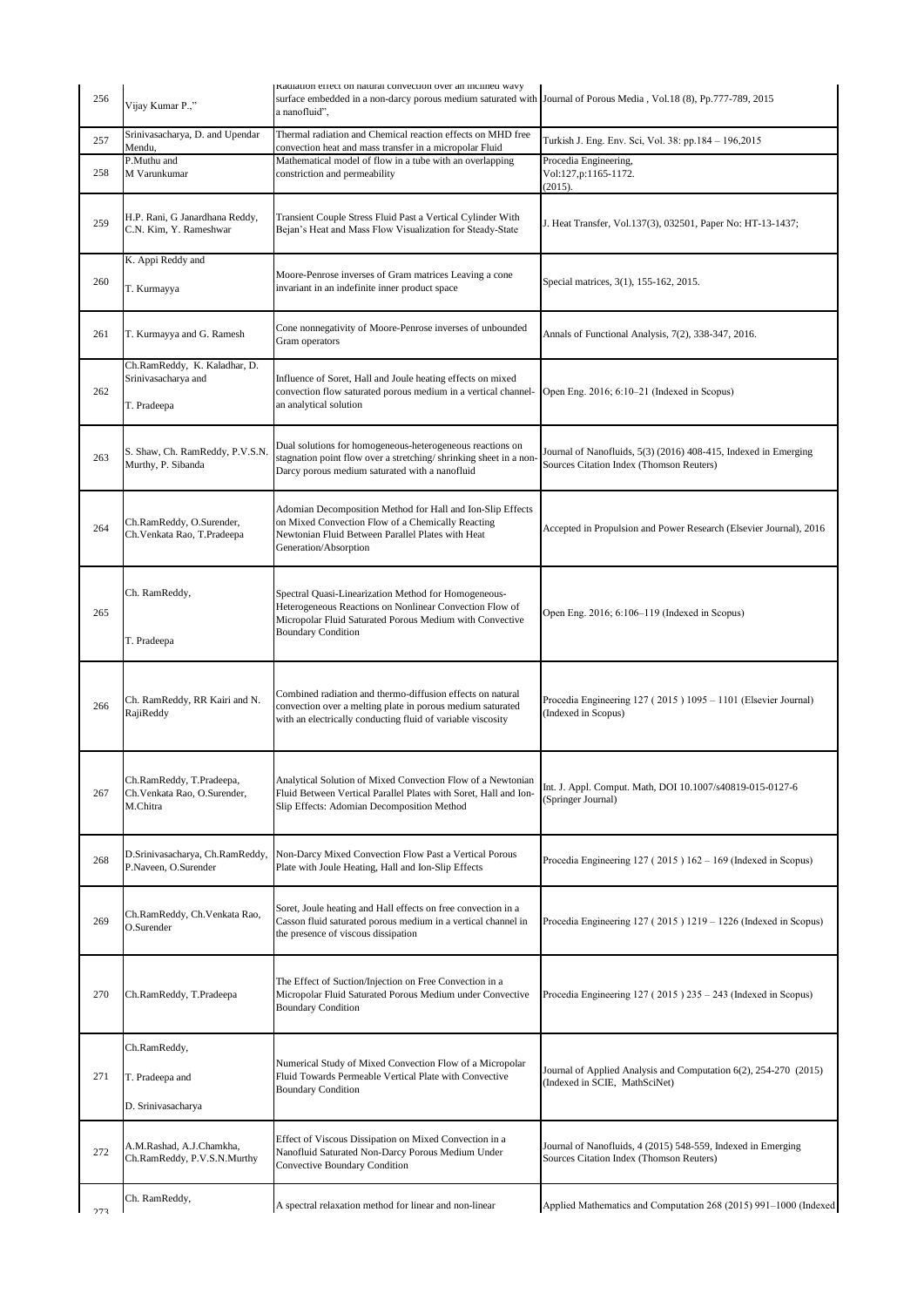| $\omega$ $\iota$ $\omega$ | P.A. Lakshmi Narayana and S.S.<br>Motsa                                                                                                                                   | stratification effects on mixed convection in a porous medium                                                                                                                     | in SCI, Scopus, Mathematical Reviews)                                                                                                                                                                                       |
|---------------------------|---------------------------------------------------------------------------------------------------------------------------------------------------------------------------|-----------------------------------------------------------------------------------------------------------------------------------------------------------------------------------|-----------------------------------------------------------------------------------------------------------------------------------------------------------------------------------------------------------------------------|
| 274                       | RR Kairi and<br>Ch. RamReddy                                                                                                                                              | The effect of melting on mixed convection heat and mass<br>transfer in non-Newtonian nanofluid saturateed in porous<br>medium                                                     | Frontiers in Heat and Mass Transfer, 6, 6 (2015), (Indexed in Scopus)                                                                                                                                                       |
| 275                       | Ch.RamReddy,<br>T. Pradeepa and<br>D. Srinivasacharya                                                                                                                     | Similarity Solution for Free Convection Flow of a Micropolar<br>Fluid under Convective Boundary Condition via Lie Group<br>Transformations                                        | Advances in High Energy Physics (2015), Article: ID 650813,16<br>Pages, Impact factor $= 2.62$ and (Indexed in SCIE, Scopus,<br><b>Mathematical Reviews)</b>                                                                |
| 276                       | Ch. Madhava Reddy,<br>T.K.V. Iyengar,<br>Ch. RamReddy,<br>B. Krishna Gandhi                                                                                               | Effects of cross-diffusion on unsteady natural convection past a<br>vertical flat plate in an electrically conducting doubly stratified<br>fluid saturated Brinkman porous medium | Procedia Engineering 127 (2015) 1263 - 1270 (Elsevier Journal)<br>(Indexed in Scopus)                                                                                                                                       |
| 277                       | D. Dinakar, et al.,                                                                                                                                                       | "Study the effect of fiber-dia on the alongside dual-plastic<br>optical fiber vibration sensor"                                                                                   | Journal of Optics, Vol. 44, Issue 2, pp.128-135, April- June 2015.                                                                                                                                                          |
| 278                       | D. Dinakar, et al.,                                                                                                                                                       | Intensity Modulated Fiber Optic Three Dimensional Vibration<br>Sensing System,"                                                                                                   | International Journal of Electrical, Electronics and Data<br>Communication, Vol-3, Iss-1, pp. 1-5, 2015.                                                                                                                    |
| 279                       | D. Dinakar, et al.,                                                                                                                                                       | Intensity Modulated Fiber Optic Loop Vibration Measurement                                                                                                                        | International Journal of Advance Foundation and Research in<br>Computer (IJAFRC) Vol. 1, Special Issue, pp.1-10, 2015.                                                                                                      |
| 280                       | N. Rajeswara Rao,<br>T. Venkatappa Rao,<br>S.V.S. Ramana Reddy and<br>B. Sanjeeva Rao.                                                                                    | The effect of gamma irradiation on physical, thermal and<br>antioxidant properties of kraft lignin                                                                                | J. Radiation Research and Applied Sciences, 2015,8, 621-629. DOI:<br>10.1016/j.jrras.2015.07.003                                                                                                                            |
| 281                       | N. Rajeswara Rao,<br>T. Venkatappa Rao,<br>S.V.S. Ramana Reddy and<br>B. Sanjeeva Rao.                                                                                    | Effect of electron beam on thermal, morphological and<br>antioxidant properties of kraft lignin                                                                                   | Advanced Materials Letters, 2015, 6(6), 560-565.<br>DOI:10.5185/amlett.2015.SMS2.                                                                                                                                           |
| 282                       | N. Rajeswara Rao,<br>T. Venkatappa Rao,<br>S.V.S. Ramana Reddy and<br>B. Sanjeeva Rao.                                                                                    |                                                                                                                                                                                   | Radiation Effects and Defects in Solids: Incorporating Plasma Science<br>The Study of Gamma Irradiation Effects on Poly (glycolic acid) and Plasma Technology DOI:10.1080/10420150.2015.1036423,<br>Taylor & Francis, 2015. |
| 283                       | Venkata Reddy Mamidi,<br>Srimannarayana Kamineni,<br>L. N. Sai Prasad Ravinuthala,<br>Manohar Martha, Sai Shankar<br>Madhuvarasu, Venkatappa Rao T<br>Shankar Madhuvarasu | High-temperature measurement using fiber Bragg grating sensor<br>accompanied by a low-cost detection system                                                                       | Journal of Applied Remote Sensing, 05/2015; 9(1): 094098.                                                                                                                                                                   |
| 284                       | A Willinger, S. Roy, M<br>Santagiustina, S Combrié, A De<br>Rossi, G Eisenstein                                                                                           | Narrowband optical parametric amplification measurements in<br>Ga 0.5 In 0.5 P photonic crystal waveguides                                                                        | Optics Express, Vol. 23, Issue 14, PP 17751-57, Jul, 2015.                                                                                                                                                                  |
| 285                       | V.S. Reddy Channua,<br>B. Rambabu, Kusum Kumari,<br>Rudolf Holze                                                                                                          | VO2(B) @ carbon cathodes for lithium ion batteries                                                                                                                                | Colloids and Surfaces A: Physicochem. Eng. Aspects 481 (2015)<br>314-318.                                                                                                                                                   |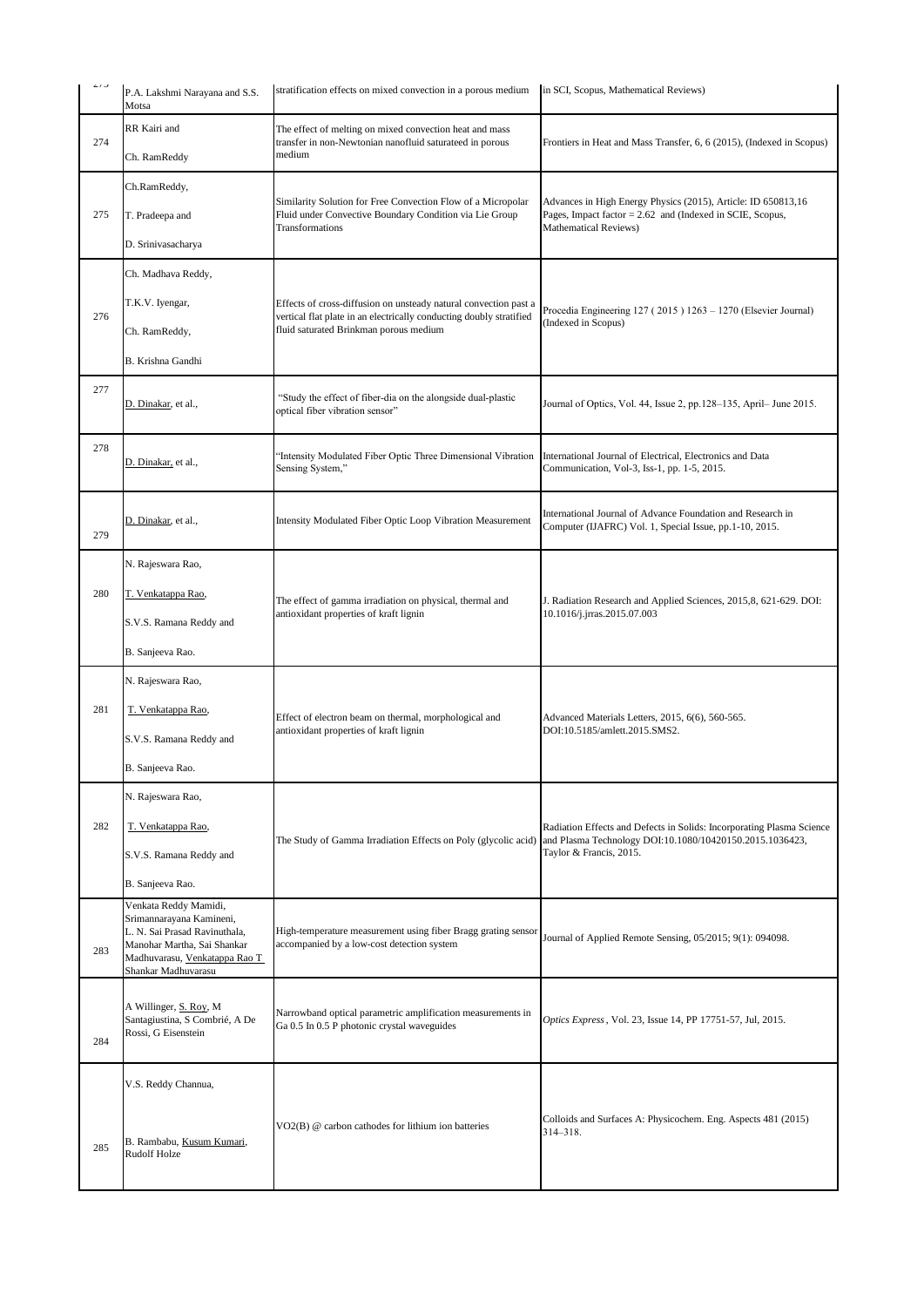| 286 | D. Paul Joseph, J. W. Lin, N.<br>Pavan Kumar, W. C. Chen,<br>J.G. Lin                                                                                     | Isovalent Bi <sup>3+</sup> Substitution Induced Structural and Magnetic<br>Transitions in LaMnO <sub>3</sub>                                                          | Journal of Magnetism and Magnetic Materials, Accepted 2 <sup>nd</sup> Feb.<br>2016, In Press |
|-----|-----------------------------------------------------------------------------------------------------------------------------------------------------------|-----------------------------------------------------------------------------------------------------------------------------------------------------------------------|----------------------------------------------------------------------------------------------|
| 287 | S. Sambasivam, D. Paul Joseph, S.<br>Asiri Naidu, K. N. Hui, K. S. Hui,<br>B. C. Choi                                                                     | Intense violet-blue emission and paramagnetism of<br>nanocrystalline Gd <sup>3+</sup> doped ZnO ceramics                                                              | Journal of Advanced Ceramics (Springer Open Access), 4(4), 300-<br>306, 2015                 |
| 288 | K Uma Devi, J Arout Chelvane,<br>Himalay Basumatary, M Ramudu,<br>SV Kamat, V Jayalakshmi                                                                 | Role of processing parameters on the morphology and magnetic<br>properties Of Tb-Fe-Co thin films                                                                     | Journal of Magnetism and Magnetic Materials, 2016.<br>doi:10.1016/j.jmmm.2016.01.036         |
| 289 | K Umadevi, Sandip Bysakh, J<br>Arout Chelvane, SV Kamat,<br>V Jayalakshmi                                                                                 | Tailoring magnetic anisotropy in Tb-Fe-Co thin films by rapid<br>thermal annealing                                                                                    | Journal of Alloys and Compounds, 663 & 430-435, 2016                                         |
| 290 | Ramesh Kandimalla, Jayalakshmi<br>V, Edwin B Corgiat, and Gill KD                                                                                         | Understanding aspects of aluminum exposure in Alzheimer's<br>disease development                                                                                      | Brain Pathology, DOI: 10.1111/bpa.12333, 2015.                                               |
| 291 | D. Sarada Kalyani, S. Srinivasa<br>Rao, M. Srath Babu, B. V. Appa<br>Rao and B. Sridhar                                                                   | Electrochemical and surface analytical studies of carbon steel<br>protected from corrosion in a low chloride environment<br>containing a phosphonate- based inhibitor | Res. Chem. Intermed, 41(2015), 5007-32.                                                      |
| 292 | K. Chaitanya Kumar, and B. V.<br>Appa Rao                                                                                                                 | Mitigation of microbially influenced corrosion of Cu-Ni(90-<br>10) aloy in sea water environment                                                                      | Journal Research on chemical Intermediates, 42(2016), 5807-23                                |
| 293 | Hanuma Reddy Tiyyagura, Rebeca<br>Rudolf, Selestina Gorgieva,<br>Regina Fuchs Godec, Boyapati<br>Venkatappa Rao, Mantravadi<br>Krishna Mohan, Vanja Kokol | The chitosan coating and processing effect on the physiological<br>corrosion behavior of porous magnesium monoliths                                                   | Progress in Organic Coatings, 99(2016)147-156.                                               |
| 294 | G. S. Rao, B. Srinivas<br>and A. Ramachandraiah                                                                                                           | Crystal Structure Analysis, Spectral, Halochromic Studies of<br>Urea Betti Base and Its Oxazinone Derivative                                                          | Journal of Molecular Structure<br>(in press)                                                 |
| 295 | N. Manjula, R. Balaji, K. Ramya,<br>K. S. Dhathathreyan and<br>A. Ramachandraiah                                                                          | Studies on development of titanium oxide nanotube (TNT)<br>based ePTFE-Nafion®-composite membrane for<br>electrochemical methanol reformation                         | International Journal of Hydrogen Energy, 2016, 41, 8777-8784                                |
| 296 | K. Laxma Reddy and P. Kavitha                                                                                                                             | Pd(II) complexes bearing chromone based Schiff bases:<br>Synthesis, characterisation and biological activity                                                          | Arabian Journal of Chemistry, 2015<br>In Press                                               |
| 297 | K. Laxma Reddy and P. Kavitha                                                                                                                             | Synthesis, Structural Characterization and Biological Activity<br>Studies of Ni(II) and Zn(II) Complexes                                                              | Bioinorganic Chemistry and Applications, 2015<br>In Press                                    |
| 298 | Rajeswar Rao Vedula and<br>Krishnaiah Vaarla                                                                                                              | Synthesis of Novel 3-(3-(5-Methylisoxazol-3-yl)-7H-<br>[1,2,4]Triazolo[3,4-b][1,3,4]Thiadiazin-6-yl)-2H-Chromen-2-<br>Ones                                            | J. Heterocyclic Chem., 53, 69 (2016)                                                         |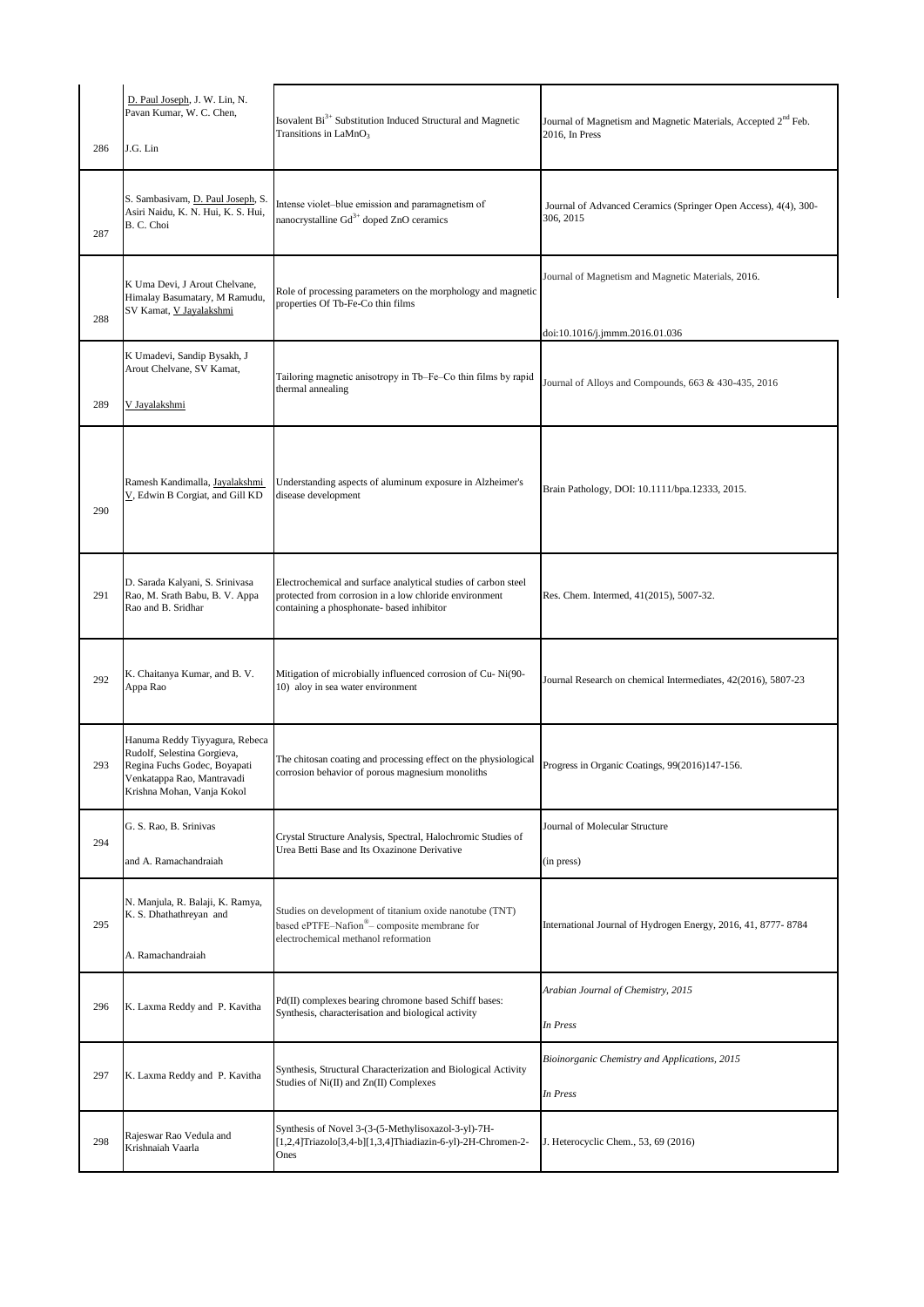| 299 | Rajeswar Rao Vedula, Krishnaiah<br>Vaarla, Rajesh Kumar<br>Kesharwani, Karnewar Santhosh,<br>Srigiridhar Kotamraju, Murali<br>Krishna Toopurani            | Synthesis, biological activity evaluation and molecular docking<br>studies of novel coumarin substituted thiazolyl-3-aryl-pyrazole-<br>4-carbaldehydes                                                                     | Bioorganic& Medicinal Chemistry Letters 25 (2015) 5797-5803                 |
|-----|------------------------------------------------------------------------------------------------------------------------------------------------------------|----------------------------------------------------------------------------------------------------------------------------------------------------------------------------------------------------------------------------|-----------------------------------------------------------------------------|
| 300 | Rajeswar Rao Vedula, Krishnaiah<br>Vaarla and Mehmet Akkurt                                                                                                | Crystal structure of 3-benzyl-sulfanyl-6-(5-methyl-1,2-oxazol-3<br>yl)-1,2,4-triazolo[3,4-b][1,3,4]thia-diazole                                                                                                            | Acta Crystallogr E Crystallogr Commun. 2015<br>Nov 1; 71(Pt 11): o809-o810. |
| 301 | Rajeswar Rao Vedula and<br>Thirupaiah Bade.                                                                                                                | A Novel, Simple, and Efficient Synthesis of 3-(2-(5-<br>(Benzylideneamino)-3-phenyl-1H-pyrazol-1-yl)thiazol-4-yl)-4-<br>hydroxy-6-methyl-2H-pyran-2-one Derivatives via a One-Pot,<br>Four-Component Condensation Reaction | Synthetic Communications, 2015                                              |
| 302 | Rajeswar Rao Vedula, Raj Kumar<br>Ramagiri and Murali Krishna<br>Thupurani                                                                                 | Synthesis, Characterization, and Antibacterial Activity of Some<br>Novel Substituted Imidazole Derivatives via One-pot Three-<br>Component                                                                                 | Journal of Heterocyclic Chemistry, 52, 6, 1713-1717, November 2015          |
| 303 | M. Satyanarayana,<br>K. Koteshwara Reddy,<br>K. Yugender Goud,<br>K. Vengatajalabathy Gobi                                                                 | Biopolymer Stabilized Nanogold Particles on Carbon Nanotube<br>Support as Sensing Platform for Electrochemical Detection of 5-Electrochimica Acta 2015, 178, 608-616.<br>Fluorouracil in-vitro                             |                                                                             |
| 304 | K. Yugender Goud, Satyanarayana<br>М,<br>K. Koteshwara Reddy,<br>K. Vengatajalabathy Gobi                                                                  | Development of Highly Selective Electrochemical Impedance<br>Sensor for Detection of Parts-per-billion Levels of 5-Chloro-2,4-Journal of Chemical Sciences 2016, 5, 763-770<br>dinitrotoluene                              |                                                                             |
| 305 | K. Yugender Goud, Gaëlle<br>Catanantea, Akhtar Hayata,<br>Satyanarayana M,<br>K. Vengatajalabathy Gobi, Jean<br>Louis Marty                                | Disposable and portable electrochemical aptasensor for label<br>free detection of aflatoxin B1 in alcoholic beverages                                                                                                      | Sensors & Actuators B 2016, 235, 466-473.                                   |
| 306 | M. Satyanarayana,<br>V. Sunil Kumar,<br>K. Vengatajalabathy Gobi                                                                                           | Biopolymer Protected Silver Nanoparticles on the Support of<br>Carbon Nanotube as Interface for Electrocatalytic Applications                                                                                              | AIP Conference Proceedings 2016, 724, 020097                                |
| 307 | K. Yugender Goud, Atul Sharma,<br>Akhtar Hayata, Gaëlle Catanantea,<br>Satyanarayana M,<br>K. Vengatajalabathy Gobi, Ana<br>Maria Gurban, Jean Louis Marty | Tetramethyl-6-carboxyrhodamine quenching-based aptasensing<br>platform for aflatoxin B1: Analytical performance comparison<br>of two aptamers                                                                              | Analytical Biochemistry, 2016, 1-6                                          |
| 308 | A. Rajini, A. Ajay Kumar,<br>C. Suman, S. Suresh,<br>N. Venkatathri                                                                                        | Titanium aminophosphates : Synthesis, characterization and<br>crystal violet dye degradation studies                                                                                                                       | RSC Advances, 2016, 6, 507.                                                 |
|     |                                                                                                                                                            |                                                                                                                                                                                                                            |                                                                             |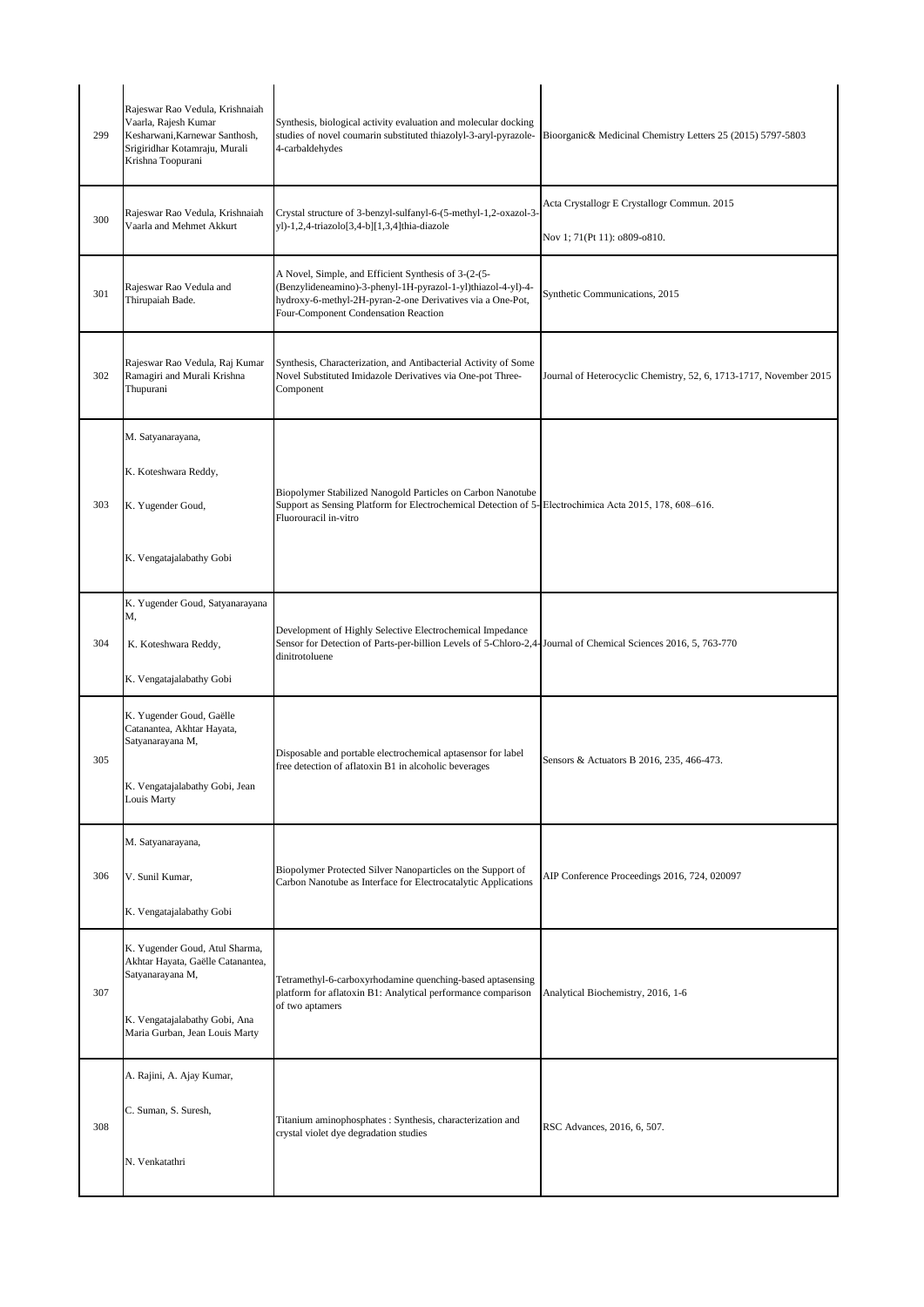| 309 | Rajeswar Rao Vedula,<br>Raj Kumar Ramagiri and Murali<br>Krishna Thupurani                                              | A Facile one-step multi-component approach toward the<br>synthesis of 3-(2-amino-4-thiazolyl)coumarins by using<br>trimethylsilyl isothiocyanate and their antioxidant and anti-<br>inflammatory activity | Phosphorus, Sulfur, and Silicon, 190: 1393-1397, 2015                        |
|-----|-------------------------------------------------------------------------------------------------------------------------|-----------------------------------------------------------------------------------------------------------------------------------------------------------------------------------------------------------|------------------------------------------------------------------------------|
| 310 | Rajeswar Rao Vedula, Sreenu<br>Pavurala and Krishnaiah Vaarla                                                           | One-Pot Three-Component Synthesis of Pyrazolyl-thiadiazinyl-<br>2H-chromen-2-one Derivatives                                                                                                              | Journal of Heterocyclic Chemistry 52, 5, 1503-1505, September 2015           |
| 311 | Raj Kumar Ramagiri, Krishnaiah<br>Vaarla, and Rajeswar Rao Vedula                                                       | One-pot multicomponent synthesis of functionalized 2,5-<br>disubstituted-1,3,4-thiadiazine derivatives                                                                                                    | Synthetic Communications®<br>http://dx.doi.org/10.1080/00397911.2016.1213296 |
|     | A. Rajini, M. Nookaraju,                                                                                                |                                                                                                                                                                                                           |                                                                              |
| 312 | C. Suman, A. Ajay Kumar,                                                                                                | Titanium aminophosphates : Synthesis, characterization and<br>orange G dye degradation studies                                                                                                            | RSC Advances, 2015, 5, 106509.                                               |
|     | N. Venkatathri                                                                                                          |                                                                                                                                                                                                           |                                                                              |
| 313 | A. Rajini, A. Ajay Kumar,                                                                                               | Titanium aminophosphates : Synthesis, characterization,<br>antimicrobial and cytotoxicity studies.                                                                                                        | RSC Advances, 2015, 5, 87713.                                                |
|     | C. Suman, N. Venkatathri                                                                                                |                                                                                                                                                                                                           |                                                                              |
| 314 | A. Rajini, A. Ajay kumar,<br>C. Suman, N. Venkatathri                                                                   | Porous Palladium aminophosphates : Synthesis,<br>characterization, antimicrobial and cytotoxicity studies.                                                                                                | RSC Advances, 2015, 5, 66964                                                 |
| 315 | A. Rajini, A. Ajay kumar,                                                                                               |                                                                                                                                                                                                           |                                                                              |
|     | C. Suman, S. Suresh,                                                                                                    | Porous Palladium aminophosphates : A study on their synthesis,<br>characterization, and catalytic applications.                                                                                           | Adv. Por. Mat.2015, 3, 69.                                                   |
|     | N. Venkatathri                                                                                                          |                                                                                                                                                                                                           |                                                                              |
| 316 | Surendar Tonda, Santosh Kumar,<br>Vishnu Shanker*                                                                       | Surface plasmon resonance-induced photocatalysis by Au<br>nanoparticles decorated mesoporous g-C3N4 nanosheets under<br>direct sunlight irradiation                                                       | Materials Research Bulletin, 2016, 75, 51.                                   |
| 317 | Surendar Tonda, Santosh Kumar,<br>Vishnu Shanker*                                                                       | In situ growth strategy for highly efficient Ag2CO3/g-C3N4<br>hetero /nanojunctions with enhanced photocatalytic activity<br>under                                                                        | Journal of Environmental Chemical Engineering, 2015, 3, 852.                 |
|     | Sakkani Nagaraju, Neeli                                                                                                 | sunlight irradiation                                                                                                                                                                                      |                                                                              |
|     | Satyanarayana, Banoth Paplal,<br>Anuii K. Vasu.Sriram Kanvah.                                                           | One-pot synthesis of functionalized isoxazole-                                                                                                                                                            |                                                                              |
| 318 | and Dhurke Kashinath*                                                                                                   | thiolane hybrids via Knoevenagel condensation and                                                                                                                                                         | RSC Adv., 2015, 5, 94474                                                     |
|     |                                                                                                                         | domino sulfa-1,6-Michael/intramolecular                                                                                                                                                                   |                                                                              |
|     |                                                                                                                         | vinylogous Henry reactions                                                                                                                                                                                |                                                                              |
|     | Sakkani Nagaraju, Neeli                                                                                                 | Synthesis of functionalized isoxazole-oxindole                                                                                                                                                            |                                                                              |
| 319 | Satyanarayana, Banoth Paplal,<br>Anuji K.Vasu, Sriram Kanvahb and                                                       | hybrids via on water, catalyst free vinylogous Henry                                                                                                                                                      | RSC Adv., 2015, 5, 81768                                                     |
|     | Dhurke Kashinath*                                                                                                       | and 1,6-Michael addition reactions                                                                                                                                                                        |                                                                              |
| 320 | Banoth Paplal, Sakkani Nagaraju,<br>Veerabhadraiah Palakollu, Sriram<br>Kanvah, B. Vijaya Kumar and<br>Dhaka Kashinath* | Synthesis of functionalized 1,2,3-triazoles using Bi2WO6<br>nanoparticles as efficient and reusable heterogeneous catalyst in RSC Adv., 2015, 5, 57842<br>aqueous medium                                  |                                                                              |
|     |                                                                                                                         | Pyridinium Ylide Assisted Highly                                                                                                                                                                          | Journal of Heterocyclic Chemistry, Volume 52, Issue 3, May 2015              |
| 321 | Janardhan Banothu, Srinivas<br>Basavoju, Rajitha Bavantula                                                              | Stereoselective One-Pot Synthesis of trans-2-(4-<br>Chlorobenzoyl)-3-aryl-spiro[cyclopropane-1,2'-inden]-1',3'-<br>diones and Their Antimicrobial and Nematicidal Activities                              | Pages 853-860                                                                |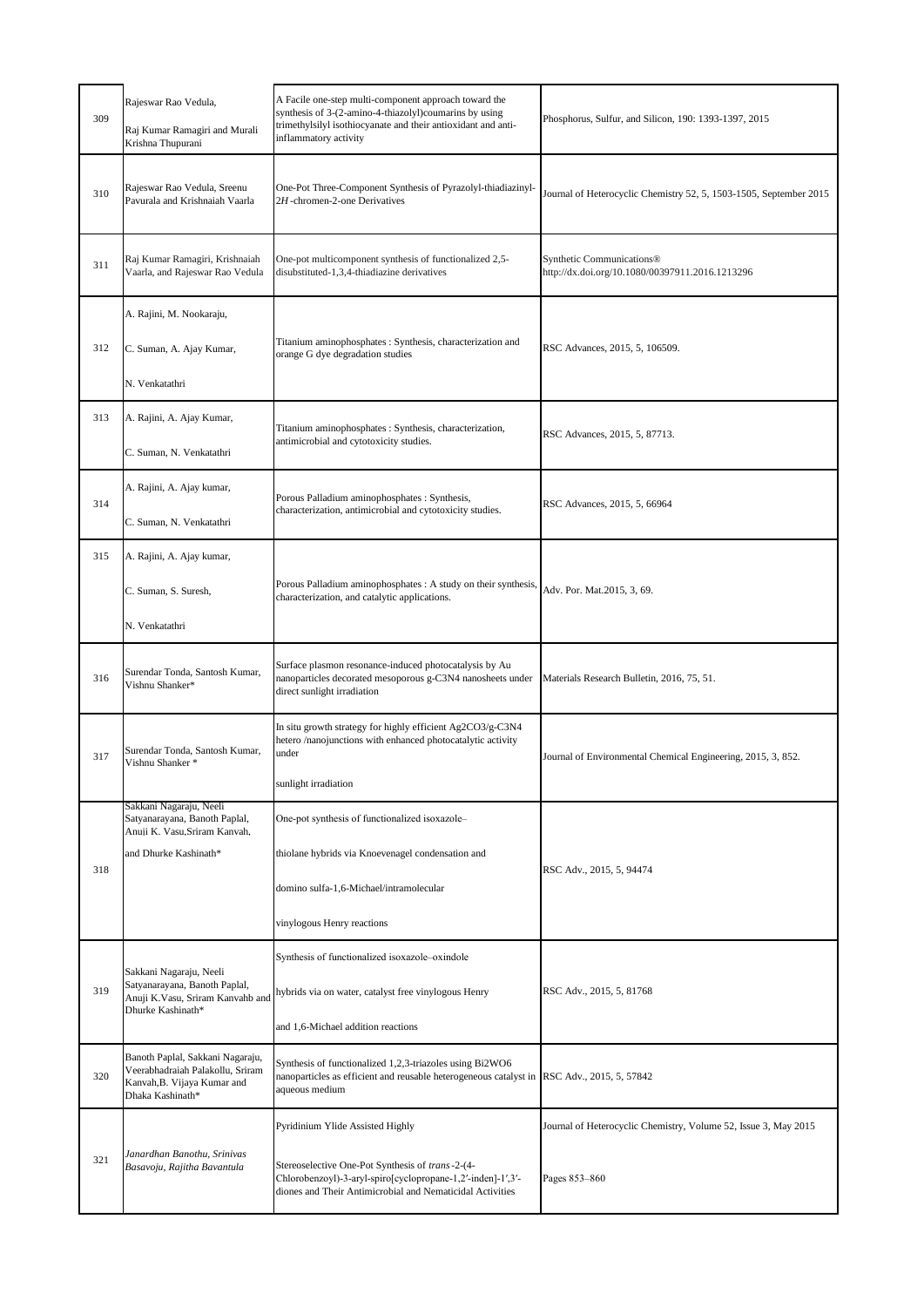| 322 | P. Sagar Vijay Kumar†,<br>L. Suresh, G. Bhargavi,<br>Srinivas Basavoju, and<br>G. V. P. Chandramouli | Ionic Liquid-Promoted Green Protocol fortThe Synthesis of<br>Novel Naphthalimide-Based Acridine-1,8-Dione Derivatives via<br>v Multicomponent Approach | ACS Sustainable Chemistry and Engineering, 2015, 3 (11), pp<br>2944-2950                                                                                                                                       |
|-----|------------------------------------------------------------------------------------------------------|--------------------------------------------------------------------------------------------------------------------------------------------------------|----------------------------------------------------------------------------------------------------------------------------------------------------------------------------------------------------------------|
| 323 | Doreswamy & Kesari., Madhavi                                                                         | Facilitating Comprehension Using Second Language. pp107-<br>110                                                                                        | International Journal of Journal of English: Literature, Language &<br>Skills Vol:4, issue-4 pp, 107-110, Jan 2016, ISSN 2278-0742.                                                                            |
| 324 | Rammohan., Kasuba<br>Dr. Madhavi Kesari                                                              | A Systematic Study on Strategically Reading to Enhance<br>Practical Thinking for Second Language Learners in the pp 54-<br>65                          | International Journal of Scientific Engineering and Research<br>(IJSER), Vol-4-Issue1, pp 54-65 January 2016. ISSN 2437-3878.                                                                                  |
| 325 | M. Kesari & IAK Reddy                                                                                | in the Students of Professional Courses - A Study.' Pp 109-110                                                                                         | Technology Enabled Learning (TEL) to Improve Pronunciation IEEE Xplore Digital Library in the IEEE Conference Publications Do1:<br>10.1109/T4E.2015.18: pp 109-110, December, 2015.                            |
| 326 | Madhavi Kesari                                                                                       | 'Role of Technology in fostering Socio Cognitive Skills in the<br>Context of Teaching ESL ." pp 103-104                                                | IEEE Xplore Digital Library in the IEEE Conference Publications<br>Do1:10.1109 T4E.2015.17: pp 103-104, December, 2015.                                                                                        |
| 327 | Neerudu                                                                                              | Kesari., Madhavi and Vijay Kumar   'Overcoming Constraints In Classroom Talk: An Over View'<br>pp 6027-6029                                            | 'International Journal of Recent and Innovation Trends in Computing<br>and Communication'(IJRITCC) October 2015 Volume 3 Issue 10 pp,<br>6027-6029. ISSN 2321-8169.                                            |
| 328 | Rammohan., Kasuba<br>Dr. Madhavi Kesari                                                              | Consistency of Reading Techniques to Enhance Expertised<br>Based Language Proficiency for ESL Students.' Pp 5864-5868                                  | International Journal of Recent and Innovation Trends (IJRI) Volume 3<br>Issue 10, pp; 5864-5868, October 2015; ISSN: 2321-8169.                                                                               |
| 329 | Rammohan., Kasuba<br>Dr. Madhavi Kesari                                                              | 'The Creative Art of Effusive Reading to Develop Inherent<br>Skills for E.S.L Students" pp 372-375                                                     | 1. International Journal of Scientific Research (IJSR) Volume 4 Issue<br>9, pp; 372-375, September 2015; ISSN: 2277-8179.                                                                                      |
| 330 | Rammohan., Kasuba<br>Dr. Madhavi Kesari                                                              | 'Extensive Reading- A Technique to Enhance / Develop Better<br>Cognition Beyond the Classroom" pp 5009-5012                                            | International Journal of Recent Scientific Research (IJRSR) Volume-6,<br>Issue -, August 2015 Edition, pp: 5009-5012: ISSN: 0976-3031.                                                                         |
| 331 | Rammohan., Kasuba<br>Dr. Madhavi Kesari                                                              | 'Reading Parameters and Construction of Language Proficiency<br>for Second Language Learners-A Study"                                                  | International Journal of Science and Research (IJSR) Index Copernicus<br>Value (2013): 6.14   Impact Factor (2013): 4.438 ; Volume 4 Issue 9,<br>pp; 1607-1610, September 2015; pp 1607-1610: ISSN: 2319-7064. |
| 332 | Rammohan., Kasuba<br>Dr. Madhavi Kesari                                                              | The Latest Trends of Extensive Reading using Software to<br>Develop Communication Skills' pp: 4603-4606                                                | International Journal of Recent and Innovation Trends in Computing<br>and Communication-(IJRITCC)Vol:3:Issue:7, pp :4603-4606<br>July2015, Edition (IJAHS). ISSN: 2321-8169.                                   |
| 333 | Rammohan., Kasuba<br>Dr. Madhavi Kesari                                                              | An Anatomy of Extensive Reading in the Present World of<br>Globalization pp 41-43                                                                      | International Journal of Scientific Engineering and Research (IJSER)<br>Volume 3 Issue 7, July 2015 pp41-43 ; ISSN (Online): 2347-3878.                                                                        |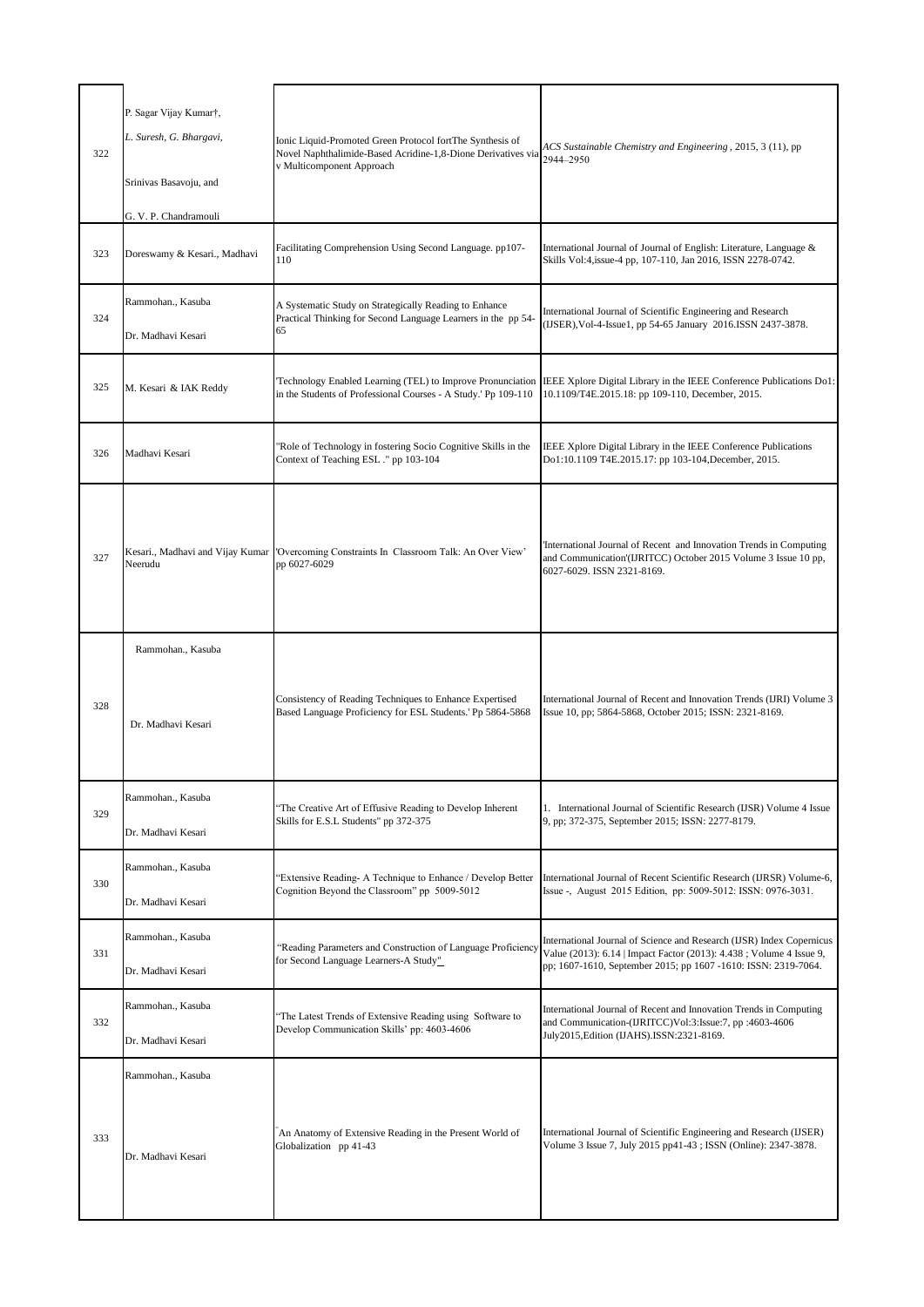| Teacher Beliefs and Teaching Methods as Causal Factors in<br>Dr. M. Raja Vishwanathan<br>Student Reticence in English Language Laboratory<br>Language in India; January 2016; ISSN 1930-2940; Vol. 16 (1) pp-<br>Jaipal<br>334<br>216-222<br>Bye- or bi-lingualism: teacher views on using bilingual method<br>in ESL classroom<br>Dr. M. Raja Vishwanathan<br>Bye- or bi-lingualism: teacher views on using bilingual method<br>335<br>JOELL, ISSN: 2349-9753; Vol 3(1); Pp - 34-37; 2016<br>Sufiya Naheed<br>in ESL classroom<br>336<br>Impact of capital structure on firm's profitability and<br>Mr. Venugopal, Dr.M. Ravindar<br>shareholder wealth maximization: a study of listed Indian<br>IOSR journal of Business and Management, ISSN: 2319-7668.<br>Reddy<br>cement companies.<br>Mr.Muhammed Shafi MK,<br>Financial Inclusion Growth in India:AStudy with Reference to<br>International Journal of Economics & Management Science,<br>337<br>Dr.M.Ravindar Reddy<br>Pradhan Mantri Jan-Dhan Yojana(PMJDY),.<br>Vol:2, No:1 Jan-June 2016 ISSN: 2229-4430<br>Mr.Saleh Ahmed Mozumder &<br>International Journal of Engineering Technology, Management and<br>A Conceptual RAMSAM Model to Evaluate the Impact of HR<br>Applied Sciences. September 2015, Volume 3, Special Issue, ISSN<br>practices on performance of Family Owned Business<br>2349-4476<br>Dr. P.Ramlal<br>338<br>A Review on 10 Worst Corporate Accounting Scandals in the<br>Economic Environment of Business Issues and Policy (2016), ISBN:<br>Mr.Durgaprasad N &Dr.G.Sunitha<br>World<br>978-93-85000-77-5<br>339<br>Mr. vikas Bhatnagar & S.L. Tulasi<br>International Journal of Management Research & Review, June<br>340<br>A Study on Empowerment of Rural women in Telangana, India<br>2015, Vol 5, Issue 6/Article No.5/380-389<br>Devi<br>Need for an Integrated Modelling Approach for Mixed Traffic<br>Journal of Trends in Transport Engineering and Applications (TTEA)),<br>341<br>Ravi Shankar KVR<br>Flow Phenomena<br>STM Journals, Vol.1, Issue 1, 20-26.<br>Highway capacity through VISSIM calibrated for mixed traffic<br>Mehar. A., Chandra S., and<br>342<br>KSCE Journal of Civil Engineering, 18(2), 639-645.<br>Velmurugan, S.<br>conditions<br>343<br>Shoab M., Jain Kamal & Shashi. M GIS Augmented Automatic Train Monitoring<br>International Journal of Computer Applications. Vol. 104(8), 2014<br>Gagandeep Singh., Srivastava, H.<br>Passive microwave remote sensing of soil moisture: A step-by-<br>S.,<br>344<br>step detailed methodology using AMSR-E data over Indian sub-<br>International Journal of Advanced Remote Sensing & GIS (In Review)<br>continent<br>Shashi. M & Parul Patel<br>GC Behera, TDG Rao,<br>Study of Post-Cracking Torsional Behaviour of High-Strength<br>345<br>Slovak Journal of Civil Engineering 22 (3), 1-12<br>Reinforced Concrete Beams with a Ferrocement Wrap<br>CB Kameswara<br>346<br>CNS Kumar, TDG Rao<br>An empirical formula for Mode-II fracture energy of concrete<br>KSCE Journal of Civil Engineering, 1-9<br>347<br>GC Behera, TDG Rao,<br>Analytical Model for Torsional Response of RC Beams<br>Structural Engineering International 24 (4), 509-520<br>Strengthened With Ferrocement U-Wraps<br>CB Kameswara<br>M. Sri Rama Chand,<br>P. Swamy Naga Ratna Giri, G.<br>Rajesh Kumar and<br>348<br>Paraffin wax as an Internal curing agent in concrete,<br>Magazine of Concrete Research, 67(2), 82-88, 2015. |                  |  |
|--------------------------------------------------------------------------------------------------------------------------------------------------------------------------------------------------------------------------------------------------------------------------------------------------------------------------------------------------------------------------------------------------------------------------------------------------------------------------------------------------------------------------------------------------------------------------------------------------------------------------------------------------------------------------------------------------------------------------------------------------------------------------------------------------------------------------------------------------------------------------------------------------------------------------------------------------------------------------------------------------------------------------------------------------------------------------------------------------------------------------------------------------------------------------------------------------------------------------------------------------------------------------------------------------------------------------------------------------------------------------------------------------------------------------------------------------------------------------------------------------------------------------------------------------------------------------------------------------------------------------------------------------------------------------------------------------------------------------------------------------------------------------------------------------------------------------------------------------------------------------------------------------------------------------------------------------------------------------------------------------------------------------------------------------------------------------------------------------------------------------------------------------------------------------------------------------------------------------------------------------------------------------------------------------------------------------------------------------------------------------------------------------------------------------------------------------------------------------------------------------------------------------------------------------------------------------------------------------------------------------------------------------------------------------------------------------------------------------------------------------------------------------------------------------------------------------------------------------------------------------------------------------------------------------------------------------------------------------------------------------------------------------------------------------------------------------------------------------------------------------------------------------------------------------------------------------------------------------------------------------------------------------------------------------------------------------------------------------------------------------------------------------------------------------------------------------------------------------------------|------------------|--|
|                                                                                                                                                                                                                                                                                                                                                                                                                                                                                                                                                                                                                                                                                                                                                                                                                                                                                                                                                                                                                                                                                                                                                                                                                                                                                                                                                                                                                                                                                                                                                                                                                                                                                                                                                                                                                                                                                                                                                                                                                                                                                                                                                                                                                                                                                                                                                                                                                                                                                                                                                                                                                                                                                                                                                                                                                                                                                                                                                                                                                                                                                                                                                                                                                                                                                                                                                                                                                                                                                      |                  |  |
|                                                                                                                                                                                                                                                                                                                                                                                                                                                                                                                                                                                                                                                                                                                                                                                                                                                                                                                                                                                                                                                                                                                                                                                                                                                                                                                                                                                                                                                                                                                                                                                                                                                                                                                                                                                                                                                                                                                                                                                                                                                                                                                                                                                                                                                                                                                                                                                                                                                                                                                                                                                                                                                                                                                                                                                                                                                                                                                                                                                                                                                                                                                                                                                                                                                                                                                                                                                                                                                                                      |                  |  |
|                                                                                                                                                                                                                                                                                                                                                                                                                                                                                                                                                                                                                                                                                                                                                                                                                                                                                                                                                                                                                                                                                                                                                                                                                                                                                                                                                                                                                                                                                                                                                                                                                                                                                                                                                                                                                                                                                                                                                                                                                                                                                                                                                                                                                                                                                                                                                                                                                                                                                                                                                                                                                                                                                                                                                                                                                                                                                                                                                                                                                                                                                                                                                                                                                                                                                                                                                                                                                                                                                      |                  |  |
|                                                                                                                                                                                                                                                                                                                                                                                                                                                                                                                                                                                                                                                                                                                                                                                                                                                                                                                                                                                                                                                                                                                                                                                                                                                                                                                                                                                                                                                                                                                                                                                                                                                                                                                                                                                                                                                                                                                                                                                                                                                                                                                                                                                                                                                                                                                                                                                                                                                                                                                                                                                                                                                                                                                                                                                                                                                                                                                                                                                                                                                                                                                                                                                                                                                                                                                                                                                                                                                                                      |                  |  |
|                                                                                                                                                                                                                                                                                                                                                                                                                                                                                                                                                                                                                                                                                                                                                                                                                                                                                                                                                                                                                                                                                                                                                                                                                                                                                                                                                                                                                                                                                                                                                                                                                                                                                                                                                                                                                                                                                                                                                                                                                                                                                                                                                                                                                                                                                                                                                                                                                                                                                                                                                                                                                                                                                                                                                                                                                                                                                                                                                                                                                                                                                                                                                                                                                                                                                                                                                                                                                                                                                      |                  |  |
|                                                                                                                                                                                                                                                                                                                                                                                                                                                                                                                                                                                                                                                                                                                                                                                                                                                                                                                                                                                                                                                                                                                                                                                                                                                                                                                                                                                                                                                                                                                                                                                                                                                                                                                                                                                                                                                                                                                                                                                                                                                                                                                                                                                                                                                                                                                                                                                                                                                                                                                                                                                                                                                                                                                                                                                                                                                                                                                                                                                                                                                                                                                                                                                                                                                                                                                                                                                                                                                                                      |                  |  |
|                                                                                                                                                                                                                                                                                                                                                                                                                                                                                                                                                                                                                                                                                                                                                                                                                                                                                                                                                                                                                                                                                                                                                                                                                                                                                                                                                                                                                                                                                                                                                                                                                                                                                                                                                                                                                                                                                                                                                                                                                                                                                                                                                                                                                                                                                                                                                                                                                                                                                                                                                                                                                                                                                                                                                                                                                                                                                                                                                                                                                                                                                                                                                                                                                                                                                                                                                                                                                                                                                      |                  |  |
|                                                                                                                                                                                                                                                                                                                                                                                                                                                                                                                                                                                                                                                                                                                                                                                                                                                                                                                                                                                                                                                                                                                                                                                                                                                                                                                                                                                                                                                                                                                                                                                                                                                                                                                                                                                                                                                                                                                                                                                                                                                                                                                                                                                                                                                                                                                                                                                                                                                                                                                                                                                                                                                                                                                                                                                                                                                                                                                                                                                                                                                                                                                                                                                                                                                                                                                                                                                                                                                                                      |                  |  |
|                                                                                                                                                                                                                                                                                                                                                                                                                                                                                                                                                                                                                                                                                                                                                                                                                                                                                                                                                                                                                                                                                                                                                                                                                                                                                                                                                                                                                                                                                                                                                                                                                                                                                                                                                                                                                                                                                                                                                                                                                                                                                                                                                                                                                                                                                                                                                                                                                                                                                                                                                                                                                                                                                                                                                                                                                                                                                                                                                                                                                                                                                                                                                                                                                                                                                                                                                                                                                                                                                      |                  |  |
|                                                                                                                                                                                                                                                                                                                                                                                                                                                                                                                                                                                                                                                                                                                                                                                                                                                                                                                                                                                                                                                                                                                                                                                                                                                                                                                                                                                                                                                                                                                                                                                                                                                                                                                                                                                                                                                                                                                                                                                                                                                                                                                                                                                                                                                                                                                                                                                                                                                                                                                                                                                                                                                                                                                                                                                                                                                                                                                                                                                                                                                                                                                                                                                                                                                                                                                                                                                                                                                                                      |                  |  |
|                                                                                                                                                                                                                                                                                                                                                                                                                                                                                                                                                                                                                                                                                                                                                                                                                                                                                                                                                                                                                                                                                                                                                                                                                                                                                                                                                                                                                                                                                                                                                                                                                                                                                                                                                                                                                                                                                                                                                                                                                                                                                                                                                                                                                                                                                                                                                                                                                                                                                                                                                                                                                                                                                                                                                                                                                                                                                                                                                                                                                                                                                                                                                                                                                                                                                                                                                                                                                                                                                      |                  |  |
|                                                                                                                                                                                                                                                                                                                                                                                                                                                                                                                                                                                                                                                                                                                                                                                                                                                                                                                                                                                                                                                                                                                                                                                                                                                                                                                                                                                                                                                                                                                                                                                                                                                                                                                                                                                                                                                                                                                                                                                                                                                                                                                                                                                                                                                                                                                                                                                                                                                                                                                                                                                                                                                                                                                                                                                                                                                                                                                                                                                                                                                                                                                                                                                                                                                                                                                                                                                                                                                                                      |                  |  |
|                                                                                                                                                                                                                                                                                                                                                                                                                                                                                                                                                                                                                                                                                                                                                                                                                                                                                                                                                                                                                                                                                                                                                                                                                                                                                                                                                                                                                                                                                                                                                                                                                                                                                                                                                                                                                                                                                                                                                                                                                                                                                                                                                                                                                                                                                                                                                                                                                                                                                                                                                                                                                                                                                                                                                                                                                                                                                                                                                                                                                                                                                                                                                                                                                                                                                                                                                                                                                                                                                      |                  |  |
|                                                                                                                                                                                                                                                                                                                                                                                                                                                                                                                                                                                                                                                                                                                                                                                                                                                                                                                                                                                                                                                                                                                                                                                                                                                                                                                                                                                                                                                                                                                                                                                                                                                                                                                                                                                                                                                                                                                                                                                                                                                                                                                                                                                                                                                                                                                                                                                                                                                                                                                                                                                                                                                                                                                                                                                                                                                                                                                                                                                                                                                                                                                                                                                                                                                                                                                                                                                                                                                                                      |                  |  |
|                                                                                                                                                                                                                                                                                                                                                                                                                                                                                                                                                                                                                                                                                                                                                                                                                                                                                                                                                                                                                                                                                                                                                                                                                                                                                                                                                                                                                                                                                                                                                                                                                                                                                                                                                                                                                                                                                                                                                                                                                                                                                                                                                                                                                                                                                                                                                                                                                                                                                                                                                                                                                                                                                                                                                                                                                                                                                                                                                                                                                                                                                                                                                                                                                                                                                                                                                                                                                                                                                      |                  |  |
|                                                                                                                                                                                                                                                                                                                                                                                                                                                                                                                                                                                                                                                                                                                                                                                                                                                                                                                                                                                                                                                                                                                                                                                                                                                                                                                                                                                                                                                                                                                                                                                                                                                                                                                                                                                                                                                                                                                                                                                                                                                                                                                                                                                                                                                                                                                                                                                                                                                                                                                                                                                                                                                                                                                                                                                                                                                                                                                                                                                                                                                                                                                                                                                                                                                                                                                                                                                                                                                                                      |                  |  |
|                                                                                                                                                                                                                                                                                                                                                                                                                                                                                                                                                                                                                                                                                                                                                                                                                                                                                                                                                                                                                                                                                                                                                                                                                                                                                                                                                                                                                                                                                                                                                                                                                                                                                                                                                                                                                                                                                                                                                                                                                                                                                                                                                                                                                                                                                                                                                                                                                                                                                                                                                                                                                                                                                                                                                                                                                                                                                                                                                                                                                                                                                                                                                                                                                                                                                                                                                                                                                                                                                      |                  |  |
|                                                                                                                                                                                                                                                                                                                                                                                                                                                                                                                                                                                                                                                                                                                                                                                                                                                                                                                                                                                                                                                                                                                                                                                                                                                                                                                                                                                                                                                                                                                                                                                                                                                                                                                                                                                                                                                                                                                                                                                                                                                                                                                                                                                                                                                                                                                                                                                                                                                                                                                                                                                                                                                                                                                                                                                                                                                                                                                                                                                                                                                                                                                                                                                                                                                                                                                                                                                                                                                                                      |                  |  |
|                                                                                                                                                                                                                                                                                                                                                                                                                                                                                                                                                                                                                                                                                                                                                                                                                                                                                                                                                                                                                                                                                                                                                                                                                                                                                                                                                                                                                                                                                                                                                                                                                                                                                                                                                                                                                                                                                                                                                                                                                                                                                                                                                                                                                                                                                                                                                                                                                                                                                                                                                                                                                                                                                                                                                                                                                                                                                                                                                                                                                                                                                                                                                                                                                                                                                                                                                                                                                                                                                      |                  |  |
|                                                                                                                                                                                                                                                                                                                                                                                                                                                                                                                                                                                                                                                                                                                                                                                                                                                                                                                                                                                                                                                                                                                                                                                                                                                                                                                                                                                                                                                                                                                                                                                                                                                                                                                                                                                                                                                                                                                                                                                                                                                                                                                                                                                                                                                                                                                                                                                                                                                                                                                                                                                                                                                                                                                                                                                                                                                                                                                                                                                                                                                                                                                                                                                                                                                                                                                                                                                                                                                                                      |                  |  |
|                                                                                                                                                                                                                                                                                                                                                                                                                                                                                                                                                                                                                                                                                                                                                                                                                                                                                                                                                                                                                                                                                                                                                                                                                                                                                                                                                                                                                                                                                                                                                                                                                                                                                                                                                                                                                                                                                                                                                                                                                                                                                                                                                                                                                                                                                                                                                                                                                                                                                                                                                                                                                                                                                                                                                                                                                                                                                                                                                                                                                                                                                                                                                                                                                                                                                                                                                                                                                                                                                      |                  |  |
|                                                                                                                                                                                                                                                                                                                                                                                                                                                                                                                                                                                                                                                                                                                                                                                                                                                                                                                                                                                                                                                                                                                                                                                                                                                                                                                                                                                                                                                                                                                                                                                                                                                                                                                                                                                                                                                                                                                                                                                                                                                                                                                                                                                                                                                                                                                                                                                                                                                                                                                                                                                                                                                                                                                                                                                                                                                                                                                                                                                                                                                                                                                                                                                                                                                                                                                                                                                                                                                                                      |                  |  |
|                                                                                                                                                                                                                                                                                                                                                                                                                                                                                                                                                                                                                                                                                                                                                                                                                                                                                                                                                                                                                                                                                                                                                                                                                                                                                                                                                                                                                                                                                                                                                                                                                                                                                                                                                                                                                                                                                                                                                                                                                                                                                                                                                                                                                                                                                                                                                                                                                                                                                                                                                                                                                                                                                                                                                                                                                                                                                                                                                                                                                                                                                                                                                                                                                                                                                                                                                                                                                                                                                      | P. Rathish Kumar |  |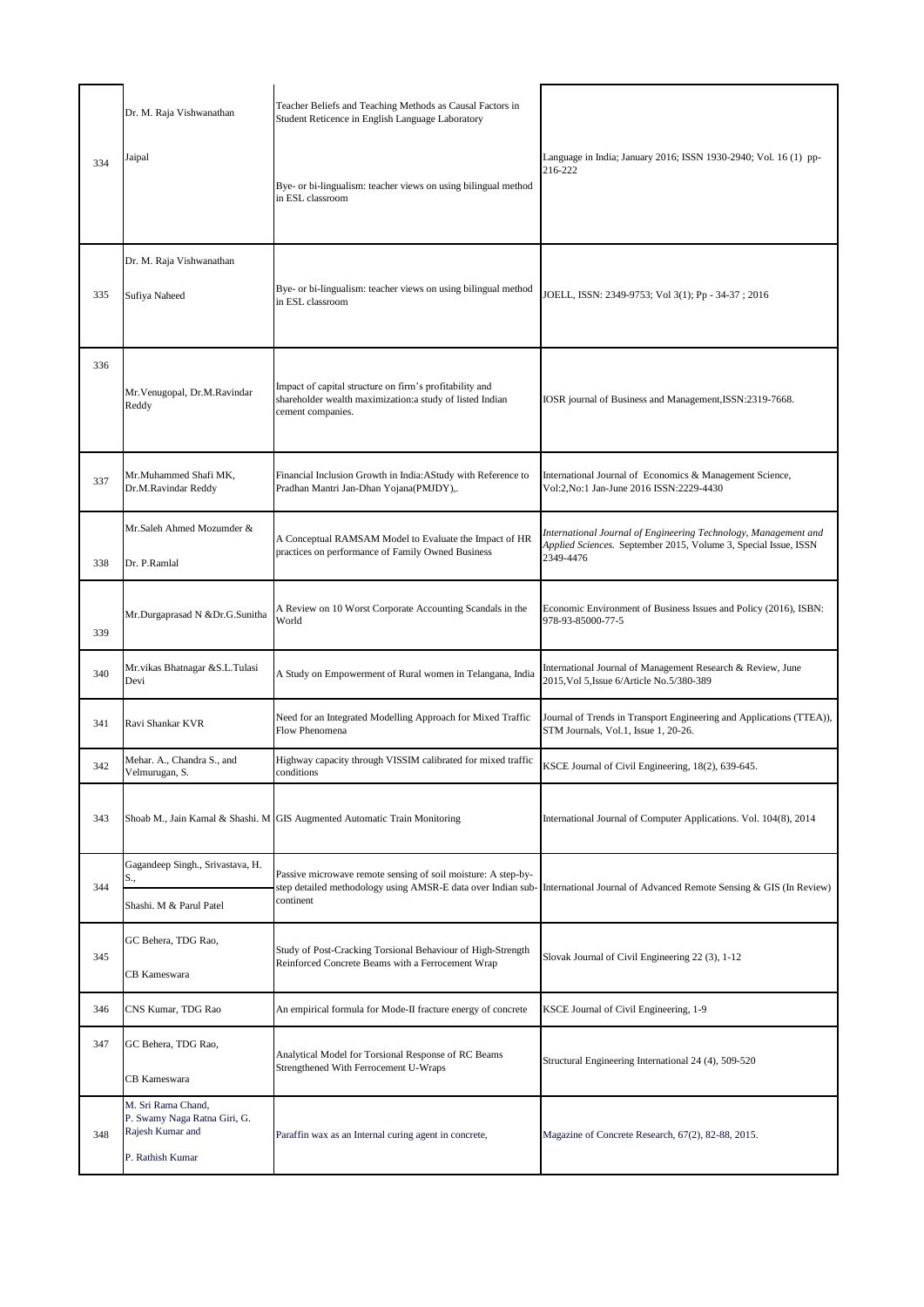| 349 | P. Rathish Kumar etal,                                | Compressive Strength Performance of high strength concretes<br>using binary supplementary cementitious materials    | International Journal of Cement Wapno Beton, Vol.1, MARZEC-<br>KWIECIEN 2014, ISSN-1425-8129, pp 8-16.                                             |
|-----|-------------------------------------------------------|---------------------------------------------------------------------------------------------------------------------|----------------------------------------------------------------------------------------------------------------------------------------------------|
| 350 | P.Rathish Kumar etal.                                 | Effect of size and type of fine aggregate on mechanical and<br>sorpitivity characteristics of concrete              | Asian Journal of Civil Engineering (BHRC), ISSN 1563-0854, Vol.<br>15, No. 6 (2014), Pages $931 - 941$ .                                           |
| 351 | Navatha Y, Venkata Reddy K,<br>Deva Pratap, Sharma SB | Generation and Evaluation of DEM from Cartosat-1 Stereo<br>Data Using Ground Control Points from Topographical Maps | Geoinformatics &<br>Geostatistics: An Overview, 2014, Vol. 2, Issue 1                                                                              |
| 352 | Girish Gopinath, Ashitha M K<br>and K V Jayakumar     | De-siltation study in a Tropical reservoir of Central Kerala,<br>India- A success story                             | Environmental Earth Sciences, Springer, DOI 10.1007/s12665-014-<br>3344-0                                                                          |
| 353 | <b>GVSKV Prasad and</b><br>N V Umamahesh              | Equity in water supply in intermittent water distribution<br>networks                                               | Water and Environment Journal, 2014, 28, pp 509-515                                                                                                |
| 354 | Navatha Y, Venkata Reddy K,<br>Deva Pratap, Sharma SB | Generation and Evaluation of DEM from Cartosat-1 Stereo<br>Data Using Ground Control Points from Topographical Maps | Geoinformatics &<br>Geostatistics: An Overview, 2014, Vol 2, Issue 1                                                                               |
|     | Venkata Reddy Keesara, Dasari                         | 4D Planning and Scheduling of the Construction Project Using                                                        | Geoinformatics &                                                                                                                                   |
| 355 | Karthik                                               | Project Management Software and GIS                                                                                 | Geostatistics: An Overview; 2014, Volume 2, Issue 2                                                                                                |
| 356 | Gopal Charan Behera,<br>T.D. Gunneswara Rao,          | Analytical Model For Torsional Response Of Rc Beams<br>Strengthened With Ferrocement "U" Wraps                      | Structural Engineering International, November, 2014 issue.                                                                                        |
|     | C.B. Kameswara Rao,                                   |                                                                                                                     |                                                                                                                                                    |
| 357 | Gopal Charan Behera,<br>T.D. Gunneswara Rao,          | Study Of Post-Cracking Torsional Behaviour Of High-Strength<br>Reinforced Concrete Beams With A Ferrocement Wrap    | Slovak Journal of Civil Engineering, Vol. 22, 2014, No. 3, 1 -<br>12, DOI: 10.2478/sjce-2014-0012                                                  |
|     | C.B. Kameswara Rao                                    |                                                                                                                     |                                                                                                                                                    |
| 358 | C.B. Kameswara Rao, Rooban<br>Kumar                   | A Study on Behaviour of Normal Strength Concrete and High<br>Strength Concrete Subjected to Elevated Temperatures   | ICCEE 2015: International Conference on Civil and Environmental<br>Engineering (March 9-10th, 2015) at Holiday Inn, Miami Beach, FL<br>33140, USA) |
| 359 | Chandrasekhar Yammani,                                | Optimal placement and sizing of distributed generations using                                                       | INTERNATIONAL TRANSACTIONS ON ELECTRICAL ENERGY<br><b>SYSTEMS</b>                                                                                  |
|     | Sydulu Maheswarapu, Sailaja<br>Kumari Matam           | shuffled bat algorithm with future load enhancement                                                                 | Int. Trans. Electr. Energ. Syst. (2015)                                                                                                            |
|     |                                                       |                                                                                                                     | Published online in Wiley Online Library (wileyonlinelibrary.com).<br>DOI: 10.1002/etep.2076                                                       |
|     | K. Ravi Kumar,                                        |                                                                                                                     |                                                                                                                                                    |
| 360 | M. Sydulu                                             | Guaranteed Convergence based PSO approach for Optimal<br>Power Flows with Security Constraints                      | Majlesi Journal of Energy Management, Vol 3, No. 3 (2014) ISSN:<br>2332-3073, www.em.majlesi.info                                                  |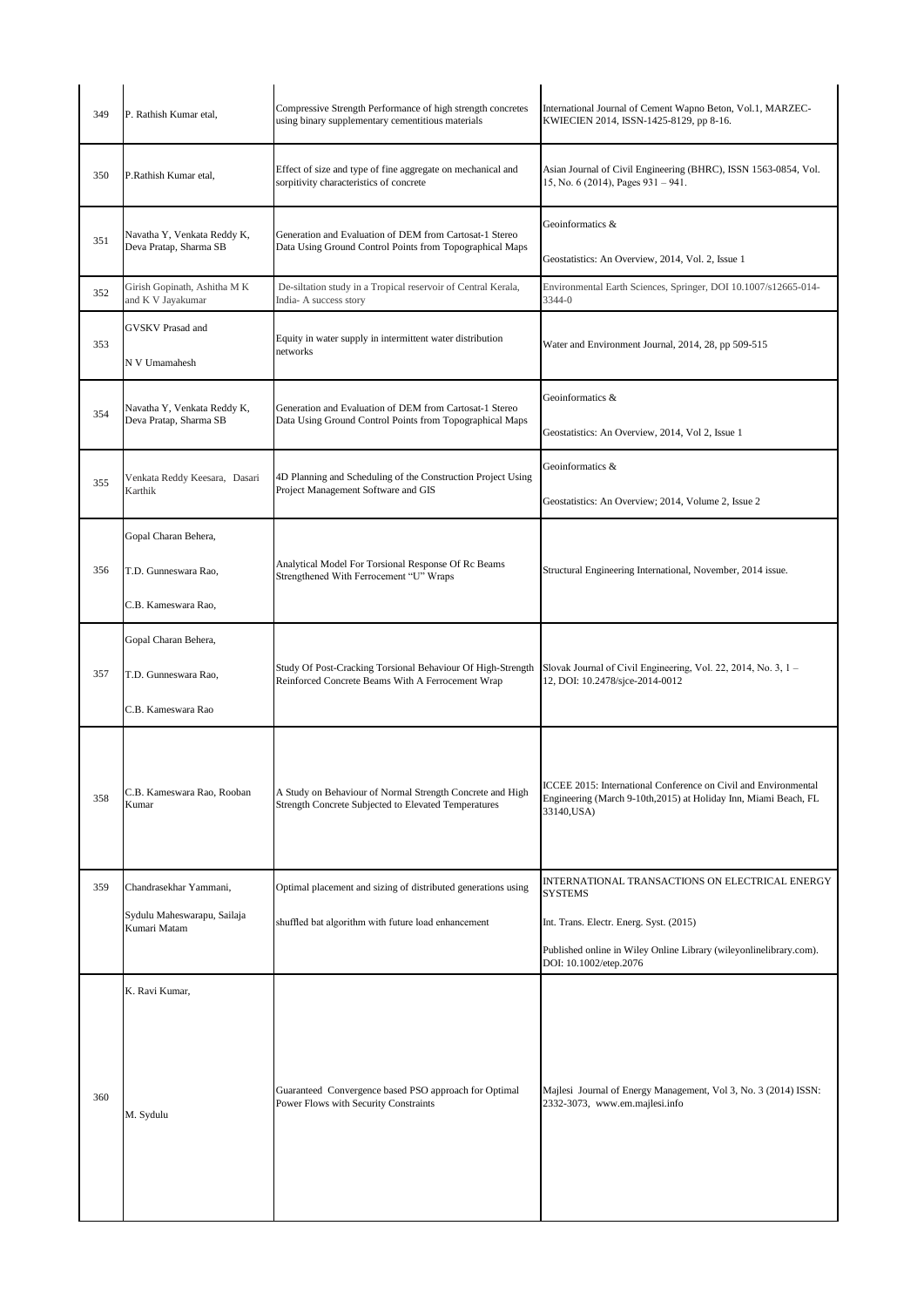| 361 | K.Ravi Kumar,<br>S. Anand,<br>M.Sydulu                                                                                        | Novel Multi agent based PSO approaches for Optimal Power<br>Flows with Security Constraints                 | Iranian Journal of Electrical and Electronic Engineering (IJEEE), ISSN:<br>1735-2827, www.ijeee.iust.ac.ir (accepted for publication)               |
|-----|-------------------------------------------------------------------------------------------------------------------------------|-------------------------------------------------------------------------------------------------------------|-----------------------------------------------------------------------------------------------------------------------------------------------------|
| 362 | D. Rakesh Chandra,<br>M. Sailaja Kumari,<br>M. Sydulu,<br>F. Grimacciaand<br>M. Mussetta                                      | Adaptive Wavelet Neural Network Based Wind Speed<br><b>Forecasting Studies</b>                              | Journal of Electrical Engineering Technology (JEET), Vol. 9, No. 6:<br>pp.1812-1821, 2014                                                           |
| 363 | D. Rakesh Chandra,<br>M. Sailaja Kumari,<br>M. Sydulu                                                                         | Comparison of ANN, AWNN for Wind Speed Forecasting<br>Studies                                               | International Electrical Engineering Journal (IEEJ) Vol. 5 (2014) No.2,<br>pp. 1247-1254.                                                           |
| 364 | D. Rakesh Chandra, Francesco<br>Grimaccia, Sonia Leva,<br>Marco Mussetta,<br>M. Sailaja Kumari,<br>M. Sydulu<br>Zich Riccardo | Adaptive wavelet neural network for wind speed and solar<br>power forecasting for Italian data              | Leonardo Electronic Journal of Practices and Technologies, Issue 25,<br>July-December 2014, pp. 118-134                                             |
| 365 | J. Vijaya Kumar,<br>D.M. Vinod Kumar                                                                                          | Generation bidding strategy in a pool based electricity market<br>using Shuffled Frog Leaping Algorithm     | Applied Soft Computing, Elsever publication, Vol. 21 2014 pp.407-<br>414                                                                            |
| 366 | N Subrahmanyam,<br>D Sudha Rani,<br>M Sydulu                                                                                  | Operation of Radial Distribution System                                                                     | Network Reconfiguration and Capacitor Placement for Optimal Turkish Journal of Engineering, Science and Technology, vol. 2, issue<br>4, pp. 173.187 |
| 367 | Sharath Kumar Papani,<br>Vishwanathan Neti, Bhagwan K.<br>Murthy                                                              | Dual frequency inverter configuration for<br>multiple-load induction cooking application<br>ISSN 1755-4535  | IET Power Electron., 2015, Vol. 8, Iss. 4, pp. 591–601 published in<br>Apr.2015                                                                     |
| 368 | Sharath Kumar Papani,<br>Vishwanathan Neti, Bhagwan K.<br>Murthy                                                              | Buck-Boost Interleaved Inverter Configuration for Multiple-<br>Load<br><b>Induction Cooking Application</b> | J Electr Engg., Technol.2015;10(1): 271-279<br>Published in Jan 2015                                                                                |
| 369 | Sharath Kumar Papani,<br>Vishwanathan Neti, Bhagwan K.<br>Murthy                                                              | Multiple load indcution cooking application with 3 leg inverter<br>configuration                            | Journal of Power Electtronics (accepted for publication)                                                                                            |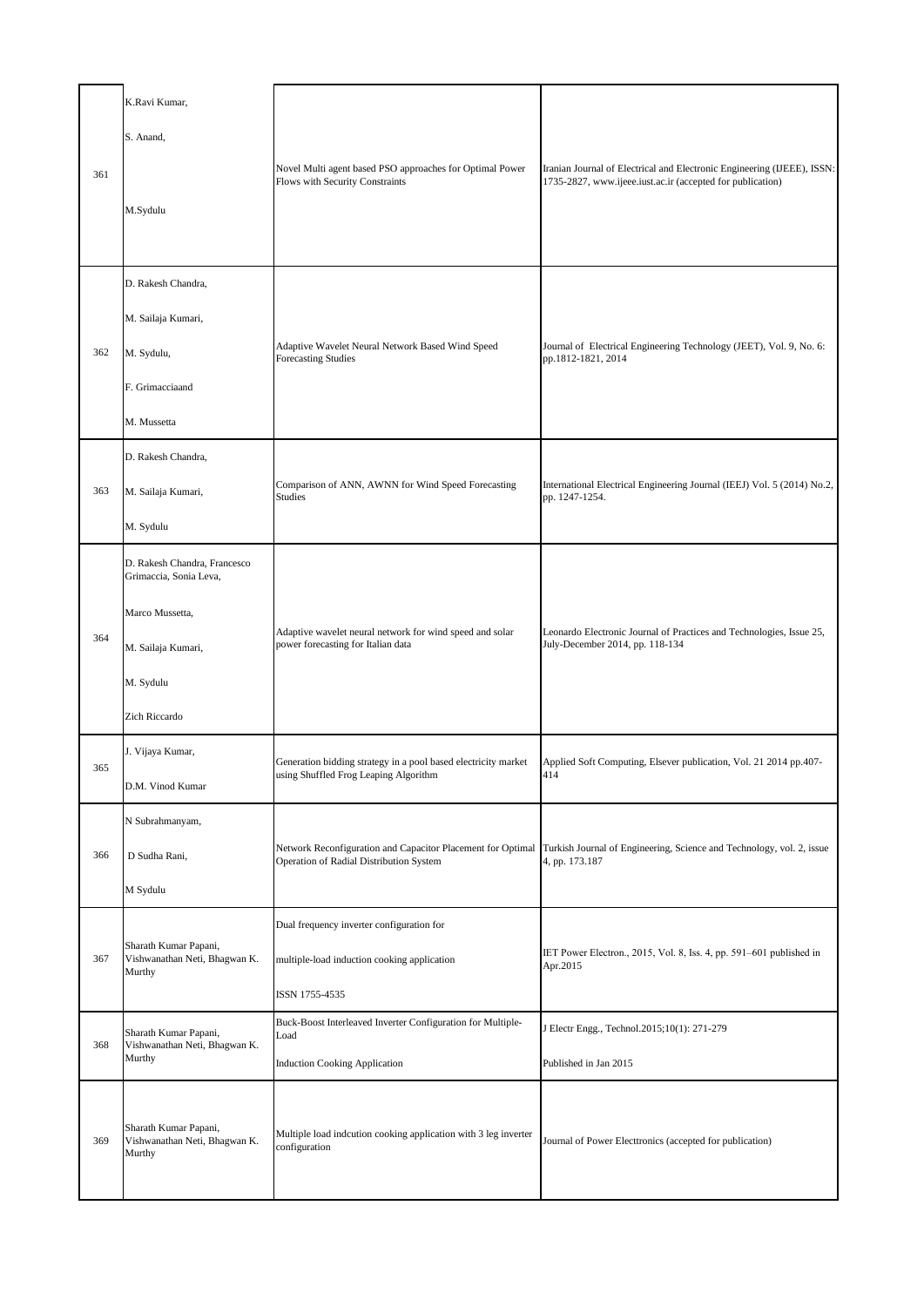| 370 | N.Vishwanathan,<br>S.P. Selvi                                                    | Three leg inverter configuration for simultaneous dual-<br>frequency induction hardening with independent control.                                              | Accepted for Publication in IET, Power Electronics, 2015                                                            |
|-----|----------------------------------------------------------------------------------|-----------------------------------------------------------------------------------------------------------------------------------------------------------------|---------------------------------------------------------------------------------------------------------------------|
| 371 | Veeramraju Tirumala Somasekhar,<br><b>Barry Venugopal Reddy</b><br>K. Siva Kumar | A Four-level Inversion Scheme for a Six-n-Pole Open-end<br>Winding Induction Motor Drive for an Improved DC-link<br>Utilization                                 | IEEE Transactions on Industrial Electronics, vol.61, issue 9, September<br>2014, pp. 4565-4572.                     |
| 372 | Sachin Jain.<br>Athiesh Kumar<br>T, Ramsha Karampuri,<br>V. T. Somasekhar        | A Single-Stage Photo Voltaic System for a Dual-Inverter fed<br>Open-End Winding Induction Motor Drive for Pumping<br><b>Applications</b>                        | Early access, Citation information: DOI 10.1109/TPEL.2014.2365516,<br><b>IEEE Transactions on Power Electronics</b> |
| 373 | M. Ajay kumar, N.V.Srikanth                                                      | An Adaptive Neuro Fuzzy Inference System Controlled Space<br>Vector Pulse Width Modulation Based HVDC Light<br>Transmission System Under AC Fault Conditions    | Central European Journal of Engineering, Poland, Springer<br>publications, Vol. 41, pp. 27-38, March 2014.          |
| 374 | Srinivasan Pradabane,<br>B.L.<br>N.V. Srikanth,<br>Narasimharaju                 | A new alternate Fixed-bias inverter SVPWM scheme for open-<br>end winding induction motor drive", International Review of<br><b>Electrical Engineering</b>      | International Review of Electrical Engineering, Vol. 9, No. 1, pp. 1 - 6,<br>Feb 2014.                              |
| 375 | Srinivasan Pradabane,<br>N.V. Srikanth,<br>B.L.<br>Narasimharaju                 | Investigation of Device Temperature on Power Electronics<br>Switches used in open-end winding induction motor drive for<br>Alternate fixed-bias inverter scheme | International Review of Electrical Engineering, Vol. 9, No. 1, pp. 36 -<br>41, Feb 2014.                            |
| 376 | Vijay Kumar, B,<br>N.<br>V. Srikanth                                             | Optimal location and sizing of Unified Power Flow Controller<br>(UPFC) to improve dynamic stability: A hybrid technique                                         | International Journal of Electrical Power & Energy Systems, Elsevier<br>Vol.64,pp. 429-438. 2015                    |
| 377 | Dr.S. Srinivasa Rao<br>Dr. T. Vinay Kumar                                        | Hardware Implementation of Direct Load Angle Controlled<br><b>Induction Motor Drive</b>                                                                         | Electric Power Components and Systems, U.S.A. Taylor & Francis<br>Pub. Vol. 42, No. 14, 1505 -1516, Sept. 30, 2014  |
| 378 | Dr.S. Srinivasa Rao<br>Dr. T. Vinay Kumar                                        | Direct torque controlled Induction Motor Drive Based on<br>Cascaded Three<br>Two-level Inverters                                                                | International Journal of Modeling and Simulation, Canada, Vol. 34,<br>Issue 2.<br>June 2014. ACTA Press, Canada.    |
| 379 | M.Murali,<br>M.Sailaja Kumari, M.Sydulu                                          | Optimal spot pricing in electricity market with inelastic load<br>using Constrained Bat Algorithm                                                               | International Journal of Electric Power and Energy Systems, Elsevier,<br>Vol.62, PP.897-911, 2014                   |
| 380 | M.Murali,<br>M.Sailaja Kumari, M.Sydulu                                          | Estimation of Locational Marginal Price in a restructured<br>Electricity market with different loss cases using seed Genetic<br>Algorithm                       | Arabian Journal for Science and Engineering, Springer, Vol.39.No.2,<br>PP1089-1106,2014                             |
| 381 | M.Murali,<br>M.Sailaja Kumari, M.Sydulu                                          | A Review of Transmission Pricing methods in Restructured<br>Electricity Market and case studies                                                                 | International Electrical Engineering Journal, Vol.5, No.1, PP 1186-<br>1197, 2014                                   |
| 382 | B. Nagu                                                                          | Analysis of a PMSG based off-shore wind farm fed to a<br>onshore grid through hybrid HVDC system.                                                               | International Journal of Research in Engineering and Technology,<br>ISSN:2319-1163, Vol.3, No.5, May 2014.          |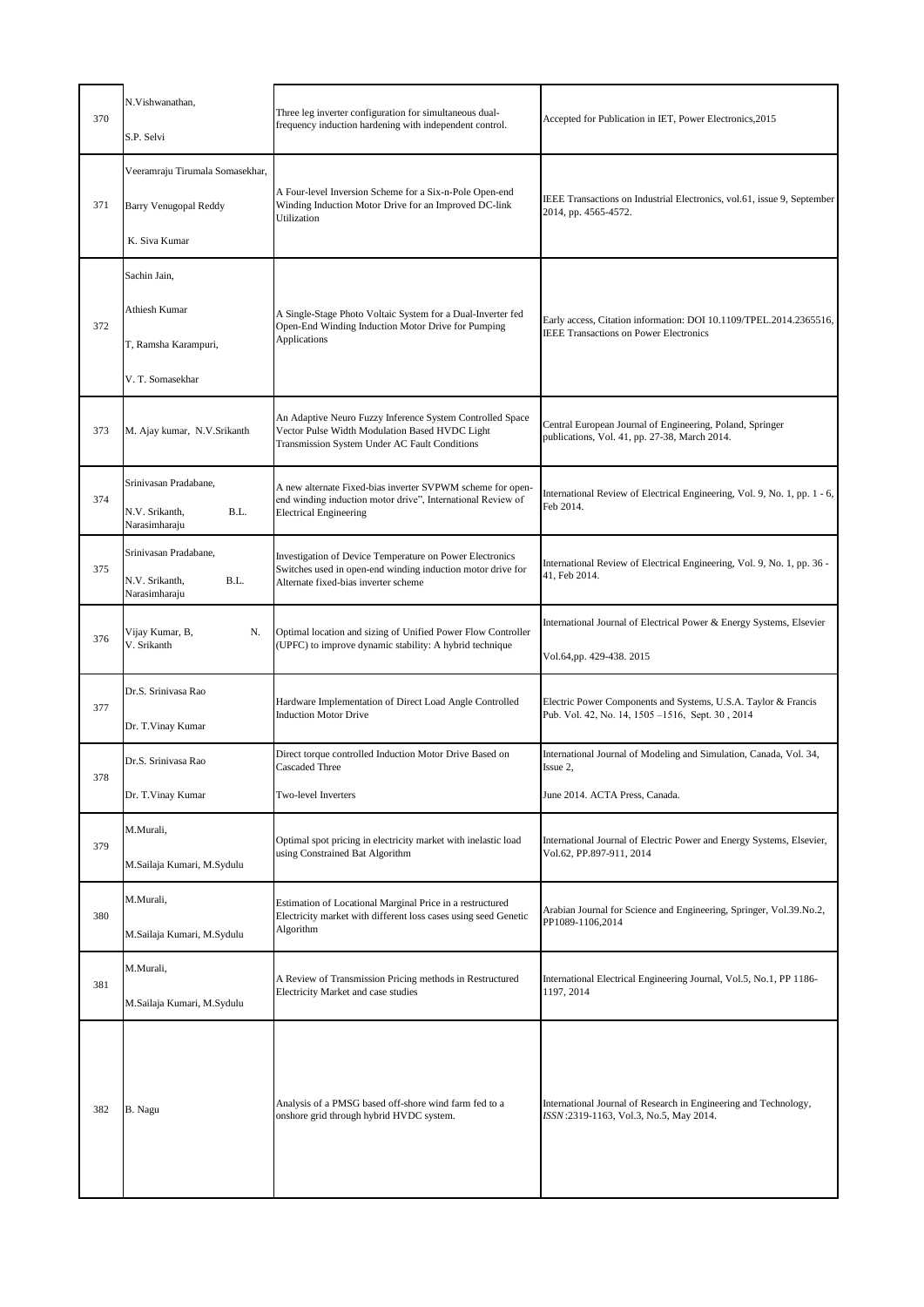| 383 | Srinivasan Pradabane,<br>B.L. Narasimharaju,<br>N.V. Srikanth | A Novel SVPWM Scheme for Open-end Winding Induction<br>Motor Drive Configuration                                                       | Accepted for Publication in IET Power Electronics                                                                                           |
|-----|---------------------------------------------------------------|----------------------------------------------------------------------------------------------------------------------------------------|---------------------------------------------------------------------------------------------------------------------------------------------|
| 384 | Dr. P. Suresh Babu<br>Saptarshi Roy                           | A novel approach for faulty phase detection of series<br>compensated transmission line                                                 | International Journal on advanced computer engineering and<br>communication technology ISSN(print): 2319-2526, Volume-3, issue-<br>4, 2014  |
| 385 | P. C. Sekhar                                                  | Storage Free Smart Energy Management for Frequency Control<br>in a Diesel-PV-Fuel Cell Based Hybrid AC Microgrid                       | IEEE Transactions on Neural Networks and Learning Systems<br>(Accepted for Publication)                                                     |
| 386 | P. C. Sekhar                                                  | Data analytics based neuro-fuzzy controller for diesel-<br>photovoltaic hybrid AC microgrid                                            | IET Generation, Transmission & Distribution, Vol. 9, no. 2, pp. 193-<br>207, 2015                                                           |
| 387 | P. C. Sekhar                                                  | Takagi-Sugeno fuzzy-based incremental conductance algorithm<br>for maximum power point tracking of a photovoltaic generating<br>system | IET Renewable Power Generation, Vol. 8, no. 8, pp. 900-914, Nov.<br>2014                                                                    |
| 388 | P. C. Sekhar                                                  | Sliding mode based feedback linearizing controller for grid<br>connected multiple fuel cells scenario                                  | International Journal of Electrical Power and Energy Systems -<br>Elsevier, Vol. 60, pp. 190-202, Sept. 2014                                |
| 389 | P. C. Sekhar                                                  | Exploring frequency control capability of a PV system in a<br>hybrid PV-rotating machine-without storage system                        | International Journal of Electrical Power and Energy Systems -<br>Elsevier, vol.60, pp. 258-267, Sept. 2014                                 |
|     |                                                               |                                                                                                                                        | Elsevier: Procedia Material Science, 2015,                                                                                                  |
| 390 | SreenivasaRao M, Venkaiah N,                                  | Parametric optimization in machining of Nimonic-263 alloy<br>using RSM and particle swarm optimization                                 | DOI:10.1016/j.mspro.2015.06.027                                                                                                             |
|     |                                                               |                                                                                                                                        | Vol. 10C, 70-79                                                                                                                             |
| 391 | Bala Raju, A. and<br>Venkatachalam, R.                        | A study on conventional versus independent suspension system<br>of an automobile                                                       | Applied Mechanics and Materials, Trans Tech Publications,<br>Switzerland, Vol. 541 - 542, 2014, pp. 827 - 831                               |
| 392 | Desavale, R.G.,<br>Venkatachalam, R., and<br>Chavan, S.P.     | using multivariable regression analysis                                                                                                | Experimental and numerical studies on spherical roller bearings ASME Journal of Vibration and Acoustics, Vol. 136, 2014, pp.<br>021022-1-10 |
| 393 | Anirudh R. Iyer,<br>Venkatachalam, R., and<br>Bala Raju, A.   | Analysis of optimum suspension parameters of a semi<br>independently suspended automobile                                              | International Journal of Innovative Research in Science, Engineering<br>and Technology, Vol. 3, 2014, pp. 12047 - 12053                     |
| 394 | Bala Raju, A. and<br>Venkatachalam, R.                        | Effect of damping on comfort level of a fully conventional<br>suspension systems of an automobile                                      | American Journal of Science and Technology, Vol. 1, 2014, pp. 77 -<br>81                                                                    |
| 395 | Venkatachalam, R. and<br>Padma Rao, A.                        | Steering a better path: two new steering mechanisms developed<br>by NIT Warangal                                                       | Mobility Engineering, SAE Publication, Vol. 1, No. 3, 2014, pp. 36                                                                          |
| 396 | Anirudh R. Iyer,<br>Venkatachalam, R., and<br>Bala Raju, A.   | Effect of location of center of mass of a semi-independently<br>suspended automobile on natural frequencies                            | Applied Mechanics and Materials, Trans Tech Publications,<br>Switzerland, Vols. 592 - 594, 2014, pp. 2026 - 2030                            |
| 397 | Ranjit Kumar, Ch. and<br>Venkatachalam, R.                    | An umbrella for an automobile                                                                                                          | The International Journal's Research Journal of Science and IT<br>Management, Vol. 3, No. 10, August 2014, pp. 49 - 58. ISSN: 2251-<br>1563 |
| 398 | Anirudh R. Iyer and<br>Venkatachalam, R.                      | Frequency response of an automobile with semi-independent<br>suspension system                                                         | American Journal of Science and Technology, Vol.1, No. 3, 2014, pp.<br>$122 - 126$                                                          |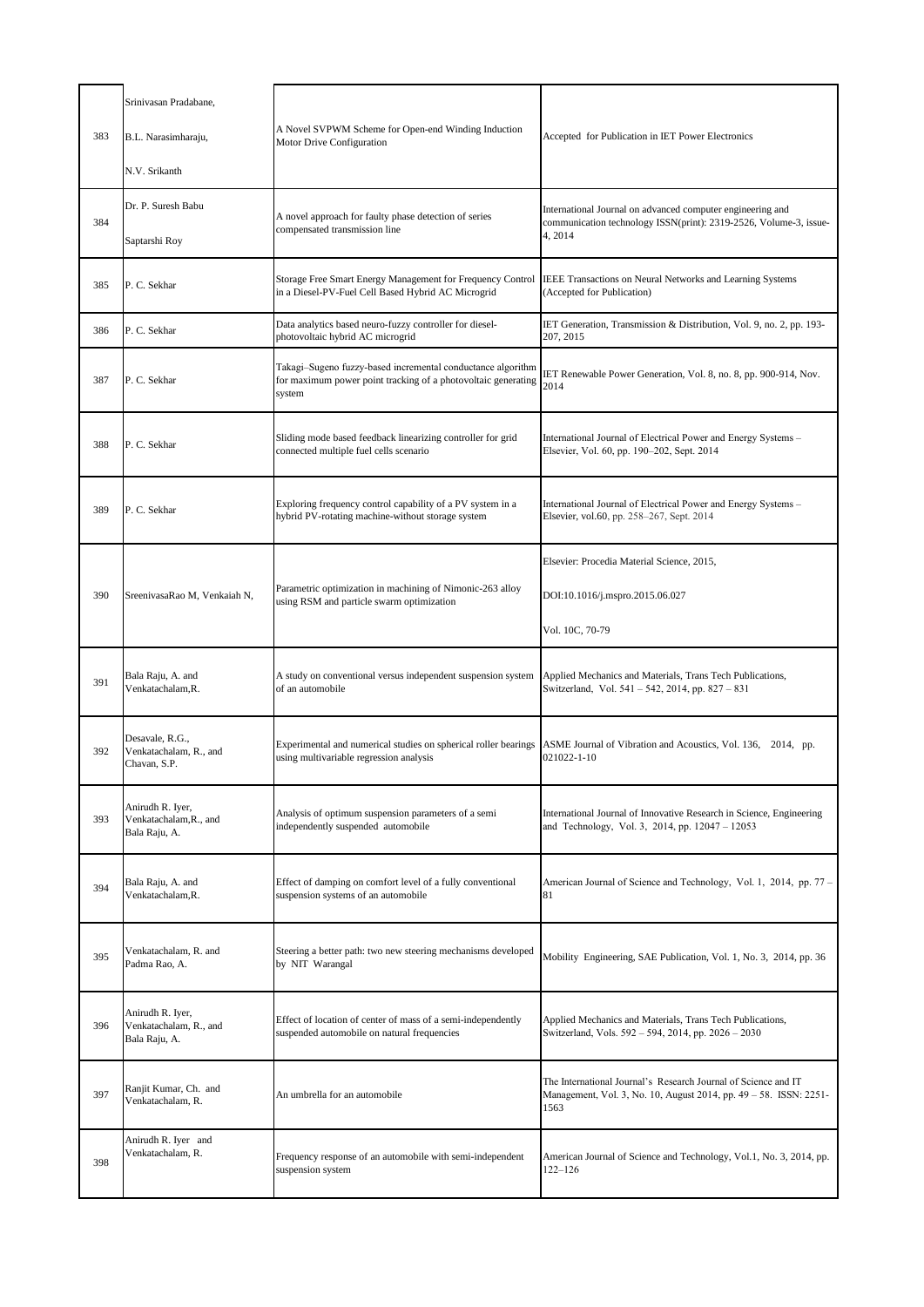|     | Venkatachalam, R. and<br>Bala Raju, A.                                |                                                                                                                                                |                                                                                                                                       |
|-----|-----------------------------------------------------------------------|------------------------------------------------------------------------------------------------------------------------------------------------|---------------------------------------------------------------------------------------------------------------------------------------|
| 399 |                                                                       | Active vibration control of automobile chassis by optimal<br>hydraulic controller                                                              | International Journal of Arts and Sciences, ISSN: 1944-6934, Vol. 7,<br>No. 2, 2014, pp. 331 - 346                                    |
| 399 | Venkatachalam, R. and<br>Ranjit Kumar, C.,                            | Portable shade proposed for cooler interiors                                                                                                   | Mobility Engineering, SAE Publication, Vol. 2, No. 2, June 2015, pp.<br>25                                                            |
| 400 | Chandramohan V.P.                                                     | Numerical prediction and analysis of surface transfer<br>coefficientson moist object during heat and mass transfer<br>application              | Heat Transfer Engineering, Taylor & Francis, Accepted on Oct, 2014,<br>$IF = 0.898$                                                   |
| 401 | Chandramohan V.P.,<br>PrabalTalukdar                                  | Deformation of potato during convective drying                                                                                                 | Applied Mechanics and Materials, 2014, 592-594, 2728-2732, Impact<br>factor: 0.2                                                      |
|     | C. Prathap,                                                           |                                                                                                                                                |                                                                                                                                       |
| 402 | V.P. Chandramohan and                                                 | Experimental investigation of reacting jet in cross flow stream<br>of vitiated air at elevated pressures                                       | International Journal of Applied Engineering Research, ISSN 0973-<br>4562, 2014, 9(26), 9124-9128, Impact factor: 0.13                |
|     | N. Zarzalis                                                           |                                                                                                                                                |                                                                                                                                       |
| 403 | C.<br>V.P. Chandramohan,<br>Prathap, K. Kirankumar,<br>PrabalTalukdar | CFD analysis and simultaneous solution of heat and moisture<br>transfer during convective drying of moist object                               | International Journal of Applied Engineering Research, ISSN 0973-<br>4562, 2015, 10(8), 6152-6157, Impact factor: 0.13                |
|     | Kiran Kumar K,                                                        |                                                                                                                                                |                                                                                                                                       |
| 404 | V.P. Chandramohan,<br>Md. Abdulla Razzack, Ramesh<br>Babu B,          | On the suitability of nanofluid as working fluid in Natural<br><b>Circulation Loops</b>                                                        | International Journal of Applied Engineering Research, ISSN 0973-<br>4562, 2015, 10(8), 6191-6195, Impact factor: 0.13                |
|     | Praveena Devi N.                                                      |                                                                                                                                                |                                                                                                                                       |
|     | Kishore Kumar K,                                                      |                                                                                                                                                |                                                                                                                                       |
| 405 | Krishna Y, and                                                        | Damping in Beams Using Viscoelastic materials                                                                                                  | Institute of Mechanical Engineers Part L: Journal of Material Design<br>and Applications Vol. 229(2) pp117-125                        |
|     | Bangaru Babu P                                                        |                                                                                                                                                |                                                                                                                                       |
|     | Kishore Kumar K,                                                      |                                                                                                                                                | Institute of Mechanical Engineers Part L: Journal of Material Design<br>and Applications                                              |
| 406 | Krishna Y, and                                                        | Estimation of lossfactors of constrained layer plate using<br>viscoelastic layer                                                               | DOI:10-1177/1464420714532792                                                                                                          |
|     | Bangaru Babu P                                                        |                                                                                                                                                |                                                                                                                                       |
| 407 | MurahariKolli and                                                     | Surfactant and Graphite Powder Assisted Electrical Discharge                                                                                   | ProcIMechE part B: Journal of Engineering Manufacture, 1-17,<br>2015, DOI: 10.1177/0954405415579019, Impact Factor:0.667, (SCI        |
|     | Adepu Kumar                                                           | Machining of Titanium Alloy,                                                                                                                   | Indexed)                                                                                                                              |
| 408 | MurahariKolli and                                                     | Optimization of Surfactant mixed EDM parameters on                                                                                             | Journal of Material in Technologie, DOI: mit.imt.si/Revija/ mit 249-                                                                  |
|     | Adepu Kumar                                                           | Ti-6Al-4V Alloy using GRA-Taguchi Method                                                                                                       | 2016, Impact Factor: 0.555, (SCI Indexed)                                                                                             |
| 409 | MurahariKolli and<br>Adepu Kumar                                      | Effect of Dielectric Fluid with Surfactant and Graphite Powder<br>on Electrical Discharge Machining of Ti-6Al-4V                               | Journal of Mechanical Science and Technology, Springer, 1-12, 2015,<br>Impact Factor: 0.777, (SCI Indexed)                            |
|     | MurahariKolli and                                                     |                                                                                                                                                |                                                                                                                                       |
| 410 | Adepu Kumar                                                           | Effect of Dielectric Fluid with Surfactant and Graphite Powder<br>on Electrical Discharge Machining of Titanium Alloy using<br>Taguchi Method, | Engineering Science and Technology: an International Journal,<br>Elsevier, 1-10, DOI: 10.1016/ J.Jestch.2015.03.009. (Scopus Indexed) |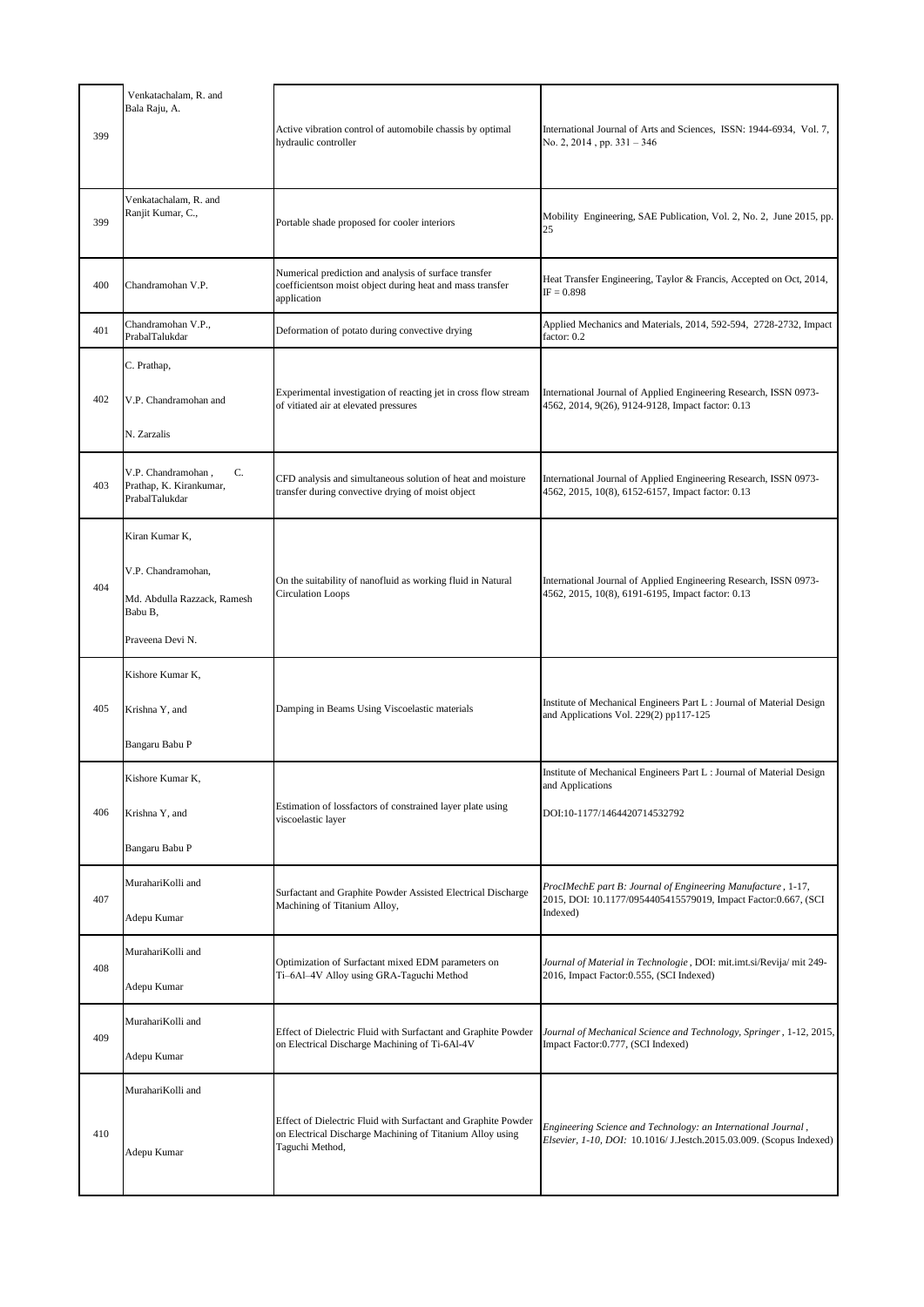| 411 | MurahariKolli and<br>Adepu Kumar                                                  | Parametric Optimization of Boron Carbide Powder Added<br>Electrical Discharge Machining of Titanium Alloy                                               | Applied Mechanics and material, 2014, Vol. 592-594, PP.578-<br>586(Scopus Indexed)                                                                                                                   |
|-----|-----------------------------------------------------------------------------------|---------------------------------------------------------------------------------------------------------------------------------------------------------|------------------------------------------------------------------------------------------------------------------------------------------------------------------------------------------------------|
| 412 | V. S. Gadakh, A. Kumar                                                            | Friction stir welding window for AA6061-T6 Aluminium alloy                                                                                              | Proceedings of the Institution of Mechanical Engineers Part B: J.<br>Engineering Manufacture, Sage, 2014; 228(9):1172-1181. Impact<br>Factor:0.661(SCI Indexed Journal)DOI: 10.1177/0954405413510289 |
| 413 | V. S. Gadakh, A. Kumar,<br>G. J. VikhePatil,                                      | Analytical modeling of FSW process using different pin profiles                                                                                         | The Welding Journal, American Welding Society, US, 2015, April<br>issue, 115s - 124s. Impact Factor: 1.143(SCI Indexed Journal)                                                                      |
| 414 | A. Veeresh Babu,<br>Rajnish K. Calay, and P.V.Rao                                 | Conversion Efficiencies of Urea -SCR System for Mahua<br>Methyl Ester Fuelled DI Diesel Engine                                                          | Iranica Journal of Energy & Environment', 2014, Volume 5(1), pp 42 -<br>50; ISSN 2079-2115                                                                                                           |
| 415 | DheerajKalra,<br>A. Veeresh Babu.<br>M.Vijay Kumar                                | of SI engine - An Overview                                                                                                                              | Effects of LPG on the performance and emission characteristics International Journal of Engineering Development and Research<br>(IJEDR), 2014                                                        |
| 416 | Vikash Kumar Dewangan, G. Naga<br>Srinivasulu and Ashish Singh                    | Thermodynamic analysis of natural gas fired combined cycle<br>(NGCC) plant with different degree of supplementary firing of<br>biomass                  | International Journal of Applied Engineering Research, 2014, Vol.9,<br>(8), pp.967-976,                                                                                                              |
| 417 | Ashish Singh, G. Naga Srinivasulu<br>and Vikash Kumar Dewangan                    | Analysis of Steam Cycle in Combined Cycle Power Plant by<br>using Solar and Biomass Energy,                                                             | International Journal of Applied Engineering Research, 2014, Vol.9,<br>$(5)$ , pp.567-574                                                                                                            |
| 418 | A.C.Umamaheswar, V.Vasu,<br>K.VSai Srinadh                                        | Influence of Cold Rolling and Annealing on the Tensile<br>Properties of Aluminium 7075 Alloy                                                            | ELSEVIER PORCEDIA MATERIALS SCIENCE                                                                                                                                                                  |
| 419 | K. Viswanath Allamraju,<br>K. Srikanth                                            | Review and scope of scavenging micro energy using<br>piezoelectric materials                                                                            | International Journal of Advanced Materials Manufacturing &<br>Characterization<br>Vol4 Issue 2 (2014), PP(96-100)                                                                                   |
| 420 | VRK Raju                                                                          | Stability of two axially superposed fluids of different viscosities<br>between two rotating cylinders,                                                  | Journal of Applied Fluid Mechanics (Accepted)                                                                                                                                                        |
| 421 | B. S Ben, B. Ben,<br>S.H. Kweon and S. H. Yang                                    | Structural damping of composite materials using combined FE<br>and lamb wave method                                                                     | Structural Engineering and Mechanics, vol. 51, pp. 1047-1065, 2014                                                                                                                                   |
| 422 | K. Kiran Kumar, Ramesh Babu<br>Bejjam, Atul Najan                                 | Numerical Investigation of Nanofluid Based Thermosyphon<br>System                                                                                       | International Journal of Mechanical, Aerospace, Industrial and<br>Mechatronics Engineering<br>Vol:8 No:12, 2014, 1963-1968                                                                           |
| 423 | Patnala Sankara Rao,<br>K Kiran Kumar                                             | Numerical and Experimental Investigation of Heat Transfer<br>Augmentation in Double Pipe Heat Exchanger with Helical and<br><b>Twisted Tape Inserts</b> | International Journal of Emerging Technology and Advanced,<br>Engineering. Volume 4, Issue 9, September 2014, 180-192.                                                                               |
| 424 | P Sneha Latha,<br>M Venkateswara Rao,<br>VV Kiran Kumar,<br>G Raghavendra, S Ojha | Evaluation of mechanical and tribological properties of<br>bamboo-glass hybrid fiber reinforced polymer composite                                       | Journal of Industrial Textiles, 2015, DOI: 1528083715569376. (SCI),<br>Impact factor 1.349                                                                                                           |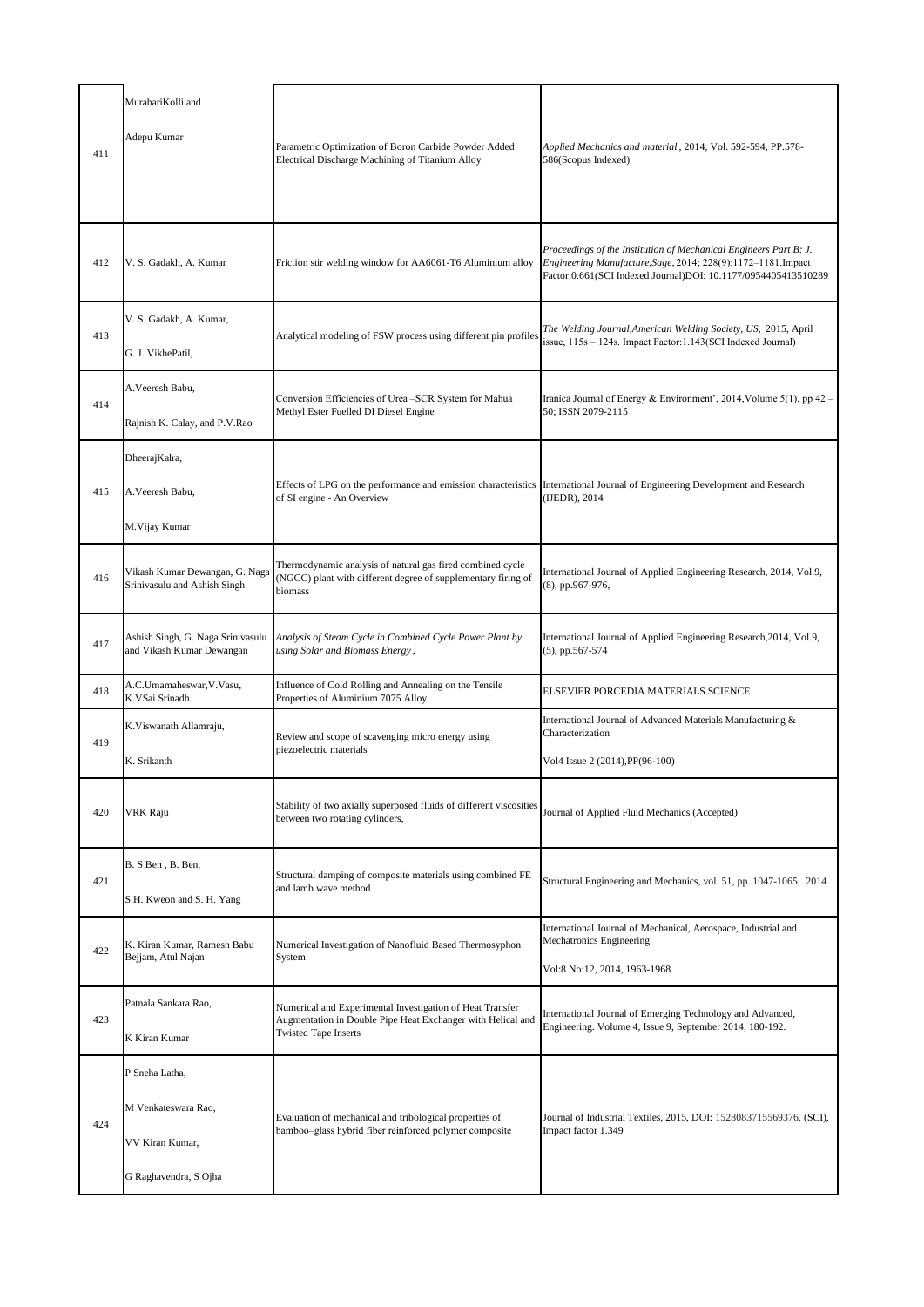| 425 | Shakuntala Ojha, Gujjala<br>Raghavendra, Samir Kumar<br>Acharya               | Mechanical Properties of Natural Carbon Black Reinforced<br>Polymer composites                                                                        | Journal of Applied Polymer Science, 2015, 132(1). (SCI), Impact<br>factor 1.6                                                                                 |
|-----|-------------------------------------------------------------------------------|-------------------------------------------------------------------------------------------------------------------------------------------------------|---------------------------------------------------------------------------------------------------------------------------------------------------------------|
| 426 | Gujjala Raghavendra,*, Shakuntala<br>Ojha,<br>Samir Kumar Acharya,<br>S K Pal | A comparative analysis of woven jute/glass hybrid polymer<br>composite with and without reinforcing of fly ash particles                              | Polymer Composites, 15 SEP 2014 DOI: 10.1002/pc.23222 (SCI)<br>Impact factor 1.632.                                                                           |
| 427 | Shakuntala Ojha,<br>Gujjala Raghavendra, Samir Kumar<br>Acharya               | A novel approach to utilize waste carbon as reinforcement in<br>thermoset composite.                                                                  | Proceedings of the Institution of Mechanical Engineers, Part E: Journal<br>of Process Mechanical Engineering, 0954408914547118. (SCI)<br>Impact factor 0.772. |
| 428 | Shakuntala Ojha,<br>Acharya                                                   | Gujjala Raghavendra, Samir Kumar Effect of Filler Loading on Mechanical and Tribological<br>Properties of Wood Apple Shell Reinforced Epoxy Composite | Advances in Materials Science and Engineering<br>(2014), Article ID 538651, 9 pages<br>http://dx.doi.org/10.1155/2014/538651 (SCI) Impact factor 0.744.       |
| 429 | Gujjala Raghavendra,*, Shakuntala<br>Ojha,<br>Samir Kumar Acharya,<br>S K Pal | Fabrication and characterization of nano Fly ash by planetary<br>ball Milling                                                                         | International Journal of Material Science Innovations, 2014, (2), 59-68.                                                                                      |
| 430 | R.N. Rao, S.Das, SLT Devi                                                     | Seizure pressure and sliding velocity diagrams on tribological<br>behavior of Al alloy composites in as-cast and heat-treated<br>conditions           | Tribology International, Volume 80, December 2014, Pages 1-6                                                                                                  |
| 431 | Kiran Kumar Dama,<br>V Suresh Babu, R N Rao &<br>Madhava Rao Y                | "A Review on Automotive Seat Comfort Design"                                                                                                          | International Journal of Engineering Research & Technology, Vol. 4<br>Issue 4, 2015, pp. 678-683                                                              |
| 432 | DW Wolla, MJ Davidson, AK<br>Khanra                                           | aluminum-copper preforms using FEM                                                                                                                    | Prediction of ductile fracture initiation for powder metallurgical International Journal of Mechanical and Materials Engineering 10 (1),<br>$1 - 8$           |
| 433 | BKB Nadikudi,<br>MJ Davidson,<br>NR Akasapu,<br>M Govindaraju                 | Formability analysis of dissimilar tailor welded blanks welded<br>with different tool pin profiles                                                    | Transactions of Nonferrous Metals Society of China 25 (6), 1787-1793                                                                                          |
| 434 | CH HariKrishna,<br>MJ Davidson,<br>CH Nagaraju,<br><b>BA Kumar</b>            | Effect of lubrication on hardness in the ring compression test                                                                                        | Proceedings of the Institution of Mechanical Engineers, Part C: Journal<br>of                                                                                 |
| 435 | C HariKrishna,<br>MJ Davidson, C Nagaraju                                     | Optimum Process Parameters for Enhanced Uniform Hardness<br>Distribution and Barreling Behavior in Upsetting                                          | Transactions of the Indian Institute of Metals 68 (2), 219-228                                                                                                |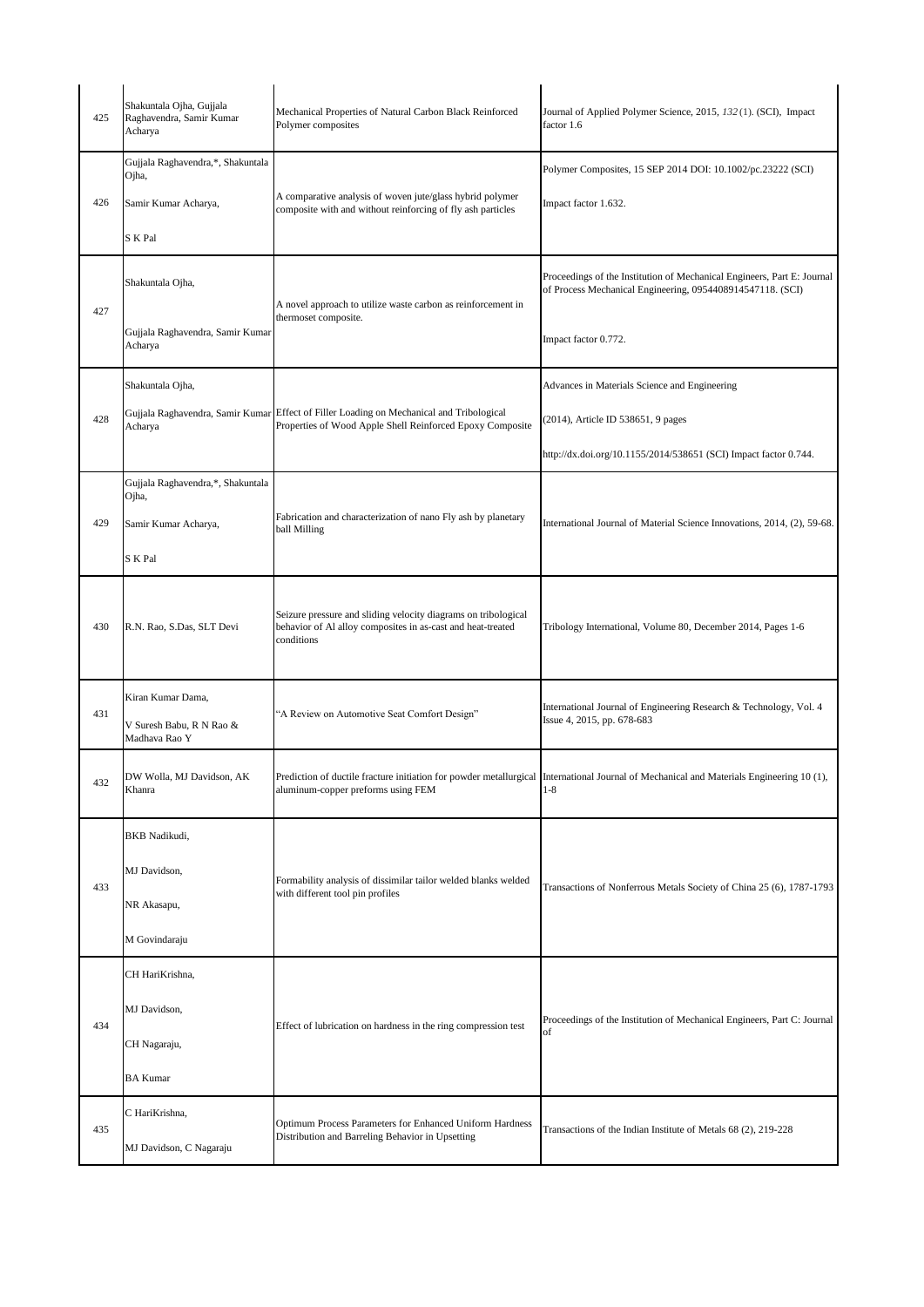| 436 | M Ahasan, MJ Davidson                                                                                | Modelling Aspects of Hot Densification and Deformation<br>Studies on Al-TiB2 Composite Preforms                                   | Materials and Manufacturing Processes                                                                                                                   |
|-----|------------------------------------------------------------------------------------------------------|-----------------------------------------------------------------------------------------------------------------------------------|---------------------------------------------------------------------------------------------------------------------------------------------------------|
| 437 | DW Wolla, MJ Davidson, AK<br>Khanra                                                                  | Constitutive modeling of powder metallurgy processed Al-4%<br>Cu preforms during compression at elevated temperature              | Materials & Design 65, 83-93                                                                                                                            |
| 438 | CH Shashikanth,<br><b>MJ</b> Davidson                                                                | Experimental and simulation studies on thixoforming of AA<br>2017 alloy                                                           | Materials at High Temperatures, 1878641314Y. 0000000043                                                                                                 |
| 439 | CH Krishna, MJ Davidson, C<br>Nagaraju                                                               | billets due to biaxial stresses in simple upsetting process                                                                       | Investigation of work hardening behavior and failure analysis of The International Journal of Advanced Manufacturing Technology, 1-<br>14               |
| 440 | CH Krishna, MJ Davidson, C<br>Nagaraju, PR Kumar                                                     | Effect of Lubrication in Cold Upsetting Using Experimental<br>and Finite Element Modeling                                         | JOURNAL OF TESTING AND EVALUATION 43 (1), 53-61                                                                                                         |
| 441 | V vasu, Sandeep,<br>A Venu Gopal                                                                     | Thermal Conductivity and Viscosity of Vegetable Oil-Based<br>Cu, Zn, and Cu-Zn Hybrid Nanofluids,                                 | Journal of Testing and Evaluation, Vol.44, no.3,2016                                                                                                    |
| 442 | V Vasu, A K Gautham,                                                                                 | Human Machine Interface for controlling a robot using image<br>processing,                                                        | Procedia Engineering, Vol. 97, pp.291 - 298, 2104                                                                                                       |
| 443 | Kishore Jawale,<br>P. S. C. Bose, C. S. P. Rao                                                       | Use of ANN and RSM to model, predict and optimize the<br>performance parameters for turning waspaloy                              | International journal of advanced engineering research and studies;<br>volume II, March 2015/11-17                                                      |
| 444 | K. Someswara Rao,<br>P. S. C. Bose, C. S. P. Rao                                                     | Optimization of machining parameters for cutting temperature<br>on turning of Niobium alloy C-103 by using RSM                    | International journal of theoretical and applied research in mechanical<br>engineering; vol 4, issu 3, 2015 pp.13-17                                    |
| 445 | R. Sindhu, G. Amba Prasad Rao<br>and K. Madhu Murthy                                                 | Thermodynamic modelling of diesel engine processes for<br>predicting engine performance                                           | International Journal of Applied Engineering and Technology ISSN:<br>2277-212X (Online) An Open Access, Vol. 4 (2) April-June, pp.101-<br>114.          |
| 446 | T. Karthikeya Sharma<br>G. Amba Prasad Rao and K.<br>Madhu Murthy                                    | Homogeneous Charge Compression Ignition (HCCI) Engines:<br>A Review                                                               | Archives of Computational Methods in Engg. DOI 10.1007/s11831-<br>015-9153-0                                                                            |
| 447 | T. Karthikeya Sharma<br>G. Amba Prasad Rao and K.<br>Madhu Murthy                                    | Effective reduction of in-cylinder peak pressures in<br>Homogeneous Charge Compression Ignition Engine - A<br>computational study | Alexandria Engineering Journal(Elsevier)-Available online.                                                                                              |
| 448 | T. Karthikeya Sharma<br>G. Amba Prasad Rao and K.<br>Madhu Murthy                                    | Effect of swirl on performance and emissions of CI engine in<br><b>HCCI</b> mode                                                  | Journal of the Brazilian Society of Mechanical Sciences and<br>Engineering ISSN 1678-5878 J Braz. Soc. Mech. Sci. Eng. DOI<br>10.1007/s40430-014-0247-7 |
| 448 | Ratnadeep Bhattacharjee, K.<br>Madhu Murthy,<br>G. Amba Prasad Rao                                   | Design Optimization of A Riveted Joint Used in Back Plate of<br>A Pendulum Absorber Assembly                                      | Trends in Mechanical Engineering & Technology ISSN: 2231-<br>1793(online), ISSN: 2347-9965(print) Volume 5, Issue 1                                     |
| 449 | Raj Kumar Gupta, K.A.Sankeerth,<br>T.Karthikeya Sharma,<br>G. Amba Prasad Rao and K.<br>Madhu Murthy | Effects of Water-Diesel Emulsion on the Emission<br>Characteristics of Single Cylinder Direct Injection Diesel engine<br>A Review | Applied Mechanics and Materials-Vols:592-594,pp:1526-1533(2014)-<br>Trans TechPublications(Switzerland)                                                 |
|     |                                                                                                      |                                                                                                                                   |                                                                                                                                                         |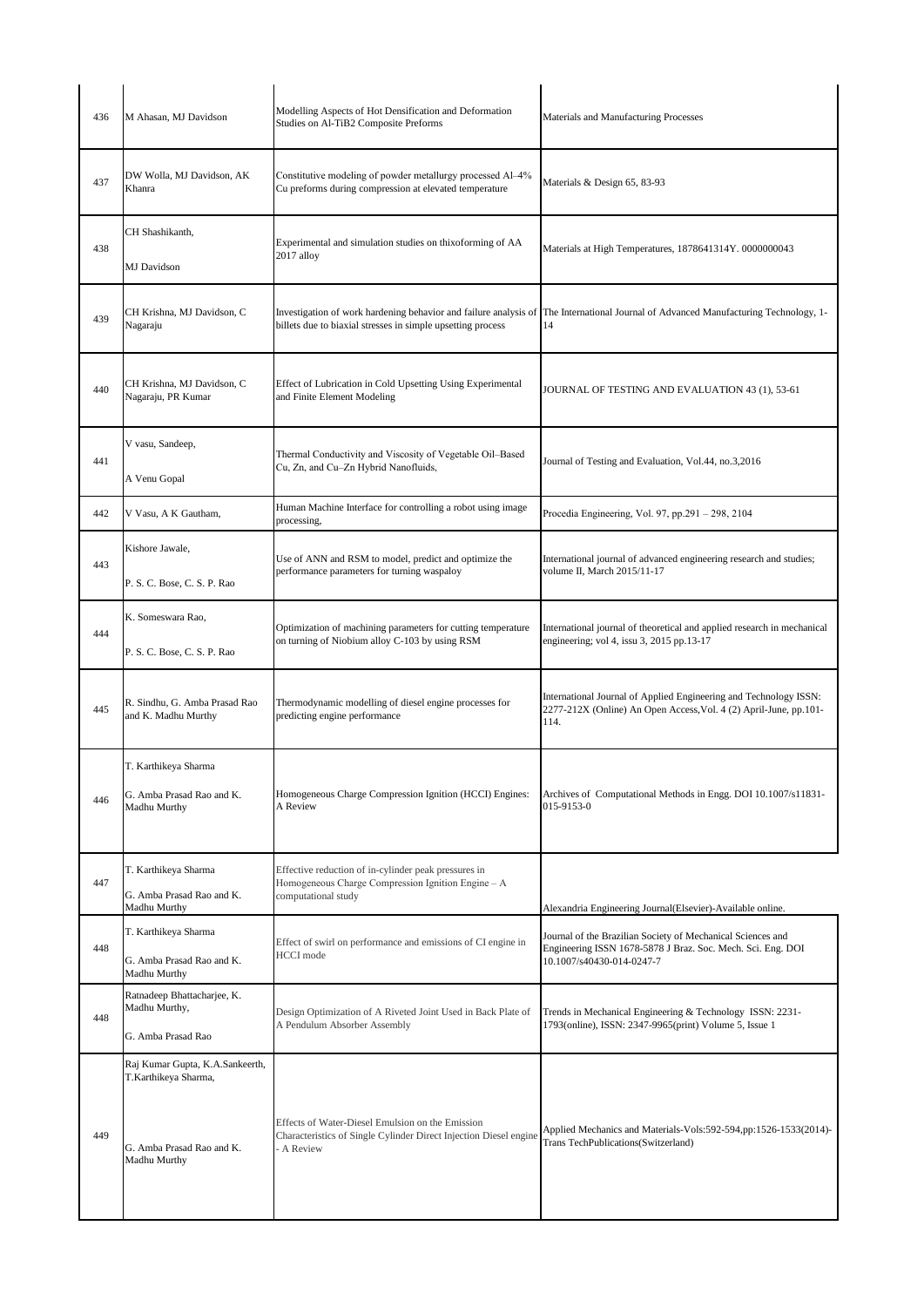| 450 | Nilesh Gajarlawar,<br>G. Amba Prasad Rao,<br>K. Madhu Murthy       | Experimental investigations of effects of cooling/non cooling of<br>egr on two level of compression ratio in a common rail diesel<br>engine           |                                                                                                                                                                             |
|-----|--------------------------------------------------------------------|-------------------------------------------------------------------------------------------------------------------------------------------------------|-----------------------------------------------------------------------------------------------------------------------------------------------------------------------------|
| 451 | Ashok J. Keche,<br>G. Amba Prasad Rao,<br>Rajendrakumar G. Tated   | Simulation of biomass gasification in downdraft gasifier for<br>different biomass fuels using ASPEN PLUS                                              | Thermal Science doi: 10.2298/TSCI130804013G<br>Clean Techn Environ Policy (2015) 17:465-473 DOI 10.1007/s10098-<br>014-0804-x                                               |
| 452 | A.R. Babu, G. Amba Prasad Rao,<br>and T. Hari Prasad               | Direct injection of water mist in an intake manifold spark<br>ignition engine                                                                         | International Journal of Automotive and Mechanical Engineering<br>(IJAME) ISSN: 2229-8649 (Print); ISSN: 2180-1606 (Online);<br>Volume 11, pp. 2809-2819, January-June 2015 |
| 453 | R Padmini, P Vamsi Krishna and<br>G. Krishna MohanaRao             | Performance assessment of micro and nano solid lubricant<br>suspensions in vegetable oils during machining                                            | Proceedings of Institute of Mechanical Engineers, part-B: Journal of<br>Engineering Manufacture, 2014, (Available online before print)<br>(Impact factor:0.954)             |
| 454 | RR Srikant,<br><b>VSNV Ramanaand</b><br>P Vamsi Krishna            | Development and performance evaluation<br>of self-lubricating drill tools                                                                             | Proceedings of Institute of Mechanical Engineers, part-J: Journal of<br>Engineering Tribology, 2015, (Available online before print) (Impact<br>factor:0.916)               |
| 455 | B. Satheesh Kumar,<br>G. Padmanabhan, and<br>P. Vamsi Krishna      | Performance Evaluation of Vegetable Oil Based Cutting Fluids<br>with Extreme Pressure Additive in Turning of AISI 1040 Steel                          | Journal of Production Research & Management, Vol.4 (3), (2014), 8-<br>14.                                                                                                   |
| 456 | B. Satheesh Kumar,<br>G. Padmanabhan, and<br>P. Vamsi Krishna      | Experimental Investigations of Vegetable Oil Based Cutting<br>Fluids with Extreme Pressure Additive in Machining of AISI<br>1040 Steel                | Manufacturing Science and Technology, Vol.3 (1), (2015), 1-9.                                                                                                               |
| 457 | T. Karthikeya Sharma,<br>G. Amba Prasad Rao and K.<br>Madhu Murthy | Prediction of HCCI engine performance with Three Zone<br><b>Extended Coherent Flame Combustion model</b>                                              | International Journal of Applied Mechanics and Materials" Vols. 592-<br>594 (2014) pp 1738-1745                                                                             |
| 458 | J. John Rozario Jegaraj, CS Raju,<br>K.Ramesh Kumar and CSP Rao    | Experimental investigations and<br>Development of cutting force model for Self-propelled rotary<br>face milling cutter In machining of titanium alloy | Proc IMechE Part B:<br>J Engineering Manufacture<br>2014, Vol. 228(9) 1081-1089                                                                                             |
| 459 | Arun Tom Mathew and<br>C. S. P. Rao                                | Implementation of genetic algorithm to optimize the Assembly<br>sequence plan based on penalty function                                               | ARPN Journal of Engineering and Applied Sciences, Vol. 9, No. 4,<br>APRIL 2014 pp. 453-456                                                                                  |
| 460 | K.L. Narasimhamu,<br>V. Venugopal Reddy, C.S.P.Rao                 | Optimal buffer allocation in tandem closed queuing network<br>with single server using pso                                                            | Procedia Materials Science 2014, pp. 2084-2089                                                                                                                              |
| 461 | K.L.Narasimhamu, V.Venugopal<br>Reddy, C.S.P.Rao                   | Optimization of buffer allocation in tandem closed queuing<br>network using symbiotic organisms search                                                | International Journal of Applied Engineering Research ISSN 0973-<br>4562 Volume 10, Number 5 (2015) pp. 12671-12681                                                         |
| 462 | K. Someswara Rao,<br>P. Subhash Chandra Bose, C. S. P.<br>Rao      | Optimization of cutting parameters for cutting force on turning<br>of niobium alloy using response surface methodology                                | International Journal of Innovative Science, Engineering &<br>Technology, Vol. 1 Issue 4, June 2014. Pp.342-351                                                             |
| 463 | V.V Reddy,<br>N.V.S.N Sarma*                                       | Compact Circularly Polarized Asymmetrical Fractal Boundary<br>Microstrip Antenna For Wireless Applications                                            | IEEE ANTENNAS AND WIRELESS PROPAGATION LETTERS<br>vlo.13 2014                                                                                                               |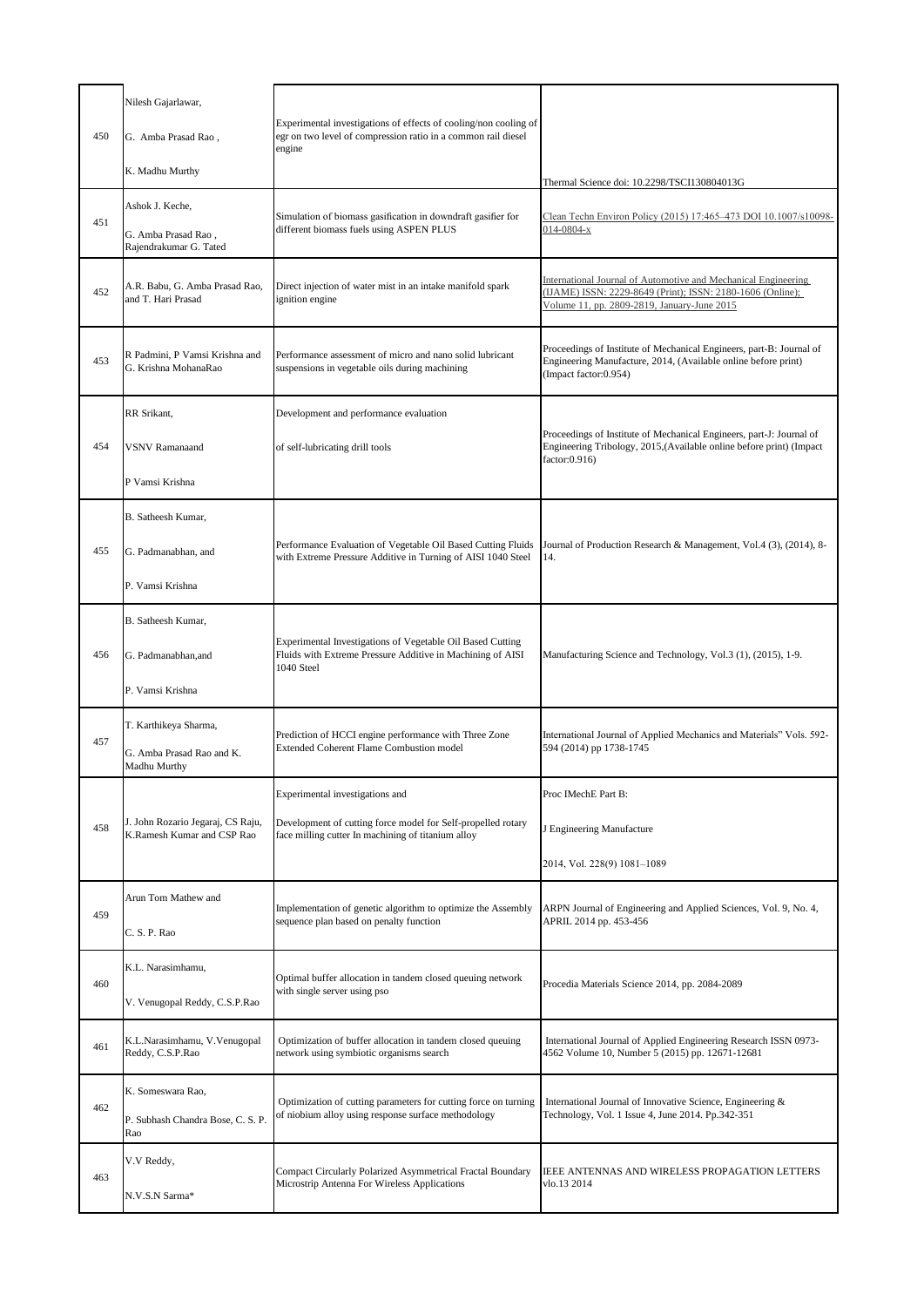| 464 | N.S Murthy*, M.Kavicharan                                                | A Survey on FDTD -Based interconnect Modeling.                                                                                                      | Journals of Circuits, Systems and Computers. 2014                                                                                           |
|-----|--------------------------------------------------------------------------|-----------------------------------------------------------------------------------------------------------------------------------------------------|---------------------------------------------------------------------------------------------------------------------------------------------|
| 465 | Harinath, G.K.,<br>Ravi Kumar* J., T. kishorekumar*                      | implementation of kalman filter algorithm for cv,ncv target<br>tracking using bistatic range rate measurements                                      | Publication Year: 2014, Page(s): $1 - 5$                                                                                                    |
| 466 | Ch.Sulakhana, L.Anjaneyulu*                                              | A Coplanar Waveguide fed Rectangular Reconfigurable Patch<br>Antenna with Switchable Strips for Polarization Diversity                              | Defence Science Journal. Vol.64<br>No.1January 2014.pp62-66                                                                                 |
| 467 | M.Kavicharan, NSMurthy*,<br>NBheema Rao*                                 | FDTD-Based Time Domain Analysis Of CMOS Gate Driven<br>Interconnects                                                                                | Journal of Electronic Design Technology, Vol.5.Issue.12014                                                                                  |
| 468 | AmaraPrakashRao*,<br>N.V.S.NSarma*                                       | Adaptive Beam forming Algorithms for Smart Antenna Systems WSEAS Transactions on Communications. Vol:13.2014                                        |                                                                                                                                             |
| 469 | NVSN Sarma*, Mahesh Gopi                                                 | Energy Efficient Clustering using Jumper Firefly algorithm in<br>Wireless Sensor Networks                                                           | International Journal Of Engineering Trends and Technology (IJETT)-<br>Vol.10.2014                                                          |
| 470 | N.V.S.N, Amara Prakash Rao*, N.V.S.N<br>Sarma*                           | Performance Analysis Of Differential Evolution Algorithm<br>Based Beam forming for Smart Antenna Systems                                            | I.J Wireless and Microwave Technologies 20141.1-9                                                                                           |
| 471 | RavikumarJathoth*,<br>T.Kishore Kumar*                                   | GA Based tuning of EKF for target tracking using Range and<br><b>Range Rate Measurements</b>                                                        | 'I.J image, Graphics And Signal Processing 20141.1-3.                                                                                       |
| 472 | D.G Bhalke, C.B Rama Rao*, D.S<br>Bormane                                | Hybridization of Fractional Fourier Transform and Acoustic<br>Features for Musical Instrument Recognition                                           | International Journal of Signal Processing, Image Processing Pattern<br>Recognition. Vol7. No. 1, pp-275-282                                |
| 473 | Muralidhar*,C B Rama Rao*<br>C.Y.N Dwith                                 | Efficient Architecture For Variable Block Size Motion<br>Estimation in H.264/AVC                                                                    | ACEEE Int.J on Signal and Image Processing vol.5No.1.2014                                                                                   |
| 474 | D. Nagaraju, C. H. Kireet, N.<br>Pradeep Kumar and Ravi Kumar<br>Jatoth* | Performance Comparison of Signal Conditioning Circuits For<br><b>Light Intensity Measurement</b>                                                    | Academics Journal of Engineering Sciences, PP. 2007 (1-10), Vol. 01,<br>Issue 02, 2014                                                      |
| 475 | Siva Prasad Nandyala1 and T.<br>Kishore Kumar*                           | Hybrid HMM/DTW based Speech Recognition with Kernel<br><b>Adaptive Filtering Method</b>                                                             | International Journal on Computational Sciences & Applications<br>(IJCSA) Vol.4, No.1, February 2014                                        |
| 476 | Ravi Kumar Jatoth*, Dr.T.Kishore<br>Kumar*                               | Performance Comparison of<br>Hybrid GA-PSO Based Tuned IMMs for Maneuver Target<br>Tracking                                                         | International Journal of Intelligent Systems and Applications, 2013,<br>Volume 12, Page No.120-134                                          |
| 477 | Ravi Kumar Jatoth*, Sampad<br>Shubhra Ejaz Ali                           | Performance Comparison                                                                                                                              | International Journal of Information                                                                                                        |
|     |                                                                          | of Kalman Filter and Mean Shift Algorithm for Object Tracking Engineering and Electronic Business, 2013, Vol 5, pp 17-24.                           |                                                                                                                                             |
| 478 | Prof. NVSN.Sarma*                                                        | Energy Efficient Distributed Cluster Routing Protocol with<br>Centralized Base Station for Wireless Sensor Networks                                 | International Journal of Computer Networking, Wireless and Mobile<br>Communications, Mar 2013, ISSN 2250-1568 Vol. 3, Issue 1, p 75-<br>86, |
| 479 | Prof. NVSN.Sarma*                                                        | An Improved Genetic Algorithm with Clustering Techniques to<br>Extend Network Lifetime in Homogeneous and Heterogeneous<br>Wireless Sensor Networks | International journal of Advanced Research in Computer Science, June<br>2013, Volume 4, Number<br>8, Pp192-195                              |
| 480 | Prof. NVSN.Sarma*                                                        | Design of Multiple Function Antenna Array using Radial Basis<br><b>Function Neural Network</b>                                                      | Journal of Microwaves, Optoelectronics and Electromagnetic<br>Applications<br>(JMoE), June 2013, Vol.12, No.1, ISSN 2179-1074               |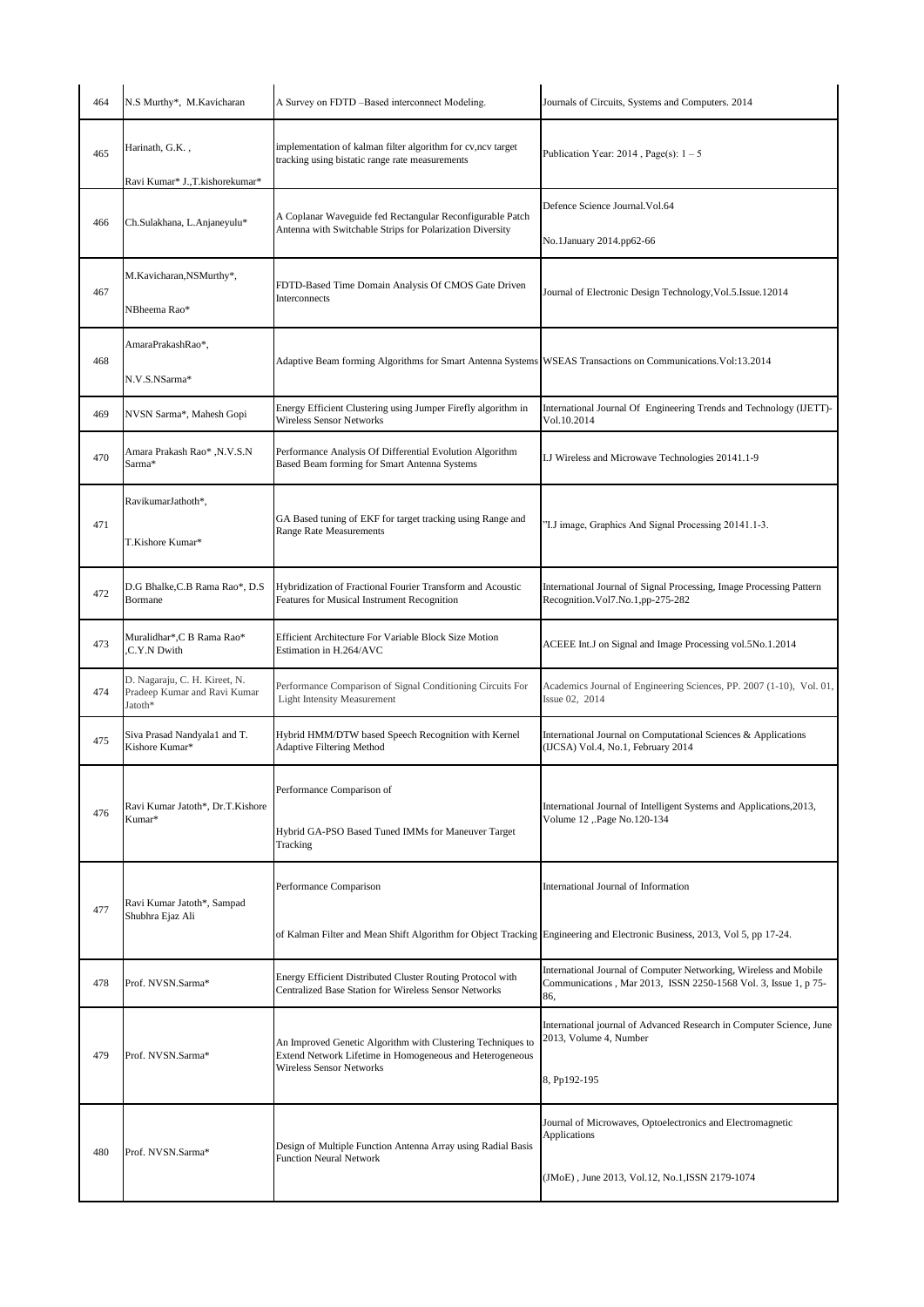| 481 | Prof. NVSN.Sarma*                                              | Compact Circularly Polarized Asymmetrical Fractal Boundary<br>Microstrip Antenna for Wireless Applications              | IEEE Antennas Wireless Propag. Letters, , 2014, Vol 13, Pp118-<br>121                                                                       |
|-----|----------------------------------------------------------------|-------------------------------------------------------------------------------------------------------------------------|---------------------------------------------------------------------------------------------------------------------------------------------|
| 482 | Prof. NVSN.Sarma*                                              | Numerical Analysis of EM scattered field for semi-circular<br>array elements using Artificial Neural Network            | IEEE Antenna and Propagation Magazine                                                                                                       |
| 483 | Dr. T.Kishore Kumar*                                           | Hybrid HMM/DTW based Speech Recognition with Kernel<br><b>Adaptive Filtering Method</b>                                 | International journal on computational science and applications<br>(IJCSA).<br>January, 2014. (Accepted)                                    |
| 484 | Dr. T.Kishore Kumar*                                           | Performance comparison of hybrid methods based Speech<br>Recognition                                                    | International Journal of Image,                                                                                                             |
|     |                                                                | techniques with Kernel Adaptive Filtering Algorithm                                                                     | Graphics and Signal Processing (IJIGSP) January, 2014. (Accepted)                                                                           |
| 485 | Amara Prakash Rao*, Prof.<br>NVSN.Sarma*                       | Hybrid Evolutionary Algorithm based Beamforming for Smart<br>Antenna system                                             | International journal of Electronic Letters, nov-2013, pp- 1-9                                                                              |
| 486 | Amara Prakash Rao*, Prof.<br>NVSN.Sarma*                       | Performance Analysis of Deferential Evolution Algorithm based<br>Smart Antenna System                                   | Accepted for Publication in journal in IJWMT-MECS                                                                                           |
| 487 | Amara Prakash Rao*, Prof.<br>NVSN.Sarma*                       | Adaptive Beamforming Algorithm for Smart Antenna system                                                                 | International journal WSEAS Transaction on Communications, 2014,<br>Vol.13, pp. 44-50                                                       |
| 488 | K.keerti Kumar, N.Bheema Rao*                                  | Study of Sub-Threshold Leakage Currents 32nm, 45nm, 90nm,<br>135nm Technologies using Variable Gate oxide Thickness     | AMSE journal 2013                                                                                                                           |
| 489 | K.Keerti Kumar, N.Bheema Rao*                                  | Study of Sub-Threshold Leakage Currents Reduction<br>usingVariable Gate oxide Thickness MOSFET                          | Microelectronics and Solid State Electronics Journal, USA, 2013,<br>PP.24-28                                                                |
| 490 | Naveen Malviya,<br>T.V.K.H Rao*                                | De-Noising ECG Signals using Adaptive filtering Algorithms                                                              | IJTRE-13, Vol.1, Issue:1, 2013                                                                                                              |
| 491 | M. Kavicharan,<br>N S Murthy* and<br>N BheemaRao*              | <b>Efficient Delay and Crosstalk</b><br>Estimation Models for Current-Mode High Speed Interconnects<br>under Ramp-Input | International Journal of Circuits, Systems, and Computers (JCSC<br>2014), Vol 6, July 2014                                                  |
| 492 | D. GovindRao,<br>N. S. Murthy* and A. Vengadarajan Array Radar | Adaptive VLSI Architecture of Beam Former for Active Phased                                                             | International Journal of New Computer Architectures and their<br>Applications (IJNCAA) 3(2):19-29                                           |
| 493 | M.Kavicharan,<br>N.S.Murthy *and N.BheemaRao*                  | An Efficient Delay Estimation Model for High Speed VLSI<br>Interconnects                                                | IEEE sponsored International<br>Workshop on Advances in VLSI Circuit Design and ECAD Tools<br>(AVCDCT-13), SJCE, Mysore, August 22-25, 2013 |
| 494 | Satheesh Krishna D, I.S.Hinduja,<br>V.V.Mani*                  | A Co-Operative Diversity Analysis of Two user mobile<br>communication system with Maximal Ratio Combining               | Journal of communication and Networks, Vol.5, Issue.2, June 2013                                                                            |
| 495 | Prasad Pidugu,<br>D. Vakula*                                   | Analysis of Element shape in Designing Multiband Antennas                                                               | International Journal of Research in Enginering and Technology,<br>eISSN2319-163, pISSN 2321-7308                                           |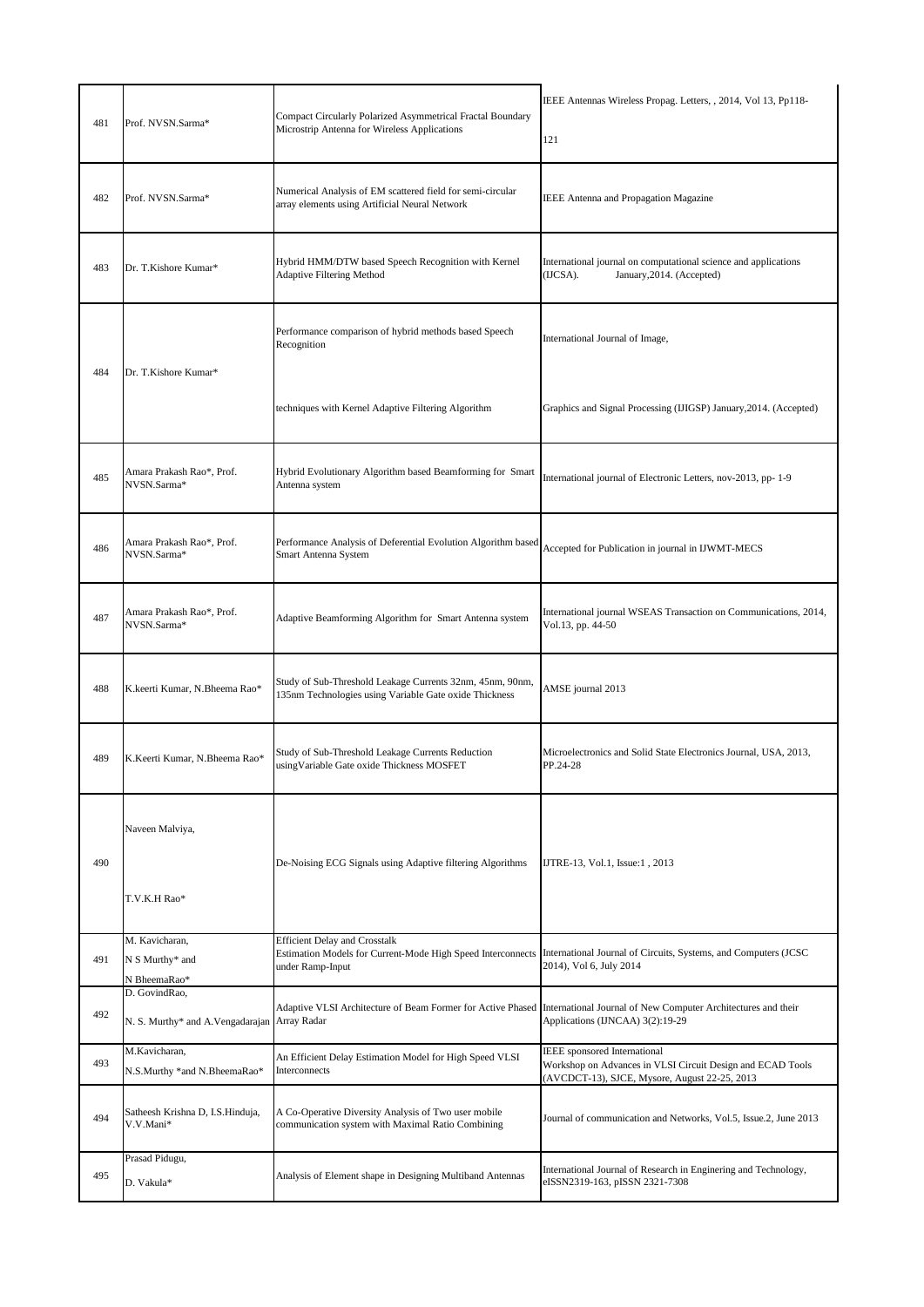| 496 | Rama Sanjeeva Reddy,<br>D. Vakula*                                                                                                         | Compact Zig-Zag shaped slit rectangular patch antenna with<br>defective ground structure for wireless applications                                         | IEEE Antennas and Propagation Letters, Vol.14, ISSN. 1536-1225,<br>March 2015 pp. 678-681                                                    |
|-----|--------------------------------------------------------------------------------------------------------------------------------------------|------------------------------------------------------------------------------------------------------------------------------------------------------------|----------------------------------------------------------------------------------------------------------------------------------------------|
| 497 | Rama Sanjeeva Reddy,<br>D. Vakula*                                                                                                         | Tri-Band Dual Circularly Polarized Planar Antenna with<br>Defective Ground Structure for Wireless Applications                                             | International Journal of Microwave and Wireless Technologies,<br>Cambridge University Press, England, ISSN.1759-0787, March 2015,<br>pp.1-8. |
| 498 | Ch. V. A. Narasayya,<br>P. Rambabu, M. K. Mohan, Rahul<br>Mitra and N. Eswara Prasad                                                       | Tensile deformation and Fracture Behaviour of an Aerospace<br>Aluminum Alloy AA2219 in different Ageing Conditions                                         | Procedia Materials Science, 2014                                                                                                             |
| 499 | Suman Shakya,<br>M. K. Mohan, Bhanu Pant and M.<br>Nageswara Rao                                                                           | Environment Assisted Degradation of Beta Titanium Alloy Ti-<br>15V-3Cr-3Al-3Sn                                                                             | International Journal of ChemTech Research, Vol.7, No. 4, (2014-<br>2015) 1729-1738                                                          |
| 500 | M. K. Mohan and M. Nageswara<br>Rao                                                                                                        | Evaluation of Alloy C276 for high Strength Fastener<br>Applications in Marine Environment                                                                  | International Journal of ChemTech Research, Vol.8, No. 1 (2015) 124-<br>130.                                                                 |
| 501 | Sravani Pappu, Vamsi Kamal, M.<br>K. Mohan                                                                                                 | Effect of Heat Treatment on the Electrochemical Corrosion<br>Behaviour of Ti- 5V-3Al-3Cr-3 Sn Alloy in HCl and NaCl<br>Media                               | International Journal of ChemTech Research, Vol.8, No. 1, (2015) 155-<br>163.                                                                |
| 502 | Vidhyasagar Reddy, J.K.Sonber,<br>K.Sairam, T.S.R.Ch.Murthy,<br>Shankar Kumara,<br>G.V.S.NageswaraRao,<br>T.SrinivasaRao, J.K.Chakravartty | Densification and mechanical properties of $CrB2+MoSi2$ based<br>novel composites                                                                          | Ceramics International 41 (2015) 7611-7617                                                                                                   |
| 503 | Ravinaik Banoth, Rajdeep Sarkar,<br>Amit Bhattacharjee, T.K. Nandy,<br>G.V.S. Nageswara Rao                                                | Effect of boron and carbon addition on microstructure and<br>mechanical properties of metastable beta titanium alloys                                      | Materials and Design 67 (2015) 50-63                                                                                                         |
| 504 | Shankar Kumar, K.Sairam,<br>J.K.Sonber, T.S.R.Ch.Murthy,<br>Vidhyasagar Reddy,<br>G.V.S. NageswaraRao,<br>T.SrinivasaRao                   | Hot-pressing of $M_0Si_2$ reinforced $B_4C$ composites                                                                                                     | Ceramics International 40 (2014) 16099-16105.                                                                                                |
| 505 | Ajoy Kumar Pandey and Koushik<br><b>Biswas</b>                                                                                             | In vitro cytocompatibility, ageing and wear behaviour of ceria<br>stabilized zirconia bioceramic                                                           | Ceramics International, 40:2014, 15889-158895                                                                                                |
| 506 | Ajoy Kumar Pandey and Koushik<br>Biswas                                                                                                    | Effect of agglomeration and calcination temperature on the<br>mechanical properties of yttria stabilized zirconia (YSZ)                                    | Ceramics International, 40:2014, 14111-14117                                                                                                 |
| 507 | G. Srinivas,<br>Y. Pydi Setty <sup>®</sup>                                                                                                 | Heat and mass transfer studies using geldart group D particles                                                                                             | Heat and mass transfer, 2014, 50, 1535-1542                                                                                                  |
| 508 | K. Narasimhulu,<br>Y. Pydi Setty <sup>®</sup>                                                                                              | Optimization studies on biosorpiton of Cr(IV) and Cu(II) from<br>waste water in a packed bed bioreactor                                                    | Desalination and water treatment, 2015, 53(8), 2167-2176                                                                                     |
| 509 | PBN Lakshmi Devi,<br>Y. Pydi Setty <sup>*</sup>                                                                                            | Effect of nutrients on biological nitrification                                                                                                            | British biotechnology journal, 2014, 4(12), 1283-1290                                                                                        |
| 510 | PBN Lakshmi Devi,<br>Y. Pydi Setty®                                                                                                        | Biological nitrification of waste water                                                                                                                    | Applied biology and pharmaceutical technology, 2014, 5(4), 120-129                                                                           |
| 511 | G. Srinivas,<br>Y. Pydi Setty <sup>®</sup>                                                                                                 | A study of CFD modeling on variation of solid fraction in a<br>batch fluidized bed                                                                         | Particulate science and technology (accepted)                                                                                                |
| 512 |                                                                                                                                            | Sarath Babu A <sup>*</sup> , Babasaheb Londhe Dynamics of ethyl benzene synthesis using Aspen dynamics                                                     | International journal of scientific engineering and technologies,<br>July, 2014, issue No. 7, pp. 946-950                                    |
| 513 | Kumar Bhaspaka,<br>A. Venu Vinod                                                                                                           | Pressure drop and gas holdup studies in a spout fluid bed                                                                                                  | Particulate science and technology, January 2015, 33 (1), 91-96                                                                              |
| 514 | Prasad Gurav,<br>S. Srinu Naik,<br>Komel Ansari,<br>K. Anand Kishore®, Y. Pydi Setty®<br>Shirish Sonwane                                   | Stable colloidal copper nanoparticles for a nanofluid:<br>production and application                                                                       | Colloids and surfaces A: Physicochem. Eng. Aspects, 2014, 441, 589-<br>597                                                                   |
| 515 | B.A. Bhanvase,<br>M.R. Sarode,<br>L.A. Putterwar, Abdullah K.A.,<br>M.P. Deosarkarc, S.H. Sonawane                                         | Intensification of convective heat transfer in water/ethylene<br>glycol based nanofluids containing TiO <sub>2</sub> nanoparticles                         | Chemical engineering and processing, 2014, 82, 122-131                                                                                       |
| 516 | B.A. Bhanvase,<br>M.A. Patel,<br>S.H. Sonawane <sup>®</sup>                                                                                | Kinetic properties of layer-by-layer assembled cerium zinc<br>molybdate nanocontainers during corrosion inhibition                                         | Corrosion science, 2014, 88, 170-177                                                                                                         |
| 517 | Bhanvase. B,<br>S.H. Sonawane                                                                                                              | Kinetic studies of semibatch emulsion copolymerization of<br>methyl methacrylate and styrene in the presence of high<br>intensity ultrasound and initiator | Chemical engineering processing and process intensification,<br>November 2014, 85, 168-177                                                   |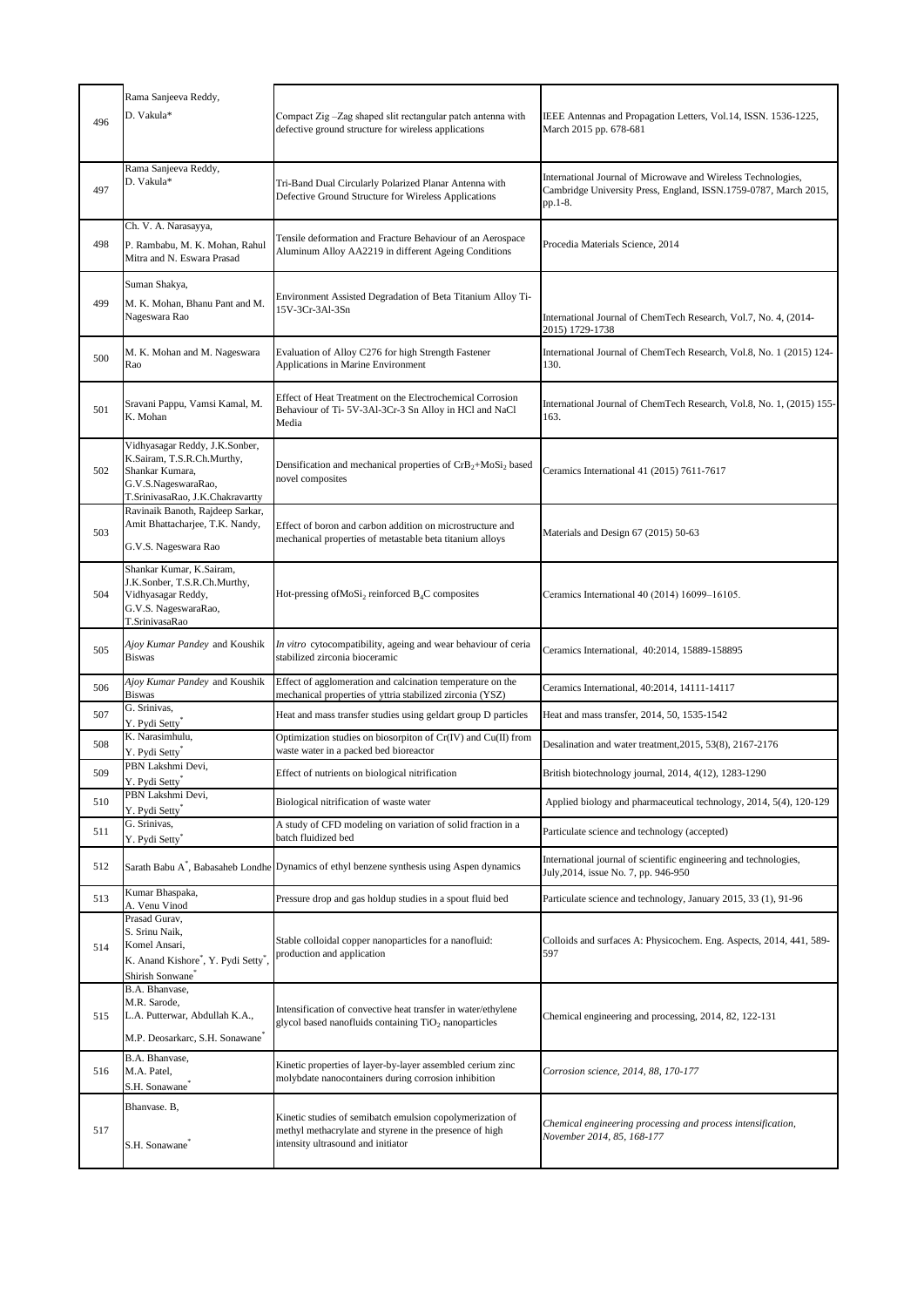| 518 | Sameer Kapole, Shirish Sonawane                                                                                                | Investigation of corrosion inhibition performance of 2K epoxy-<br>polyamide coating containing ultrasonically prepared sodium<br>zinc molybdate nanoparticles                               | Composite and interfaces, Accepted                                                                                                                       |
|-----|--------------------------------------------------------------------------------------------------------------------------------|---------------------------------------------------------------------------------------------------------------------------------------------------------------------------------------------|----------------------------------------------------------------------------------------------------------------------------------------------------------|
| 519 | Bharat Bhanvase, Shirish<br>Sonawane <sup>®</sup>                                                                              | nanocomposite: a review                                                                                                                                                                     | Ultrasound assisted in-situ emulsion polymerization for polymer <i>Chemical engineering processing and process intensification</i> , 2014,<br>85, 86-107 |
| 520 | A.J. Jadhav,<br>S.E. Karekar,<br>D.V. Pinjari,<br>Y.G. Datar,<br>B.A. Bhanvase.<br>S.H. Sonawane <sup>*</sup> .<br>A.B. Pandit | Development of smart nanocontainers with a zinc phosphate<br>core and a pH responsive shell for controlled release of<br>immidazole                                                         | Journal of naocontainer, Accepted                                                                                                                        |
| 521 | B.A. Bhanvase,<br>N.S. Darda,<br>N.C. Veerkar,<br>A.S. Shende,<br>S.R. Satpute,<br>S.H. Sonawane <sup>®</sup>                  | Ultrasound assisted synthesis of PANIZnMoO <sub>4</sub> nanocomposite<br>for simulataneous improvement in anticorrosion, physico-<br>chemical properties and its application in gas sensing | Ultrasonics sonochemistry, 2015, 24, 87-97                                                                                                               |
| 522 | Sammit Karekar, Bharat Bhanvase,<br>Dipak Pinjari,<br>Shirish Sonawane <sup>®</sup> , Aniruddha<br>Pandit                      | Synthesis of zinc molybdate and zinc phosphomolybdate<br>nanopigments by an ultrasound assisted route: advantage over<br>conventional method                                                | Chemical engineering and processing: process intensification,<br>January 2015, 87, 51-59                                                                 |
| 523 | S.R. Srisath,<br>S.H. Sonawane <sup>®</sup> , D.R. Saini,<br>A.B. Pandit                                                       | Continuous precipitation of calcium carbonate using<br>sonochemical reactor                                                                                                                 | Ultrasonics sonochemistry, in press, corrected proof, December 2014                                                                                      |
| 524 | Sumanth Appalakuttia,<br>Bharat A. Bhanvase, Vikas Mittal,<br>Shirish Sonawane <sup>®</sup>                                    | Process intensification of copper chromite $(CuCr2O4)$<br>nanoparitcle production using continuous flow microreactor                                                                        | Chemical engineering & processing: process intensification, 2015,<br>89, 28-34                                                                           |
| 525 | G. Srinivas, Sunil Kumar<br>Thamida <sup>®</sup> ,<br>Y. Pydi Setty*                                                           | Simulation and validation of a model for a batch wall heated<br>fluidized bed dryer                                                                                                         | Powder technology, 2015, 270, 368-377                                                                                                                    |
| 526 | Dorca Polamuri, Sunil Kumar<br>Thamida <sup>*</sup>                                                                            | Experimental determination of effective thermal conductivity of<br>granular material by using a cylindrical heat exchanger                                                                  | International journal of heat and mass transfer, 2015, 81, 767-773                                                                                       |
| 527 |                                                                                                                                | Development of a model for the prediction of hydrodynamics<br>Ritesh Ramesh Palkar, Vidyasagar, S of a liquid-solid circulating fluidized beds: a full factorial<br>design approach         | Powder technology, Vol.280, Pg:103-112; 2015                                                                                                             |
| 528 | Vidyasagar, S<br>Nesrin Ozalp                                                                                                  | Thermogravimetric analysis of carbon based catalysts on<br>methane decomposition                                                                                                            | Chemical engineering transactions, 2014, 39, 733-738                                                                                                     |
| 529 | R.C.Sastry et al.,                                                                                                             | Pressure drop studies of Newtonian fluids in corrugated plate<br>heat exchangers                                                                                                            | International journal of mechanical engineering and applications,<br>Science Publications Group (US)May 2014                                             |
| 530 | R.C.Sastry et al.                                                                                                              | Experimental studies of heat transfer in water in corrugated<br>plate heat exchangers                                                                                                       | International Journal of scientific engineering and technology, June<br>2014                                                                             |
| 531 | R.C.Sastry et al.                                                                                                              | Kinetic study of solid waste pyrolisis using distributed<br>activation energy model                                                                                                         | Journal of engineering and technology innovation, Taiwan, June 2014.                                                                                     |
| 532 | Mallaiah M &<br>Venkat Reddy G                                                                                                 | Kinetics of esterification of methanol with acetic acid using<br>mineral homogeneous acid catalyst                                                                                          | Chinese Journal of chemical engineering v23, 100-105                                                                                                     |
|     | Mallaiah M &<br>Venkat Reddy G                                                                                                 | Comparative kinetics of esterification of methanol and acetic<br>acid in presence of liquid and solid catalysts                                                                             | Asia Pacific journal of chemical engineering, v9, 791-799                                                                                                |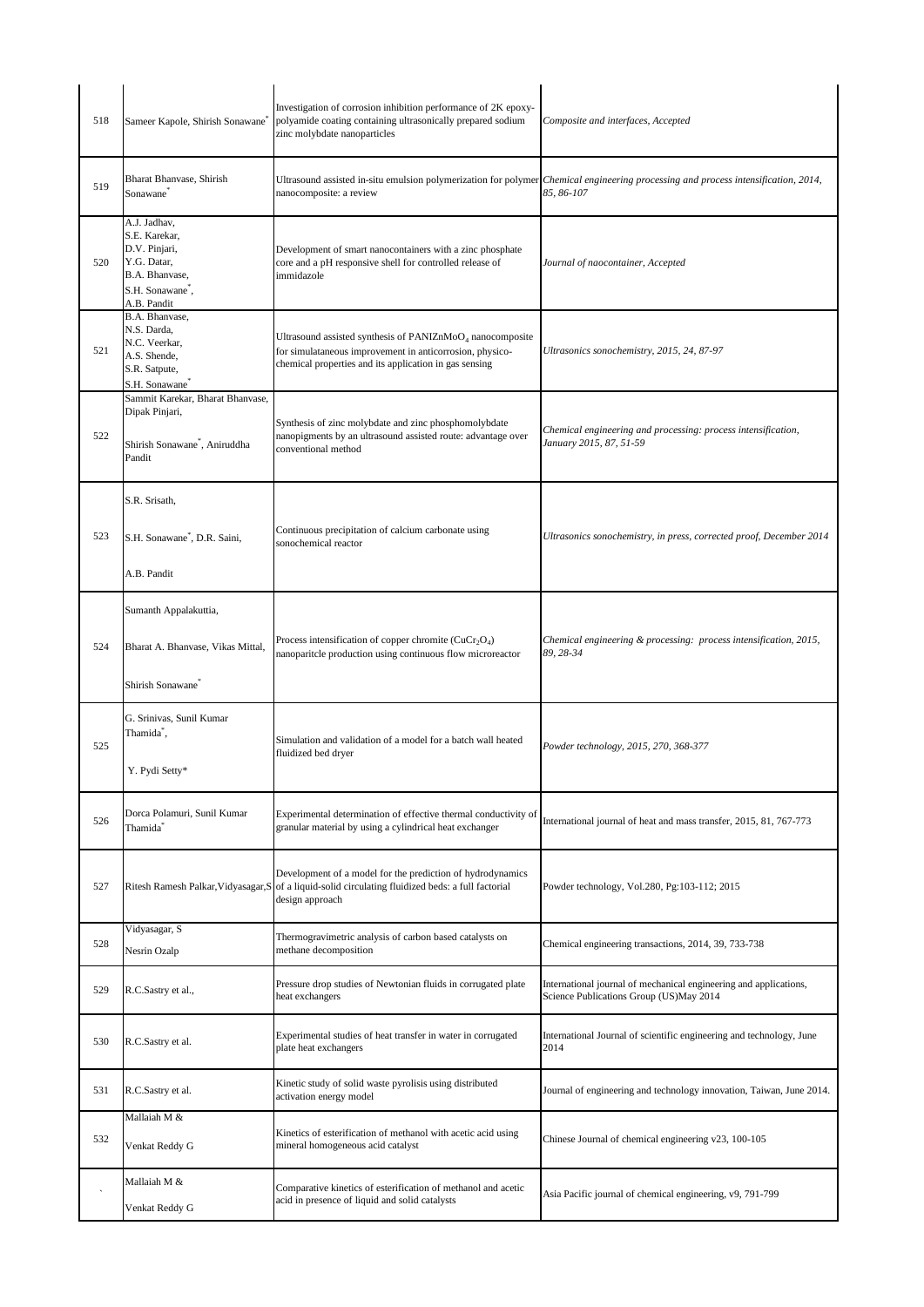| 534 | Mallaiah M &<br>Venkat Reddy G                                    | Kinetics of esterification of methanol and acetic acid in<br>presence of Indion 180 solid catalysts                                                                           | Kinetics and Catalysis (Accepted)                                                                                                                                |
|-----|-------------------------------------------------------------------|-------------------------------------------------------------------------------------------------------------------------------------------------------------------------------|------------------------------------------------------------------------------------------------------------------------------------------------------------------|
| 535 | Mallaiah M &<br>Venkat Reddy G                                    | Kinetics of esterification of methanol and acetic acid in<br>presence of Amberlyst solid catalysts                                                                            | Progress in reaction kinetics and mechanism (Accepted)                                                                                                           |
| 536 | Narasimhulu Korrapati and<br>Harikrishna Y. Nanganuru             | A Comprehensive Review on Perfusion Method Development<br>for Bone Marrow Collection and Stem Cell Transplantation,                                                           | Current Stem Cell Research & Therapy, 2014; 9(6):522-525.                                                                                                        |
| 537 | Bhaskar B, Mekala NK, Sreenivasa<br>Rao Parcha, Baadhe Rama Raju. | Role of Signaling Pathways in Mesenchymal Stem Cell<br>Differentiation                                                                                                        | Current Stem Cell Research & Therapy<br>2014; 9(6):508-12.                                                                                                       |
| 538 | R Potumarthi,<br>Rama Raju Baadhe,<br>A Pisipati, A Jetty         | Reducing Sugars Production from Corncobs: A Comparative<br>Study of Chemical and Biotechnological Methods                                                                     | Applied biochemistry and biotechnology 2014;174 (6):2162-2170                                                                                                    |
| 539 | Rama Raju Baadhe,<br>N Kumar Mekala,<br>R Potumarthi              | Significance of Biotic Factors in Mesenchymal Stem Cell Fate<br>in Regenerative Medicine                                                                                      | Current stem cell research & therapy, 2014; 9 (6): 489-496                                                                                                       |
| 540 | Rama Raju Baadhe,<br>R Potumarthi.<br>NK Mekala                   | Influence of dilute acid and alkali pretreatment on reducing<br>sugar production from corncobs by crude enzymatic method: A<br>comparative study                              | Bioresource technology, 2014; 162, 213-217                                                                                                                       |
| 541 | Rama Raju Baadhe,<br>NK Mekala, SR Parcha, YP Devi                | Optimization of amorphadiene production in engineered yeast<br>by response surface methodology                                                                                | 3 Biotech, 2014; 4 (3): 317-324                                                                                                                                  |
| 542 | NK Mekala,<br>Rama Raju Baadhe<br>R Potumarthi                    | Mass transfer aspects of 3D cell cultures in tissue engineering                                                                                                               | Asia-Pacific Journal of Chemical Engineering, 2014; 9 (3): 318-329                                                                                               |
| 543 | Dr. R.N.Rao, S Das,<br>S.L.Tulasi Devi                            | Seizure pressure and sliding velocity diagrams on tribological<br>behavior of Alalloy composites in as-cast and heat-treated<br>conditions                                    | TribologyInternational ELSEVIER 80 June (2014)1-6. (Impact<br>Factor: 1.553).                                                                                    |
| 544 | Dr. Pushpak Agrawal,<br>S.L.Tulasi Devi                           | Share Analysis in Power Generation and Supply Industry in<br>India,                                                                                                           | GE-International Journal of Management Research Volume -2, Issue -7<br>July 2014 (Impact Factor-3.142) ISSN: (2321-1709).                                        |
| 545 | S.L.Tulasi Devi,<br>K.Padma.<br>R.Mohan                           | Fixed Investment Analysis in Aluminium<br>Industry,                                                                                                                           | International Journal of Management and Social science Research<br>Review Vol.1, Issue.4, Oct - 2014. Page 53. (Impact Factor: 0. 348)                           |
| 546 | Gurju Awgichew,<br>G. Radhakrishnamacharya and B.<br>Shireesha    | Effect of slip condition on couplestress fluid flow in a channel<br>with mild stenosis in the presence of uniform magnetic field".                                            | Applications and Applied Mathematics, vol. $9(1)$ , pp. $54 - 67$ , 2014.                                                                                        |
| 547 | Gurju Awgichew and<br>G. Radhakrishnamacharya                     | Effect of slip condition on micropolar fluid flow in a stenosed<br>channel",                                                                                                  | Journal of Engineering and Applied Sciences (Medwell Journals), vol.<br>$9(6)$ , pp. $198 - 204$ , 2014.                                                         |
| 548 | G. C. Sankad and<br>G. Radhakrishnamacharya                       | Influence of Wall Properties on Peristaltic Transport of a<br>Micropolar Fluid in an Inclined Channel                                                                         | Journal of new results in science, vol. $6, 62 - 75, 2014$ .                                                                                                     |
| 549 | Santhosh Nallapu and<br>G. Radhakrishnamacharya                   | Jeffrey Fluid Flow through Porous Medium in the Presence of<br>Magnetic Field in Narrow Tubes                                                                                 | International Journal of Engineering Mathematics,<br>vol. 2014, Article ID 713831, 8 pages, 2014.                                                                |
| 550 | G. Ravi Kiran and                                                 | Effects of Homogeneous and Heterogeneous Chemical<br>Reactions on Peristaltic flow of a Micropolar Fluid through a<br>Porous Medium with Wall Effects in the presence of Slip | Proceedings of 5 <sup>th</sup> International Conference on Mathematics and its<br>Applications (ICMA' 15), pp. 148 - 153, 16 - 17 March 2015,<br>Abudhabi (UAE). |
|     | G. Radhakrishnamacharya                                           |                                                                                                                                                                               |                                                                                                                                                                  |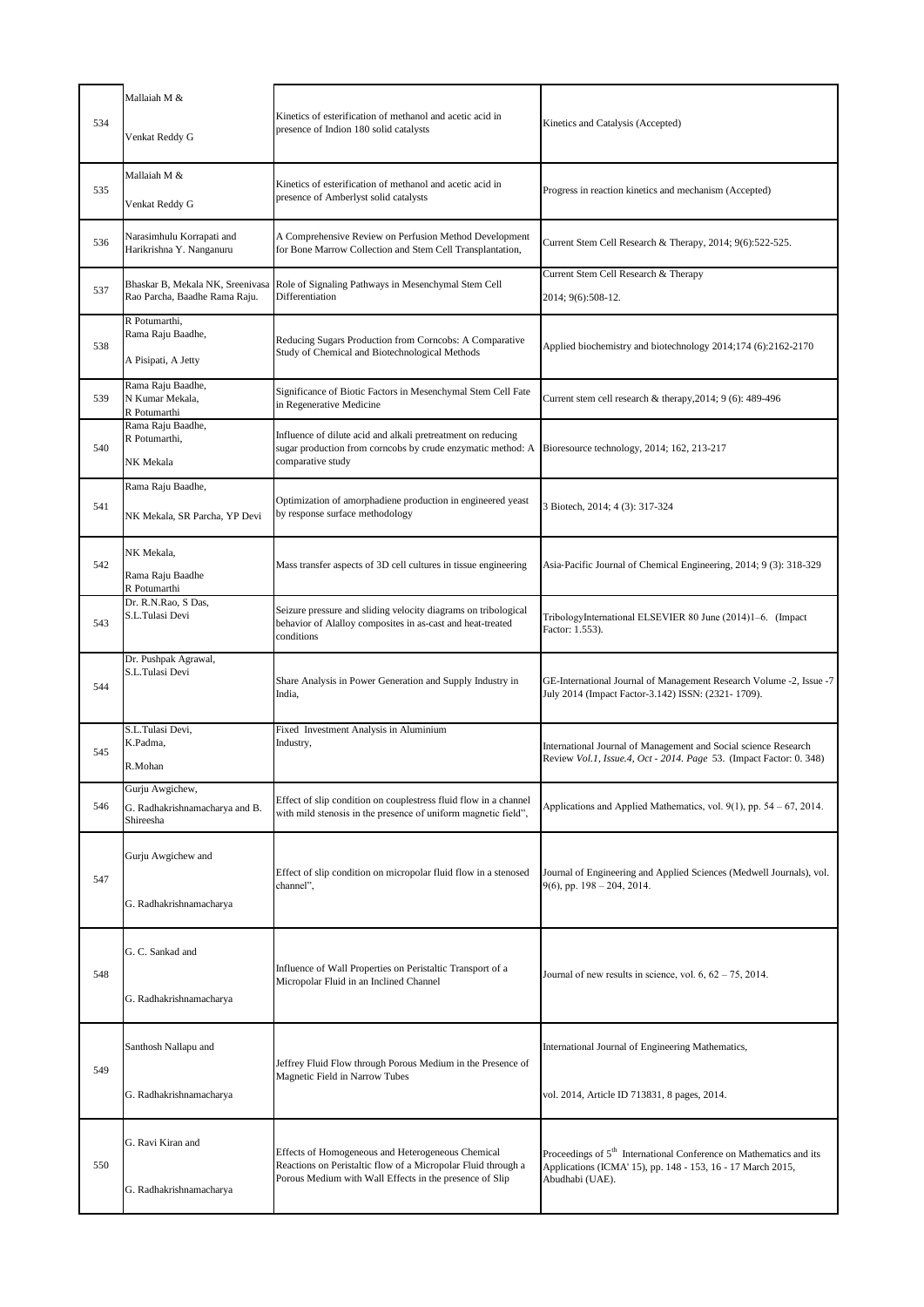| 551 | G. Ravi Kiran and<br>G. Radhakrishnamacharya                | Effect of Homogeneous and Heterogeneous Chemical Reactions<br>on Peristaltic Transport of a Jeffrey Fluid through a Porous<br>Medium with Slip Condition                     | Journal of Applied Fluid Mechanics, vol. 8(3), pp. 521 - 528 (2015).                                              |
|-----|-------------------------------------------------------------|------------------------------------------------------------------------------------------------------------------------------------------------------------------------------|-------------------------------------------------------------------------------------------------------------------|
| 552 | N. Santhosh,<br>G. Radhakrishnamacharya and A. J<br>Chamkha | Flow of a Jeffrey Fluid Through a Porous Medium in Narrow<br>Tubes                                                                                                           | Journal of Porous Media, vol. 18(1), pp. 71 – 78 (2015).                                                          |
| 553 | Y.N. Reddy and PP                                           | A Domain Decomposition Method for Solving Singularly<br>Perturbed Two Point Boundary Value Problems via Exponential<br>Splines                                               | American Journal of Numerical Analysis, 2014, 2(4), pp 128-135,<br>2014                                           |
| 554 | Y.N. Reddy and Gemechis                                     | Terminal boundary-value technique for solving singularly<br>perturbed delay differential equations                                                                           | Journal of Taibah University for Science, 2014, 8, pp 289-300, 2014                                               |
| 555 | Y.N. Reddy and Shireesha                                    | Fitted Second Order Scheme for Singularly Perturbed<br><b>Differential Difference Equations</b>                                                                              | American Journal of Numerical Analysis, 2014, 2(5), pp 136-143,<br>2014                                           |
| 556 | Y.N. Reddy and Shireesha                                    | Numerical Solution of Singularly Perturbed Differential<br>Difference Equations with Dual Layer                                                                              | American Journal of Applied Mathematics and Statistics, 2(5), 2014 pp<br>336-343                                  |
| 557 | Y.N. Reddy and Shireesha                                    | Fitted upwind difference scheme for solving Singularly<br>Perturbed Differential Difference Equations with negative shift                                                    | International Journal of Applied Science and Engineering Vol.-12, No.-<br>4, 2014, pp-275-288.                    |
| 558 | Y.N. Reddy and HSP                                          | Numerical solution of Singularly perturbed two point singular<br>boundary value problems using Differential Quadrature Method                                                | American Journal of Numerical Analysis, 2014, 2(6), pp 177-183                                                    |
| 559 | Y.N. Reddy and HSP                                          | A fitted second order finite difference method for singular<br>perturbation problems exhibiting dual layers                                                                  | American Journal of Numerical Analysis, 2014, 2(6), pp 184-189                                                    |
| 560 | Y.N. Reddy and HSP                                          | A Fifth Order Compact Difference Method for Singularly<br>Perturbed Singular Boundary Value Problems,                                                                        | American Journal of Applied Mathematics and Statistics, 3(2), 2015,<br>pp: 49-53                                  |
| 561 | Y.N. Reddy and LP                                           | Initial Value Method Extended for General Singular<br><b>Perturbation Problems</b>                                                                                           | American Journal of Numerical Analysis, 2015, 3(1), pp25-29                                                       |
| 562 | K.N.S.Kasi Viswanadham &<br><b>B.Sreenivasulu</b>           | Numerical Solution of tenth order boundary value problems by<br>Galerkin method with quintic B-splines                                                                       | International Journal of Innovation in Science and Mathematics, 2(3),<br>2014, pp.288-294                         |
| 563 | K.N.S.Kasi Viswanadham &<br><b>B.Sreenivasulu</b>           | Numerical Solution of tenth order boundary value problems by<br>Galerkin method with sextic B-splines                                                                        | International Journal of Applied Mathematics and Statistical Sciences,<br>3(3), 2014, pp.17-29                    |
| 564 | K.N.S.Kasi Viswanadham &<br>S.M.Reddy                       | Numerical Solution of fourth order boundary value problems by<br>Petrov-Galerkin method with cubic B-splines as basis functions<br>and quintic B-splines as weight functions | International Journal of Computer Applications<br>Vol.104(6), 2014, pp.37-43                                      |
| 565 | K.N.S.Kasi Viswanadham &<br>S.M.Reddy                       | Numerical Solution of fifth order boundary value problems by<br>Petrov-Galerkin method with cubic B-splines as basis functions<br>and quintic B-splines as weight functions  | International Journal of Computer Science and Electronics<br>Engineering, 3(1), 2015, pp.87-91                    |
| 566 | K.N.S.Kasi Viswanadham &<br>S.M.Reddy                       | Numerical Solution of fifth order boundary value problems by<br>Petrov-Galerkin method with quartic B-splines as basis<br>functions and sextic B-splines as weight functions | International Journal of Engineering Science and Innovative<br>Technololgy<br>Vol.4(1), January, 2015, pp.161-170 |
| 567 | J. V. Ramana Murthy,<br>J. Srinivas & K. S. Sai             | Flow of Immiscible Micropolar Fluids Between Two Porous<br>Beds                                                                                                              | Journal of Porous Media, 17 (4): 287–300 (2014)                                                                   |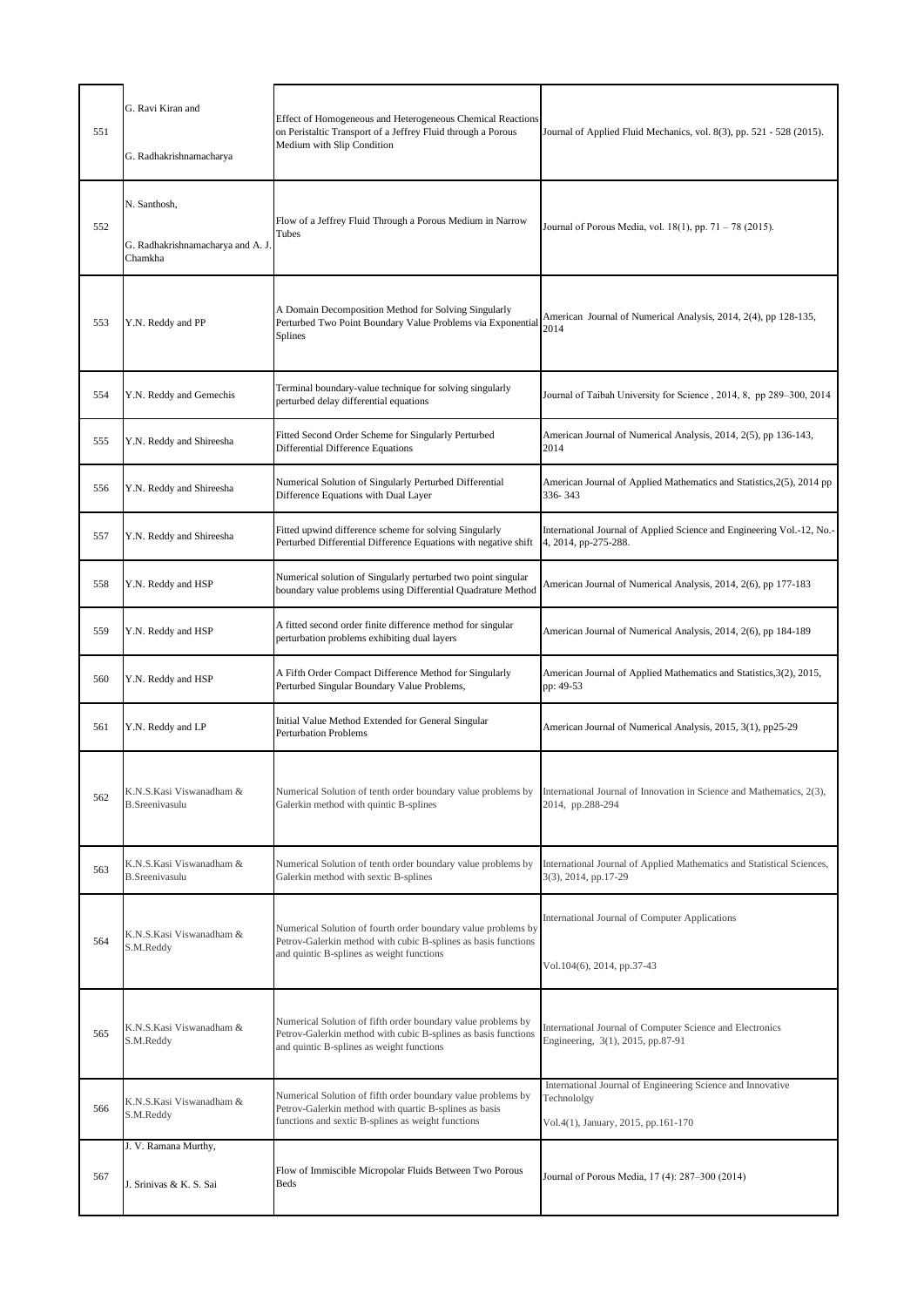| 568 | Odelu Ojjela and<br>J. V. Ramana Murthy                     | Micropolar Fluid Flow Between Two Porous Parallel Plates<br>With Suction And Injection.                                                                   | Int. J. of Appl. Math and Mech. 10 (5): 47-57, 2014.                                             |
|-----|-------------------------------------------------------------|-----------------------------------------------------------------------------------------------------------------------------------------------------------|--------------------------------------------------------------------------------------------------|
| 569 | P. Aparna J. V. R. Murthy and G.<br>Nagaraju                | Slow Steady Rotation Of A Permeable Sphere in An<br>Incompressible Couple Stress Fluid.                                                                   | International Journal of Mathematical Archive-6(2), Feb 2015                                     |
| 570 | G.Nagaraju and J.V.Ramana<br>Murthy                         | Unsteady Flow Of A Micropolar Fluid Generated By a Circular<br>Cylinder Subjected to longitudinal and Torsional Oscillations                              | Theoret.Appl.Mech. TEOPM7, Vol.41, No.1,pp.71-91, 2014                                           |
| 571 | J. Srinivas and<br>J. V. Ramana Murthy                      | Thermodynamic Analysis For The MHD Flow of Two<br>Immiscible Micropolar Fluids Between Two Parallel Plates                                                | Frontiers in Heat and Mass Transfer (FHMT), 6, 4 (2015)<br>DOI: 10.5098/hmt.6.4                  |
| 572 | D. Dutta,<br>PAVAN KUMAR                                    | A partial  holding cost                                                                                                                                   | IJMOR, VOL. 7, NO. 3, PP 281-296, 2015                                                           |
| 573 | D. Dutta, Nitish Kumar                                      | Solving multiobjective fuzzy Goal programming approach                                                                                                    | IOSR Journal of Mathematics, Vol 11, Issue 2, March-April, 2015                                  |
| 574 | Srinivasacharya, D.<br>and Surender, O.                     | Non-Darcy mixed convection in a doubly stratified porous<br>medium with Soret-Dufour effects,                                                             | International Journal of Engineering Mathematics, Vol. 2014, Article<br>ID 126218, 9 pages, 2014 |
| 575 | Srinivasacharya, D. and Surender,<br>О.                     | Non-similar solution for natural convective boundary layer flow<br>of a nanofluid past a vertical plate embedded in a doubly<br>stratified porous medium, | International Journal of Heat and Mass Transfer, Vol. 71, pp. 431-438,<br>2014                   |
| 576 | Srinivasacharya, D. and Kaladhar,<br>K.                     | Soret and dufour effects on mixed convection flow of couple<br>stress fluid in a nondarcy porous medium with heat and mass<br>fluxes                      | Journal of Porous Media, Vol 17 (2), pp.93-101, 2014                                             |
| 577 | Srinivasacharya, D. and Surender,<br>О.                     | Non-Darcy Mixed Convection Induced by a Vertical Plate in a<br>Doubly Stratified Porous Medium                                                            | Journal of Porous Media, Vol. 17 (3): 197-209, 2014.                                             |
| 578 | Srinivasacharya, D. and Upendar<br>Mendu,                   | Mixed convection in MHD micropolar fluid with radiation and<br>chemical reaction effects                                                                  | Heat Transfer Research, Vol. 45 (3), 199-218, 2014.                                              |
| 579 | Srinivasacharya, D. and Surender,<br>О.                     | Mixed convection boundary layer flow of a nanofluid past a<br>vertical plate in a doubly stratified porous medium,                                        | Journal of Computational and Theoretical Nanoscience, Vol. 11, 1853-<br>1862, 2014               |
| 580 | Srinivasacharya, D and Mekonnen<br>Shiferaw                 | Flow of micropolar fluid between parallel plates with Soret and<br><b>Dufour Effects</b>                                                                  | The Arabian Journal for Science and Engineering, Vol. 39, 5085-5093,<br>2014.                    |
| 581 | K. Kaladhar<br>and Srinivasacharya, D.                      | Mixed Convection flow of Chemically reacting Couple Stress<br>fluid in an annulus with Soret and Dufour effects                                           | WSEAS Transactions on Heat and Mass Transfer, Vol 9, 84-94, 2014                                 |
| 582 | K. Kaladhar and Srinivasacharya,<br>D.                      | Effects of thermal and solutal stratification on mixed<br>Convection flow along a vertical plate saturated with Couple<br>stress fluid                    | Frontiers in Heat and Mass transfer, Vol. 5, 11, 2014                                            |
| 583 | Srinivasacharya, D. and Upendar<br>Mendu                    | Soret and Dofour Effects on MHD Free Convection in a<br>Micropolar Fluid                                                                                  | Afrika Mathematika, Vol. 25:693- 705, 2014                                                       |
| 584 | Srinivasacharya, D. and Upendar<br>Mendu                    | Free convection in mhd micropolar fluid with radiation and<br>chemical reaction effects                                                                   | Chem. Ind. Chem. Eng. Q. Vol. 20 (2) 183-??195, 2014.                                            |
| 585 | Srinivasacharya, D. and Kaladhar,<br>K.                     | Mixed convection flow of chemically reacting Couple stress<br>fluid in a vertical channel with Soret and Dufour effects                                   | Int. J. for Comp. Meth. in Eng. Sci. & Mech, Vol 15, Pp 413-421,<br>2014                         |
| 586 | H.P. Rani,<br>G Janardhana Reddy, C.N. Kim                  | Transient Couple Stress Fluid Past a Vertical Cylinder With<br>Bejan's Heat and Mass Flow Visualization for Steady-State                                  | J. Heat Transfer, Vol.137(3), 032501, Paper No: HT-13-1437, 2015                                 |
| 587 | H.P. Rani, T. Divya,<br>R.R. Sahaya, V. Kain,<br>D.K. Barua | Unsteady turbulent flow in a 3D 90 degree bend under wall<br>thinning degradation environment                                                             | Nuclear Engineering and Design. Vol. 267, pp.164-171, 2014                                       |
| 588 | H.P. Rani, T. Divya,<br>R.R. Sahaya, V. Kain,<br>D.K. Barua | CFD study of flow accelerated corrosion in 3D elbows                                                                                                      | Annals of Nuclear Energy, Vol.69, pp.344-351, 2014                                               |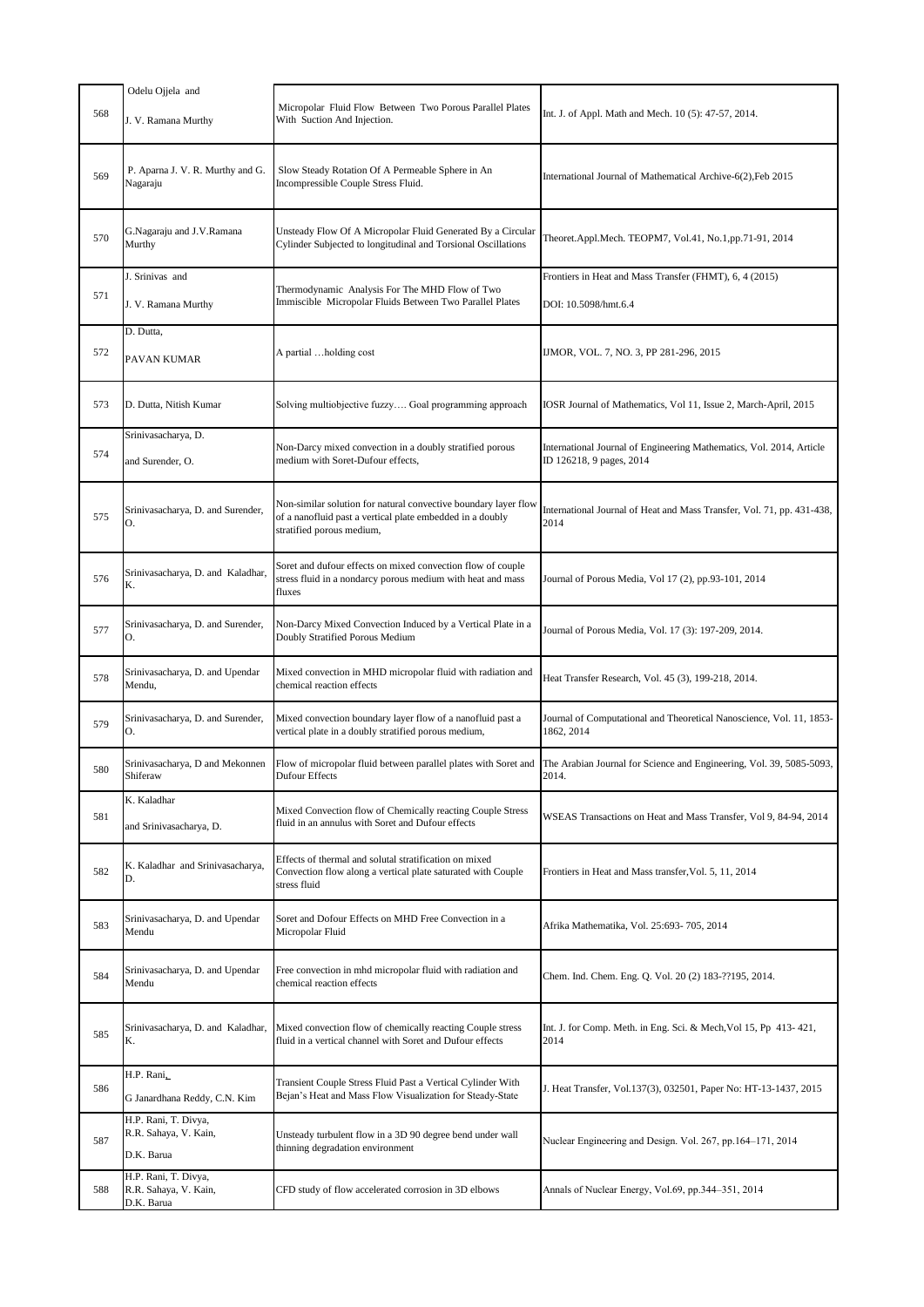| 589 | H.P. Rani, T. Divya,<br>R.R. Sahaya, V. Kain,<br>D.K. Barua                                 | Numerical simulation of turbulent flow in carbon steel pipes<br>leading to flow accelerated corrosion,                                                                                  | Arabian Journal of Science and Engineering Vol.39,<br>pp.6435-6451,2014                             |
|-----|---------------------------------------------------------------------------------------------|-----------------------------------------------------------------------------------------------------------------------------------------------------------------------------------------|-----------------------------------------------------------------------------------------------------|
| 590 | H.P. Rani,<br>G Janardhana Reddy,<br>C.N. Kim                                               | Conjugate Transient Free Convective Couple Stress Fluid Flow<br>from a Vertical Slender Hollow Cylinder                                                                                 | Progress in Computational Fluid Dynamics, Vol. 14(5), pp.316-<br>327,2014                           |
| 591 | D. Kumara Swamy,<br>K. Phaneendra,<br>A. Benerji Babu,<br>Y.N. Reddy                        | Computational method for singularly perturbed delay<br>differential equations with twin layers or oscillatory behavior                                                                  | Ain Shams Engineering Journal (2015) 6, 391-398                                                     |
| 592 | A. Benerji Babu,<br>Ragoju Ravi and<br>S. G. Tagare                                         | Nonlinear thermohaline magneto-convection in a sparsely<br>packed porous medium                                                                                                         | Journal of porous medium", Vol 17(1), pp 31-57, 2014.<br>2014                                       |
| 593 | Ch.RamReddy,<br>T. Pradeepa<br>D.Srinivasacharya                                            | 'Numerical solution for mixed convection in a Darcy porous<br>medium saturated with a micropolar fluid under convective<br>boundary condition using Spectral Quasi-Linearization Method | Adv. Sci. Eng. Med. 2015, Vol. 7, pp. 234-245.                                                      |
| 594 | P.V.S.N. Murthy,<br>Ch. RamReddy,<br>A.J. Chamkha,<br>A.M. Rashad                           | Significance of viscous dissipation and chemical reaction on<br>convective transport in a boundary layer stagnation point flow<br>past a stretching/shrinking sheet in a nanofluid      | Journal of Nanofluids, 2015, Vol. 4, pp. 214-222                                                    |
| 595 | Ch. RamReddy                                                                                | A novel spectral relaxation method for mixed convection in the<br>boundary layers on an exponentially stretching surface with<br>MHD and cross-diffusion effects                        | Int. J. of Computer Science and Electronics Engineering, 2015, Vol.<br>3(1), pp. 95-99,             |
| 596 | Ch. RamReddy,<br>P.V.S.N. Murthy,<br>A.M. Rashad,<br>A.J. Chamkha                           | Soret effect on stagnation point flow past a stretching/shrinking<br>sheet in a nanofluid saturated non-Darcy porous medium                                                             | Accepted in Special Topics & Reviews in Porous Media - Sept 2014.                                   |
| 597 | A.N. Mallika,<br>A. Ramachandra Reddy,<br>K. Venugopal Reddy                                | Annealing effects on the structural and optical properties<br>prepared with PVA and CA as chelating<br>agents                                                                           | Published in<br>Journal of Advanced<br>Ceramics.                                                    |
| 598 | A.N. Mallika,<br>A. Ramachandra Reddy,<br>K. Venugopal Reddy,<br>K. Sowri Babu              | Structural and Optical characterization of<br>$Zn_{0.95-x}Mg_{0.05}Al_xO$ nanoparticles                                                                                                 | Published in Ceramics International.                                                                |
| 599 | K. Sowri Babu,<br>A. Ramachandra Reddy,<br>K. Venugopal Reddy                               | Green emission from ZnO-MgO nanocomposite<br>due to Mg diffusion at the interface                                                                                                       | Journal of Luminescence,<br>158/ October/2014; 306-312                                              |
| 600 | K. Sowri Babu, A.N. Mallika,<br>A. Ramachandra Reddy,<br>K. Venugopal Reddy                 | Synthesis and optical characterization of Aluminiu<br>doped ZnO Nanoparticles                                                                                                           | Ceramics International, 40, April 2014/12171-12177                                                  |
| 601 | A.N. Mallika,<br>A. Ramachandra Reddy,<br>K. Venugopal Reddy,<br>Ch. Sujatha, k. Sowri Babu | Structural and photoluminescence properties of<br>Mg substituted ZnO Nanoparticles                                                                                                      | Optical Materials, 36,<br>Jan.-2014/879-884.                                                        |
|     | K. Sowri Babu, A.N. Mallika,                                                                | High thermal annealing effects on structural and                                                                                                                                        | Materials Science in                                                                                |
| 602 | A. Ramachandra Reddy,                                                                       | optical properties of ZnO-SiO2 nanocomposite                                                                                                                                            | Semiconductor processing,                                                                           |
|     | K. Venugopal Reddy                                                                          |                                                                                                                                                                                         | 27/ August-2014, 643-648                                                                            |
| 603 | Srinivas Kuntamalla,<br>L. Ram Gopal Reddy                                                  | An Efficient and Automatic Systolic Peak Detection Algorithm<br>for photoplethysmographic Signals                                                                                       | International Journal of Computer Applications, (0975 - 8887), Vol.<br>97- No.19, July 2014, 18-23. |
|     | Srinivas Kuntamalla,                                                                        |                                                                                                                                                                                         |                                                                                                     |
| 604 | L. Ram Gopal Reddy                                                                          | Reduced Data Dualscale Entropy Analysis of HRV Signals for<br>Improved Congestive Heart Failure Detection                                                                               | Measurement Science Review, Volume 14, No. 5, 2014, pp 294-301.                                     |
| 605 | K. Rama Gopal,<br>A.P. Lingaswamy, S.Md. Arafath,<br>G. Balakrishnaiah,                     |                                                                                                                                                                                         | Atmospheric Environment<br>84 (2014) 294-306                                                        |
|     | K. Raja Obul Reddy, R.R. Reddy,<br>P. Abdul Azeem. Shyam Lal                                | Seasonal heterogeneity in ozone and its precursors (NOx) by in-<br>situ and model observations on semi-arid station in Anantapur<br>(A.P), South India                                  |                                                                                                     |
|     | Sourabh Roy, A. Willinger,                                                                  |                                                                                                                                                                                         | IEEE Journal of Light wave Technology, March 2014,                                                  |
| 606 | S. Combrié, A. De Rossi,<br>G. Eisenstein, and<br>M. Santagiustina                          | Parametric Gain and Conversion Efficiency in Nanophotonic<br>Waveguides With Dispersive Propagation Coefficients                                                                        | pp. 1177-1182, Vol. 32, No. 6                                                                       |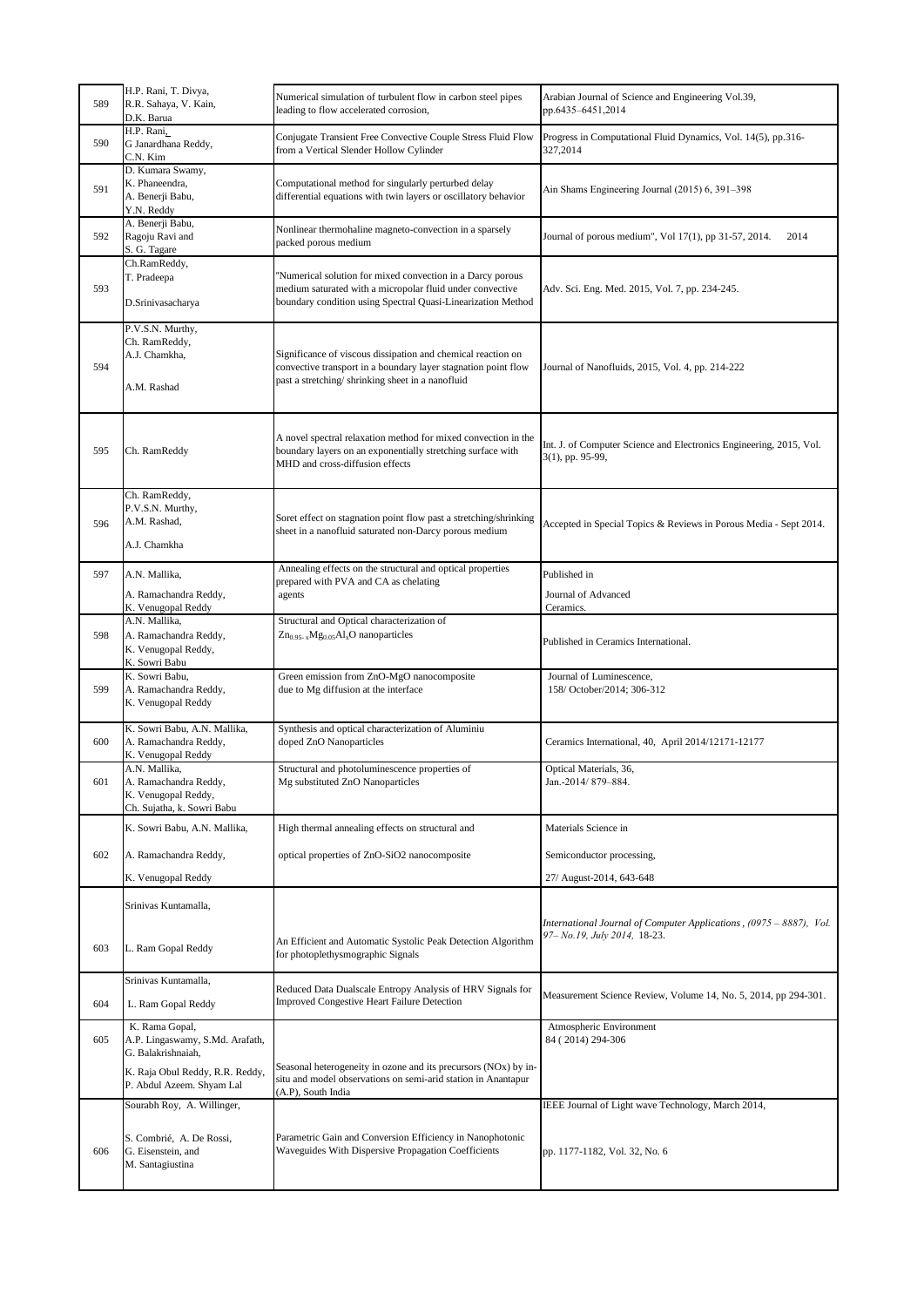|     | N. Rajeswar Rao,<br>T. Venkatappa Rao,<br>S.<br>V. S Ramana Reddy and                                                                      | Influence of Gamma Irradiation on Chemical Structure and<br>Thermal Properties of Polyethylene Maleic Anhydride                                                                                                      | J. Polym. Mater. Vol. 31, No.4, 2014, 503-515.                                      |
|-----|--------------------------------------------------------------------------------------------------------------------------------------------|----------------------------------------------------------------------------------------------------------------------------------------------------------------------------------------------------------------------|-------------------------------------------------------------------------------------|
| 607 | B. Sanjeeva Rao                                                                                                                            |                                                                                                                                                                                                                      |                                                                                     |
| 608 | Venkata Reddy. M,<br>Srimannarayana. K,<br>R. L. N. Sai Prasad, Venkatapparac                                                              | Characterization of Encapsulating Materials for Fiber Bragg<br><b>Grating-Based Temperature Sensors</b>                                                                                                              | Fiber and Integrated Optics, 33:325-335, 2014, DOI:<br>10.1080/01468030.2014.932472 |
|     | M. Venkata Reddy*,<br>R.L.N. Sai Prasad,<br>K. Srimannarayana,                                                                             | FBG-based temperature sensor package                                                                                                                                                                                 | 978-1-4799-6499-4/14, 2014 IEEE                                                     |
| 609 | M. Manohar, T.V. Apparao                                                                                                                   |                                                                                                                                                                                                                      |                                                                                     |
|     | Venkata Reddy. M,<br>Srimannarayana. K,<br>R. L. N. Sai Prasad,                                                                            | Method to athermalize a long-period fiber grating for<br>interrogation of fiber Bragg grating-based sensors                                                                                                          | Optical Engineering 53(9), 096111 (Sept. 2014)                                      |
| 610 | Venkatapparao. T, &<br>Vengal Rao. P                                                                                                       |                                                                                                                                                                                                                      |                                                                                     |
| 611 | Venkata Reddy. M,<br>Srimannarayana. K,<br>R.<br>L. N. Sai Prasad,<br>Sai<br>Shankar. M, Venkatapparao. T,<br>Vengal Rao, P. & Kishore, P. | Fiber Bragg grating-based high temperature sensor and its low<br>cost interrogative system with enhanced resolution                                                                                                  | Optica Applicata, Vol. XLIV, No.2, 2014.<br>DOI: 10.5277/ oa140210.                 |
| 612 | Ye Rim Cheon, Hui-Jun Yun,<br>K. Thangaraju, Yun-Hi Kim                                                                                    | Bis(1-phenyl-1H- benzo[d]imidazole) phenyl phosphine oxide<br>interlayer for effective hole blocking in efficient phosphorescent<br>organic light emitting diodes based on widely used charge<br>transporting layers | Synthetic Metals, 2014, Vol. 190, pp. 39-43.                                        |
|     | M. Kovendhan,<br>D.<br>Paul Joseph,                                                                                                        | Prototype electrochromic device and dye sensitized solar cell                                                                                                                                                        | Current Applied Physics, 15                                                         |
| 613 | P. Manimuthu, A. Sendilkumar, et<br>al.,                                                                                                   | using spray deposited undoped and 'Li' doped V <sub>2</sub> O <sub>5</sub> thin film<br>electrodes                                                                                                                   | $(2015) 622 - 631.$                                                                 |
| 614 | B.V. Appa Rao, M.Narsihma<br>Reddy and B.Sreedhar                                                                                          | Self-assembled 1-octadecyl-1H-1,2,4-triazole films on copper<br>for corrosion protection                                                                                                                             | Progress in Organic Coatings, 77(2014)202-212                                       |
| 615 | B V Appa Rao,<br>Md. Yakub Iqbal,<br>M.Narsihma Reddy,<br>K.Chaitanya Kumar                                                                | Self-assembled nanofilm of 1,2-dihydro-3-<br>(octadecylthio)benzotriazine on copper for corrosion protection                                                                                                         | Bulletin of Materials Science: 37 (2014)185-197                                     |
| 616 | B. V. Appa Rao, S. Srinivasa Rao<br>and S. Roopas Kiran                                                                                    | Lactobionic acid as a new synergist in combination with<br>phosphate-Zn (II) system for corrosion inhibition of carbon steel                                                                                         | Journal of Materials Science and Technology30 (2014)77-89                           |
| 617 | B. V. Appa Rao and<br>K. Chaitanya Kumar                                                                                                   | Effect of hydrodynamic conditions on corrosion inhibition of<br>Cu-Ni (90/10) alloy in seawater and sulphide containing<br>seawater using 1,2,3-benzotriazole                                                        | Journal of Materials Science and Technology30(2014)65-76                            |
| 618 | B. V. Appa Rao,<br>K. Chaitanya Kumar,<br>Neha Y. Hebalkar                                                                                 | X-ray photoelectron spectroscopy depth-profiling analysis of<br>surface films formed on Cu-Ni (90/10) alloy in seawater in the Thin Solid Films 556(2014)337-344<br>absence and presence of 1,2,3-benzotriazole      |                                                                                     |
| 619 | Gudipati Srinivasa Rao,<br>Srinivas Basavoju                                                                                               | Crystal Structure Analysis of Betti<br>Base 1-((2-hydroxynaphthalen-1-yl)(2-hydroxy-phenyl)<br>methyl) urea•2DMF                                                                                                     | Mol. Cryst. Liq. Cryst., 2014, Vol. 605: pp. 225-239                                |
|     | and Ramachandraiah A<br>T. V. Sagar, N. Sreelatha,                                                                                         | Solvate                                                                                                                                                                                                              |                                                                                     |
| 620 | G. Hanmant, M.Surendar,<br>N. Lingaiah, K.S.Rama Rao,<br>CVV. Satyanarayana,<br>I.A.K.Reddy, P.S.Sai Prasad                                | Influence of method of preparation on the activity of<br>La-Ni-Ce mixed oxide catalysts for dry reforming of methane'                                                                                                | RSC Advances, 2014, 4, 50226-50232                                                  |
| 621 | K. Laxma Reddy and<br>Ρ.<br>Kavitha                                                                                                        | Synthesis, Structural Characterization and Biological Activity<br>Studies of Ni(II) and Zn(II) Complexes                                                                                                             | Bio-Inorganic Chemistry and Applications, 2014, 14, 459                             |
| 622 | Rajeswar Rao Vedula & Sreenu<br>Pavurala                                                                                                   | An Efficient, Multicomponent Synthesis of Pyrazolyl Triazolo<br>Thiadiazinyl Chromen - 2 - Ones                                                                                                                      | Journal of heterocyclic chemistry, 2015, 52, 306-309.                               |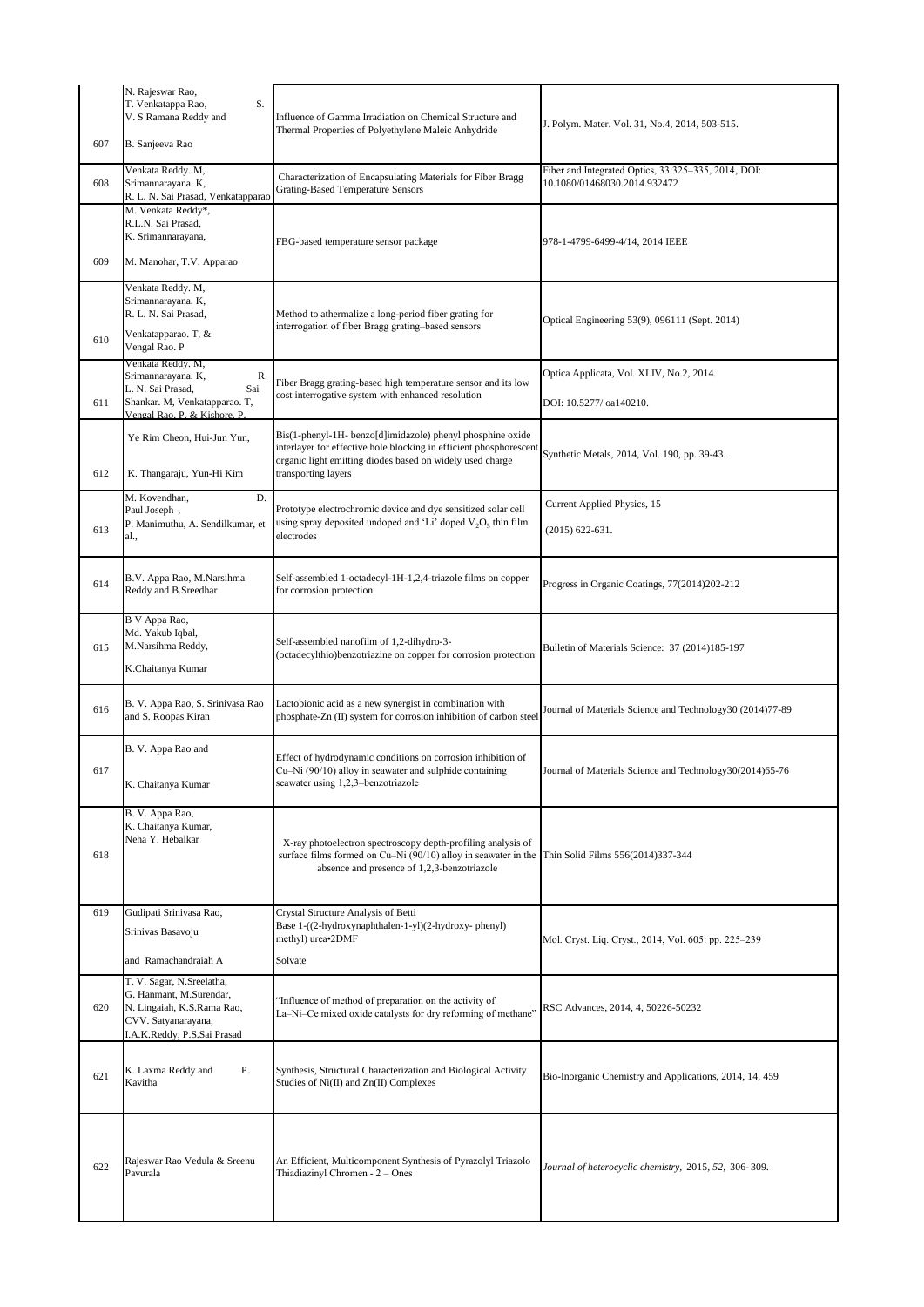| 623 | Rajeswar Rao Vedula & Rajkumar<br>Ramagiri             | Crystal structure of (Z)-3-{3-(4-chloro-phen-yl)-2-[(4-<br>chloro-phen-yl)imino]-2,3-di-hydro-thia-zol-4-yl}-2H-chromen-Acta Cryst. 2014, E70, 1268-1269.<br>2-one.                                 |                                                                                                                            |
|-----|--------------------------------------------------------|-----------------------------------------------------------------------------------------------------------------------------------------------------------------------------------------------------|----------------------------------------------------------------------------------------------------------------------------|
| 624 | Rajeswar Rao Vedula. Tewodros<br>Birhanu Aychiluhim    | Multi-component synthesis of 1,2-diphenyl-2-[2-(5-aryl-6H-<br>1,3,4-thiadiazin-2-yl)hydrazono]ethanone                                                                                              | Heterocyclic Communications . 2014, 20(4), 239-242.                                                                        |
| 625 | V. Rajeswar Rao and<br>B. Thirupaiah                   | A facile one pot synthesis of $3-(1-Benzyl-2-phenyl-1H -$<br>imidazol-4-yl)-4-hydroxy-6-methy-2H-pyran-2-one derivatives Organic Communications, 2014, 7:2, 53-59.<br>via multi-component approach. |                                                                                                                            |
| 626 | V. Rajeswar Rao and Tewodros<br>Birhanu A.             | Efficient, One-Pot Synthesis of Triazolothiadiazinyl-pyrazolone<br>and Pyrazolyl-triazolothiadiazine Derivatives via<br><b>Multicomponent Reaction</b>                                              | Synthetic Communications, 2014, 44, 1422-1429.                                                                             |
| 627 | V. Rajeswar Rao Tewodros<br>Birhanu Aychiluhim         | Multi-component Synthesis of 3-{3-[2- (1H-Indol-3-yl)ethyl]}-<br>2,3-dihydro-2-(aryliminothiazol-4-yl)-2H-chromen-2-ones                                                                            | Organic Preparations and Procedures International, 2014, 46:66-75.                                                         |
| 628 | V. Rajeswar Rao & Sreenu<br>Pavurala                   | Synthesis of 3-(3 (Phenacyl/Alkyl/Benzylthio)-<br>[1,2,4]Triazolo[3,4-B][1,3,4]Thiadiazol-6-Yl)-2H-Chromen-2-<br>Ones                                                                               | Phosphorus, Sulfur, and Silicon, 2014, 1, 143-148.                                                                         |
| 629 | V. Rajeswar Rao & Bade Thirupaial                      | Highly regioselective synthesis of 4-hydraoxy-6-methyl-3-(3-R-<br>sulfanyl-7H-[1,2,4]triazolo[3,4-b][1,3,4]thiadiazine-6-yl)-2H-<br>pyran-2-ones                                                    | Russan journal of Organic Chemistry . 2014, 50, 137-139.                                                                   |
| 630 | Sreenu Pavurala &<br>V. Rajeswar Rao                   | Synthesis of 3-(2-(4,5-Dihydro-3,5-diphenylpyrazol-1-<br>yl)thiazol-4-yl)-2H-chromen-2-one Derivatives via<br>Multicomponent Approach.                                                              | Synthetic Communications 2014, 44, 583-588.                                                                                |
| 631 | Satyanarayana M,<br>K. Koteshwara Reddy,<br>K. V. Gobi | Multiwall Carbon Nanotube Ensembled Biopolymer Electrode<br>for Selective Determination of Isoniazid in-vitro                                                                                       | Analytical Methods, 2014, 6, 3772 - 3778.                                                                                  |
| 632 | Satyanarayana M,<br>K. Koteshwara Reddy,<br>K. V. Gobi | Nanocomposite-based electro- chemical sensor for sensitive<br>determination of serotonin in presence of dopamine, ascorbic<br>acid and uric acid in vitro                                           | Electroanalysis 2014, 26, 2365-2372,                                                                                       |
| 633 | Satyanarayana M,<br>K. Koteshwara Reddy,<br>K. V. Gobi | Highly sensitive nanocomposite-based electrochemical sensor<br>for determination of serotonin in the presence of dopamine,<br>ascorbic acid and uric acid                                           | Proceedings of the Eleventh ISEAC International Discussion Meet on<br>Electrochemistry and its Applications, 2014, 97-102. |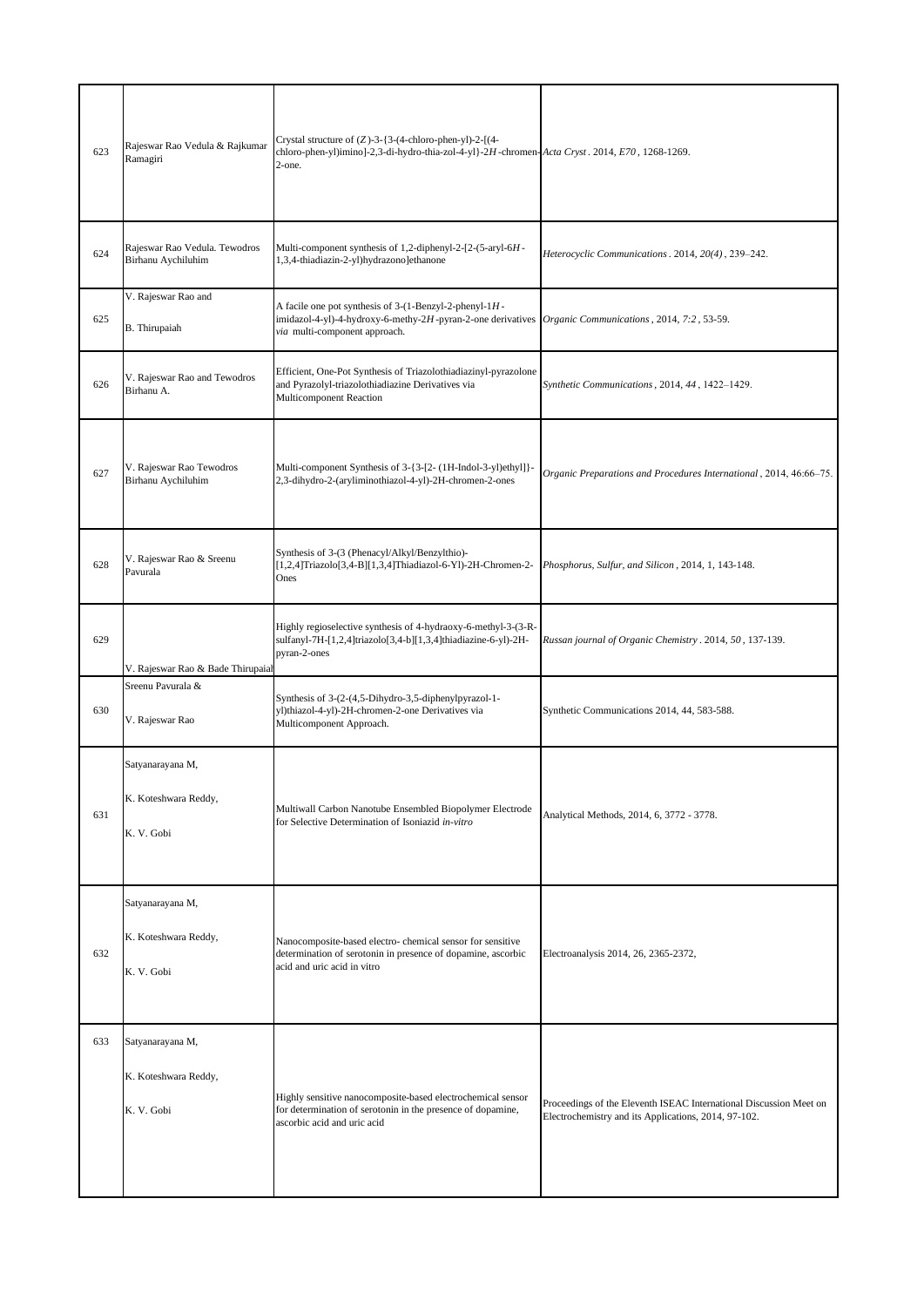| 634 | S Kumar, A Baruah,<br>T Surendar, B Kumar,<br>V Shanker, B Sreedhar         | Cost-effective and eco-friendly synthesis of a novel and stable<br>N-doped ZnO/g-C3N4 core-shell nanoplates with excellent<br>visible-light responsive photocatalysis                                          | Nanoscale 2014, 6, 4830                                              |
|-----|-----------------------------------------------------------------------------|----------------------------------------------------------------------------------------------------------------------------------------------------------------------------------------------------------------|----------------------------------------------------------------------|
| 635 | T Surendar, S Kumar,<br>V Shanker                                           | Influence of La-doping on phase transformation and<br>photocatalytic properties of ZnTiO3 nanoparticles synthesized<br>via modified sol-gel method                                                             | Physical Chemistry Chemical Physics 16 (2), 728-735                  |
| 636 | S Tonda, S Kumar,<br>S Kandula, V Shanker                                   | Fe-doped and-mediated graphitic carbon nitride nanosheets for<br>enhanced photocatalytic performance under natural sunlight                                                                                    | Journal of Materials Chemistry A 2 (19), 6772-6780                   |
| 637 | S Kumar, B Kumar,<br>T Surendar, V Shanker                                  | g-C3N4/NaTaO3 organic-inorganic hybrid nanocomposite:<br>high-performance and recyclable visible light driven<br>photocatalyst                                                                                 | Materials Research Bulletin 49, 310-318                              |
| 638 | Santosh Kumar, T. Surendar,<br>Bharat Kumar A Baruah and V<br>shanker       | Synthesis of highly efficient and recyclable visible-light<br>responsive mesoporous g-C3N4 photocatalyst via facile<br>template-free sonochemical route                                                        | RSC Adavnces 4, 8132                                                 |
| 639 | S Kumar, S Tonda, A Baruah, B<br>Kumar, V Shanker                           | Synthesis of novel and stable gC3N4/N-doped SrTiO3 hybrid<br>nanocomposites with improved photocurrent and photocatalytic Dalton Transactions 43 (42), 16105-16114<br>activity under visible light irradiation |                                                                      |
| 640 | S Kumar, T Surendar,<br>V Shanker                                           | Template-free and eco-friendly synthesis of hierarchical<br>Ag3PO4 microcrystals with sharp corners and edges for<br>enhanced photocatalytic activity under visible light                                      | Materials Letters 123, 172-175                                       |
| 641 | S Tonda, S Kumar,<br>O Anjaneyulu, V Shanker                                | Synthesis of Cr and La-codoped SrTiO3 nanoparticles for<br>enhanced photocatalytic performance under sunlight irradiation                                                                                      | Physical Chemistry Chemical Physics 16 (43), 23819-23828             |
| 642 | D. Santhanaraj,<br>N. Venkatathri,<br>A. Jeya Rajendran,                    | Room temperature synthesized Manganese incorporated<br>crystalline aminophosphate molecular sieves as catalysts for<br>Decomposition of H2O2.                                                                  | Adv. Por. Mat. 2 (2014) 16.                                          |
| 643 | A. Rajini, M. Nooka Raju, I.A.K.<br>Reddy,<br>N. Venkatathri,               | Synthesis, characterization and biological evaluation of<br>Vanadium do-decylamino phosphate.                                                                                                                  | Arabian J. Chem.<br>http://dx.doi.org/10.1016/j.arabjc.2013.07.038   |
| 644 | A. Rajini, M. Nooka Raju, I.A.K.<br>Reddy,<br>N. Venkatathri,               | Synthesis, characterization, DNA binding and anticancer studies<br>of Vanadium do-decylamino phosphates                                                                                                        | J. Saudi Chem. Soc.<br>http://dx.doi.org/10.1016/j.jscs.2013.10.005. |
| 645 | N. Venkatathri, A. Ajay Kumar, A.<br>Rajini,<br>M. Nookaraju, I.A.K. Reddy, | Promoter induced rapid synthesis of Mesoporous hollow silica<br>nano cuboids from octadecyl trichloro silane                                                                                                   | Adv. Por. Mat., 2 (2014) 137.                                        |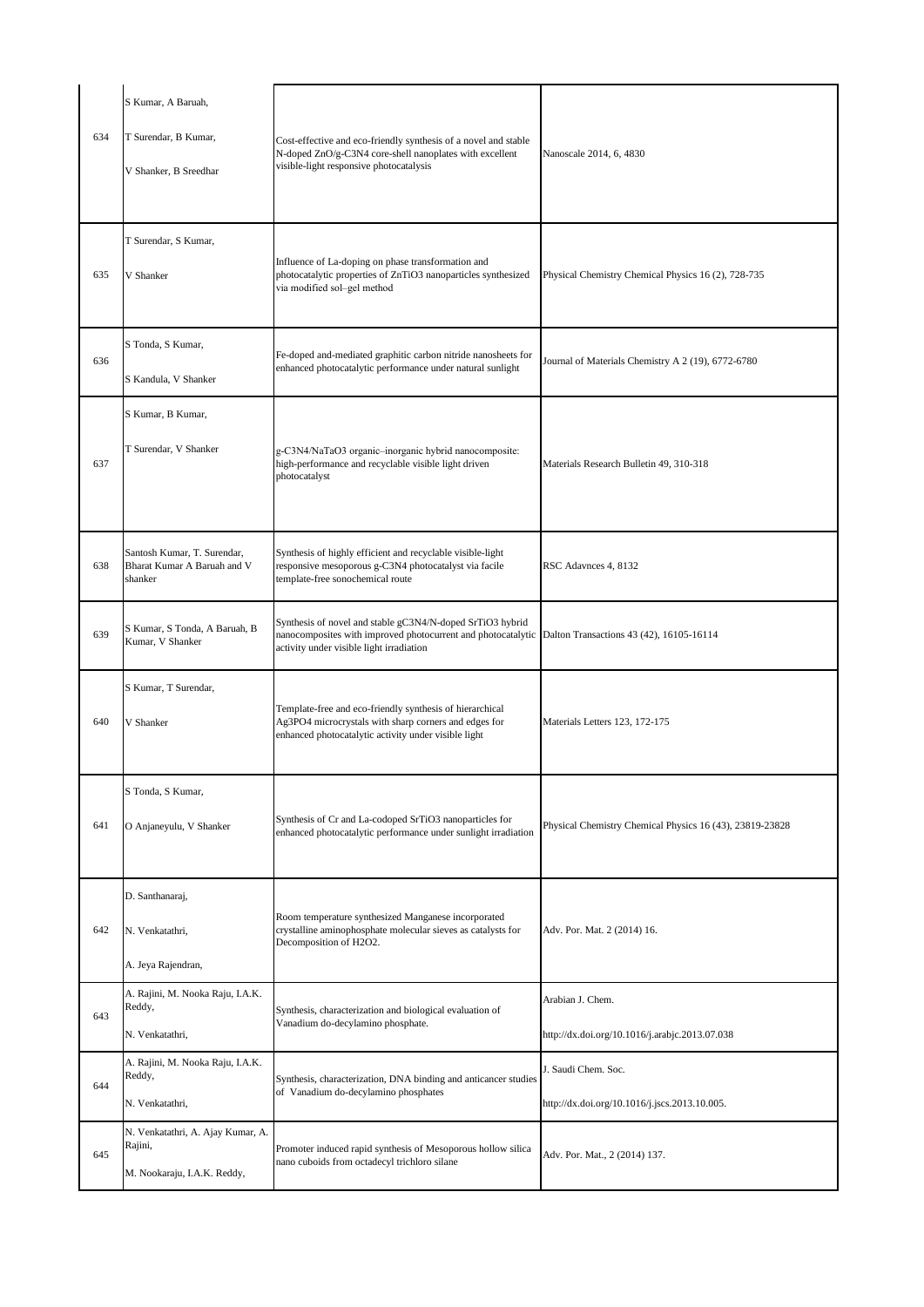|     | Banoth Paplal, S. Nagaraju,                                      |                                                                                                                 |                                                                                                                                                 |
|-----|------------------------------------------------------------------|-----------------------------------------------------------------------------------------------------------------|-------------------------------------------------------------------------------------------------------------------------------------------------|
|     | Palakollu Veerabhadraiah, Kodam                                  | Recyclable Bi2WO6-nanoparticle mediated one-pot                                                                 |                                                                                                                                                 |
|     | Suiatha.<br>Sriram Kanvah, B. Vijaya Kumar                       |                                                                                                                 |                                                                                                                                                 |
|     | and Dhurke Kashinath                                             | multicomponent reactions in aqueous medium at                                                                   |                                                                                                                                                 |
| 646 |                                                                  |                                                                                                                 | RSC Advances, 2014, 4, 54168                                                                                                                    |
|     |                                                                  | room temperature                                                                                                |                                                                                                                                                 |
|     |                                                                  |                                                                                                                 |                                                                                                                                                 |
|     |                                                                  |                                                                                                                 |                                                                                                                                                 |
|     |                                                                  |                                                                                                                 |                                                                                                                                                 |
| 647 | Janardhan Banothu, Srinivas<br>Basavoju, Rajitha Bavantula       | Pyridinium Ylide Assisted Highly Stereoselective One-Pot<br>Synthesis of trans-2-(4-Chlorobenzoyl)-3-aryl-spiro |                                                                                                                                                 |
|     |                                                                  |                                                                                                                 | [cyclopropane-1, 2'-inden]-1', 3'-diones and Their Antimicrobial Journal of Heterocyclic Chemistry, 2015, Volume 52, Issue 3, pages<br>853-860. |
|     |                                                                  | and Nematicidal Activities                                                                                      |                                                                                                                                                 |
| 648 | Gudipati Srinivasa Rao, Srinivas<br>Basavoju, Ramachandraiah A   | Crystal Structure Analysis of Betti Base 1-((2-                                                                 | Molecular Crystals and Liquid Crystals, 2014, Volume 605, Issue 1,<br>Pages 225-239.                                                            |
|     |                                                                  | hydroxynaphthalen-1-yl)(2-hydroxyphenyl) methyl) urea•<br>2DMF Solvate                                          |                                                                                                                                                 |
|     |                                                                  |                                                                                                                 |                                                                                                                                                 |
|     |                                                                  |                                                                                                                 |                                                                                                                                                 |
|     |                                                                  |                                                                                                                 |                                                                                                                                                 |
|     | Janardhan Banothu, Manjulatha                                    |                                                                                                                 |                                                                                                                                                 |
| 649 | Khanapur, Srinivas Basavoju,<br>Rajitha Bavantula, Muralikrishna | Synthesis, characterization and biological evaluation of fused<br>thiazolo [3, 2-a] pyrimidine derivatives      | RSC Advances, 2014, Volume 4, Issue 4, Pages 22866-22874.                                                                                       |
|     | Narra, Sadanandam Abbagani                                       |                                                                                                                 |                                                                                                                                                 |
|     |                                                                  |                                                                                                                 |                                                                                                                                                 |
|     |                                                                  |                                                                                                                 |                                                                                                                                                 |
|     |                                                                  |                                                                                                                 |                                                                                                                                                 |
|     | K. Jaisingh                                                      |                                                                                                                 |                                                                                                                                                 |
|     |                                                                  |                                                                                                                 |                                                                                                                                                 |
| 650 | K. Madhavi                                                       | 'Innovative Techniques to Develop English Language Skills                                                       | The International Journal of Humanities and Social Studies ISSN 2321                                                                            |
|     |                                                                  | through Internet-Enabled Mobile Phones"                                                                         | - 9203 in January 2015.                                                                                                                         |
|     |                                                                  |                                                                                                                 |                                                                                                                                                 |
|     |                                                                  |                                                                                                                 |                                                                                                                                                 |
|     |                                                                  |                                                                                                                 |                                                                                                                                                 |
|     |                                                                  | "Exploring Cultural Sensitivity In The Teaching/Learning Of                                                     | International conference organised by the International Centre of                                                                               |
| 651 | K. Madhavi                                                       | ESL - An Experimental Study At The Undergraduate Level"                                                         | Economics, Humanities and Management, at Dubai on 9th and 10th of<br>January 2015.                                                              |
|     |                                                                  |                                                                                                                 |                                                                                                                                                 |
|     |                                                                  |                                                                                                                 |                                                                                                                                                 |
| 652 | K. Madhavi                                                       | Differentiated Instruction and E-learning in Corporate Sector -                                                 | Global Journal for Research Analysis for Volume-3, Issue -7, July                                                                               |
|     |                                                                  | A Study published                                                                                               | 2014 Edition with Impact factor of 1.5408. ISSN: 2277 - 8160.                                                                                   |
|     |                                                                  |                                                                                                                 |                                                                                                                                                 |
|     | S.M. Jyothirmayee,                                               |                                                                                                                 |                                                                                                                                                 |
| 653 | K. Madhavi                                                       | Implementing Interactive curriculum in an ESL Classroom - A                                                     | Research Thoughts, International Recognition Research<br>Golden                                                                                 |
|     | P. Eliah                                                         | Study                                                                                                           | Journal, Associated & Indexed by EBSCO,U.S.A.DOI Prefix :<br>10.9780, Impact Factor: 2.2052 (UIF), Volume 4 Issue 1, July 2014                  |
|     |                                                                  |                                                                                                                 | Edition, ISSN -2231-5063. Available online at www.aygrt.isrj.net.                                                                               |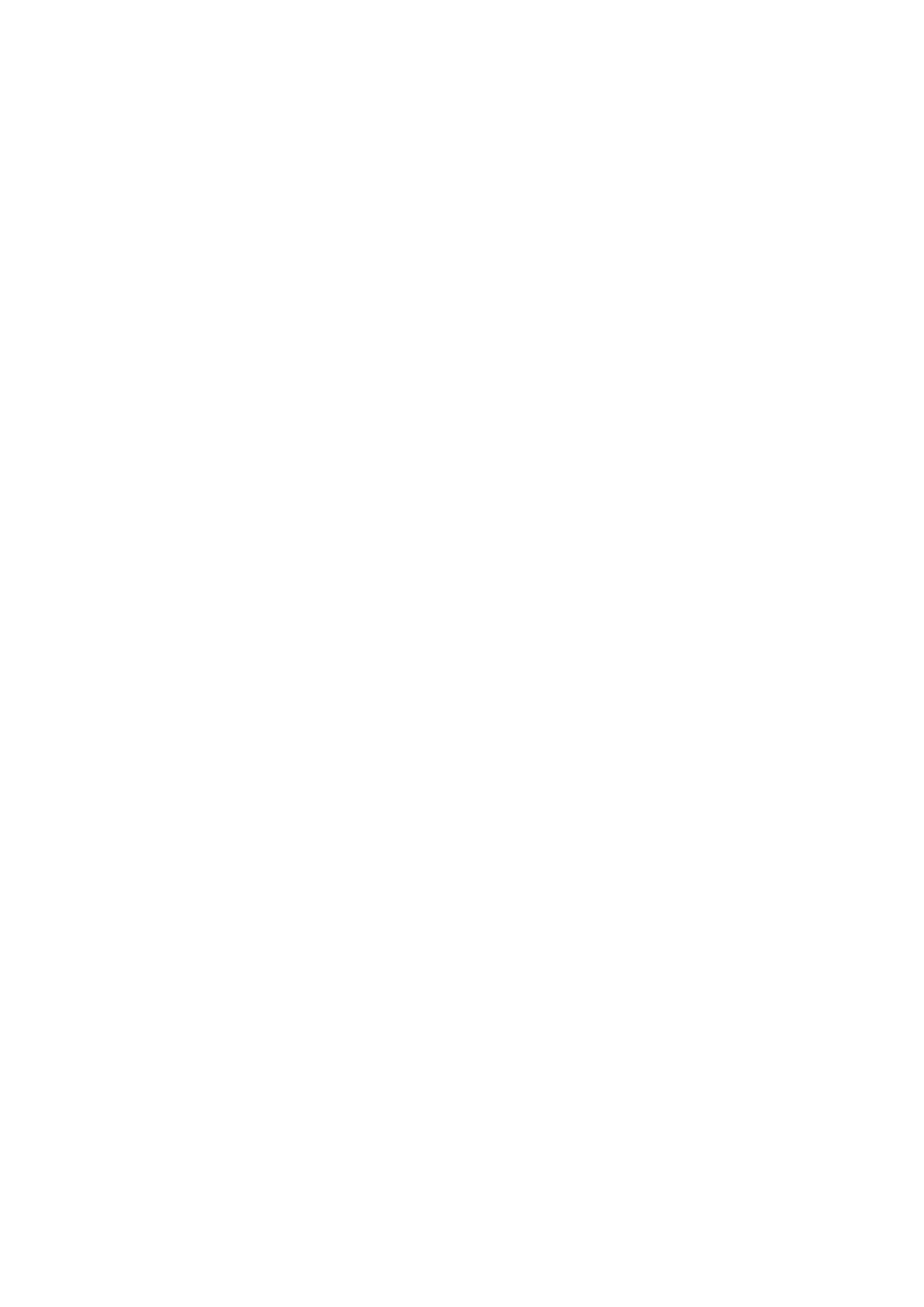$\overline{\phantom{a}}$